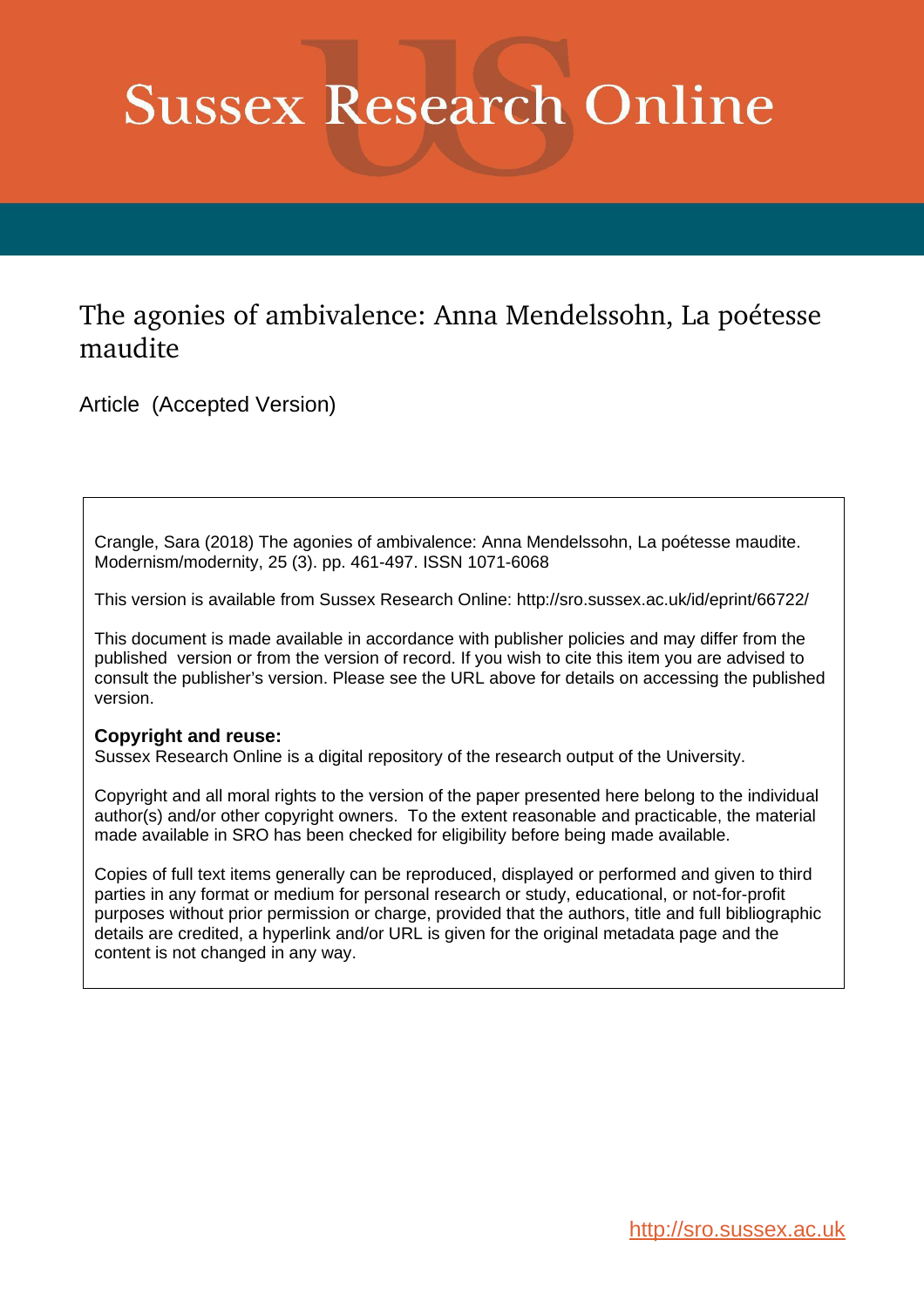**\_\_\_\_\_\_\_\_\_\_\_\_\_\_\_\_\_\_\_\_\_\_\_\_\_\_\_\_\_\_\_\_\_\_\_\_\_\_\_\_\_\_\_\_\_\_\_\_\_\_\_\_\_\_\_\_\_\_\_\_\_\_\_\_\_\_\_\_\_\_\_\_\_\_\_\_\_\_**

# **THE AGONIES OF AMBIVALENCE: ANNA MENDELSSOHN, LA POÉTESSE MAUDITE**

# SARA CRANGLE

# **I**

I am become my enemy whom I could not please and am imagined to be whom I am not for she was not me although her interpretations suited her best should I have no where to lean my face except against the cup of the palm of this hand that hides the life I could not live having fallen young into my mind having fallen further than answers would give an astute reply to martial arms had I words I could confidently write & not be told that they were an excuse I might find the time to warm into less fright.

I try to confine my expansive capacity and am told that I am not known for my hospitality.

—Grace Lake, *Tondo Aquatique* (1997)

Grace Lake's sonnet paints an introspective Icarian fall, a plunge well beyond the public parameters of mere bathos. Insistent against longstanding enfeeblement, this self declaims: "I am become." Individuality retraces its capacities for cohering and steering, testing the plausibility of the person called "I." The lived subject is pitted against a "she" bound to the endlessness of interpretation.<sup>1</sup> She is a "me" and an exacting, relentless enemy. Unquiet, the "I" cannot incline toward or rest comfortably upon this self. Far from reassured by "the fullness of [her] decline," the speaker dives into a bottomless *ne plus ultra* of suspicion.<sup>2</sup> The climate of this submersive, anxious region is cold with fear, its fluid boundary menaced and marked by an accusative "you" that is herself as other, and, come the *volta* (if not before), others, full stop. Absent from articulation, the pronoun "you" nevertheless pervades, deploring declarations as mere justifications. That same "you" labels ungenerous attempts to shore up the ruination that this being is become. Embedded, persistent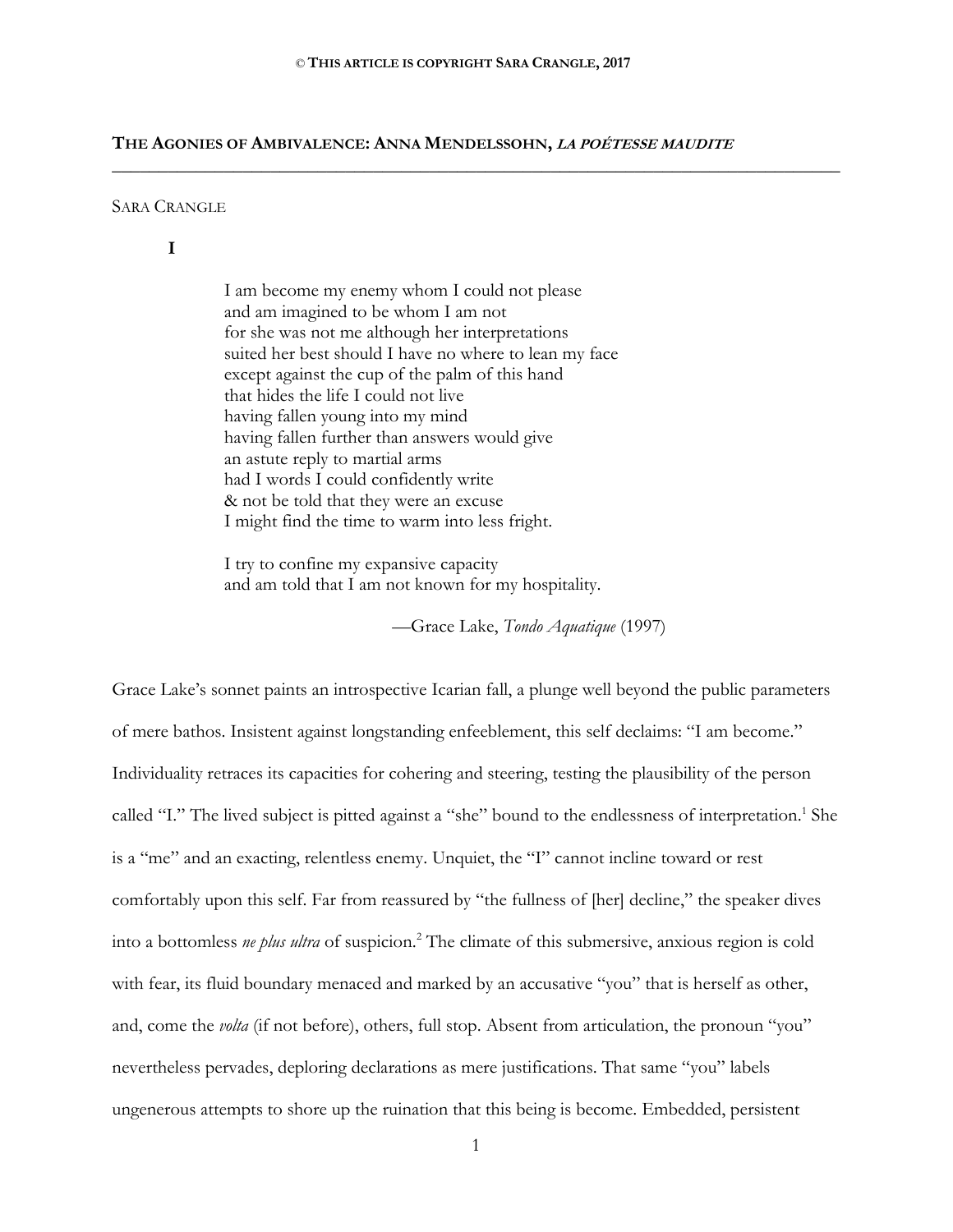questions go unanswered, answers do not give, nor do those who seek them.<sup>3</sup> What brought this "I" to this descending impasse? Violence? This abyss is "an astute reply to martial arms," arms that end in a cupped palm, the locus of an unreadable, unrealisable future, haunted by dictates past and present, imagined and painfully real.

But haven't we been here before, poetically speaking? In 1888, Verlaine asks: "is it not true that *et nunc et semper et in secula* the sincere poet will see himself, will feel himself, will know himself damned by the rule of any faction"?<sup>4</sup> The factions in question can be as small as Lake's subjective dyad, as when Rimbaud needs "complete protection, even against [him]self!" (78). Rimbaud is condemned by his own reticence, his refusal of acknowledgement, his envisaged resistance to inclusion in the coterie of Verlaine's construction, *les poètes maudits* (60). Defined by the war it wages on binaries, the cursed poets sling paradoxes and oxymorons, revelling in the agonies of ambiguity. Or perhaps not quite. Transcendent poet, abject obscurantist, *le poète maudit* is: "Absolute by imagination, absolute in expression....But cursed!" (12). Is the curse, then, the torturous prophecy of a future marked by contradiction, uncertainty, equivocation?

Torturous or no, assuredly self-fulfilling.

# **II**

Embodied as weakness, vacillation takes about a century to wend its hesitant, dogged way from aesthetic, gendered, "degenerate" performance, to puling David resisting the Goliath of metaphysics, to the deliberately shaky foundation of contemporary ethics, criticism, and theory. *Sotto voce*, weakness announces a crisis of ideology, of putting the "I"—becoming or stagnate, cursed or celebrated—at the centre of thought and action. With this refusal of the ubiquitous, self-important Human comes a refusal of the self-assured human. "We moderns with our anxious care for ourselves and love of our neighbour…appear as a *weak* age," Nietzsche writes, condemnatory flag at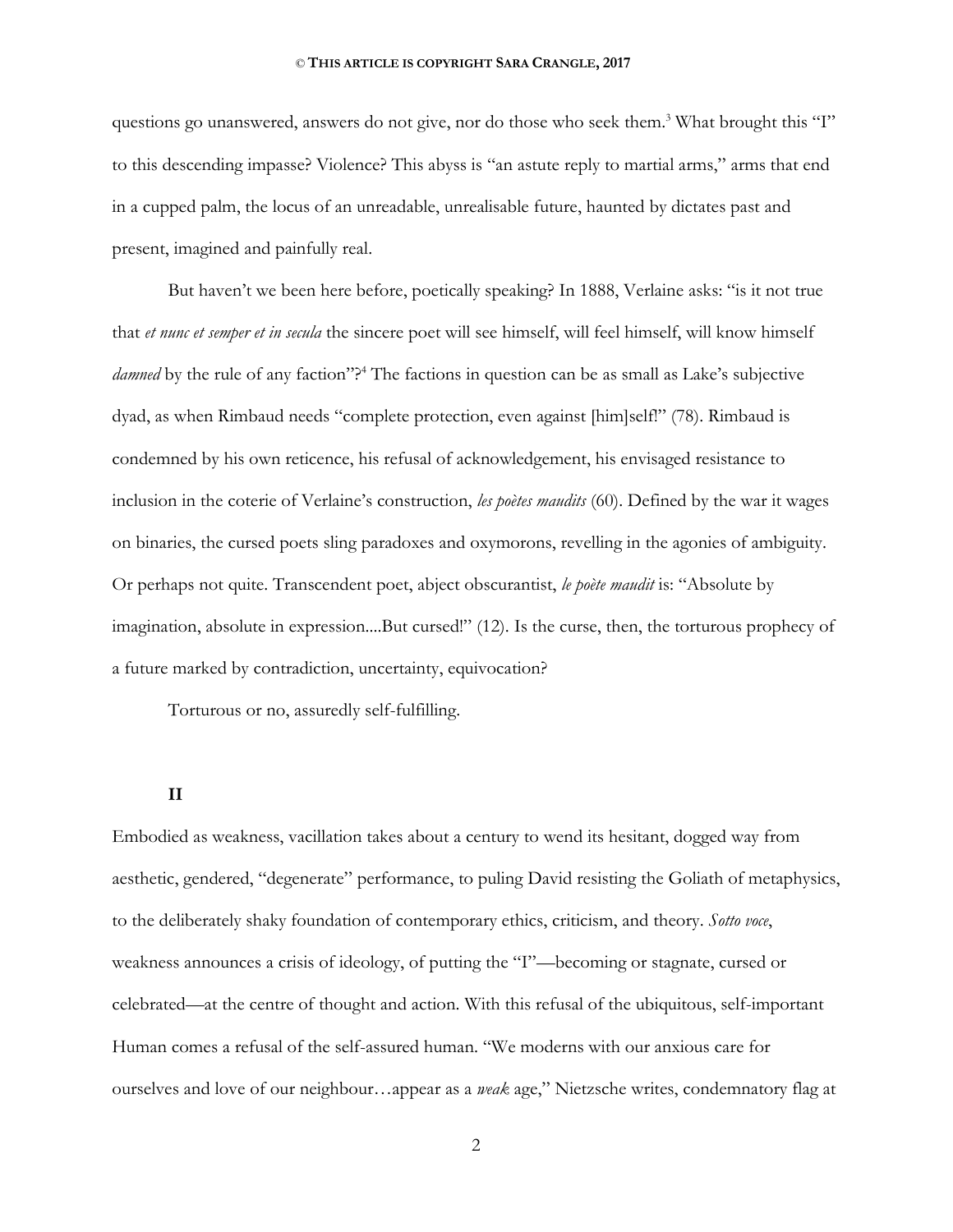half-mast. For Nietzsche's weakness refers to the presumptuousness of our values, our continued faith in "scientificality" and philosophical truths, not to mention our smug moral rectitude, the comfort we take in aspiring to "the good" (91). <sup>5</sup> Nietzsche attributes this unthinking continuity to volitional fatigue and inevitability; the former comprising a *décadence* ascribable to individuals and the *fin-de-siècle* as a whole, the latter part of a trans-historical, inevitable cycle of decline.<sup>6</sup> Resigned pliancy infuriates Nietzsche, but he identifies as a decadent, as complicit in this very ideological malaise, one crucial to the variations and incongruities of his own philosophy.<sup>7</sup> "How does one compromise oneself today?" he asks in *Twilight of the Idols*. "By being consistent. By going in a straight line. By being less than ambiguous" (77). It is 1889, and the semantic reversal of weakness is well underway.

As such, Emmanuel Levinas is far from the first philosopher to use weakness as a philosophical metaphor, although he is arguably unique in generating a hermeneutics of radical passivity, a humanism defined by the negation that is a perpetual deferral to otherness. <sup>8</sup> For Levinas stubbornly refuses to give up the category human, instead reworking its heroic terms. Subjectivity itself is Levinas's accursed share; we are all *maudits*, condemned to the narrow confines of our individual, mortal selves. Be they regretful, anticipatory, or lived, our sufferings are not, for Levinas, "the vicarious but private martyrdom of the beautiful soul" but are rooted in an openness to the incomprehensible Other to whom we are forever obliged, a responsibility Levinas considers preoriginary, exceeding the mandatory, the constitutive (xxxiii-iv).<sup>9</sup> While the foundation of Levinas's thinking was constructed during his internment in World War II, the essays gathered under the title *Humanism of the Other* are written just before, during, and in the immediate aftermath of the May '68 uprisings. <sup>10</sup> In these writings, his once-censorious attitude toward art softens, so that he now speaks freely of art as a guide to contemporary spiritual life.<sup>11</sup> And his terms and references are often, rather curiously and persistently, decadent. Levinas envisions ethics as "[t]he swoon of being fainting into humanity" (6), and aligns radical passivity with a willed unhealthiness reminiscent of the "eternal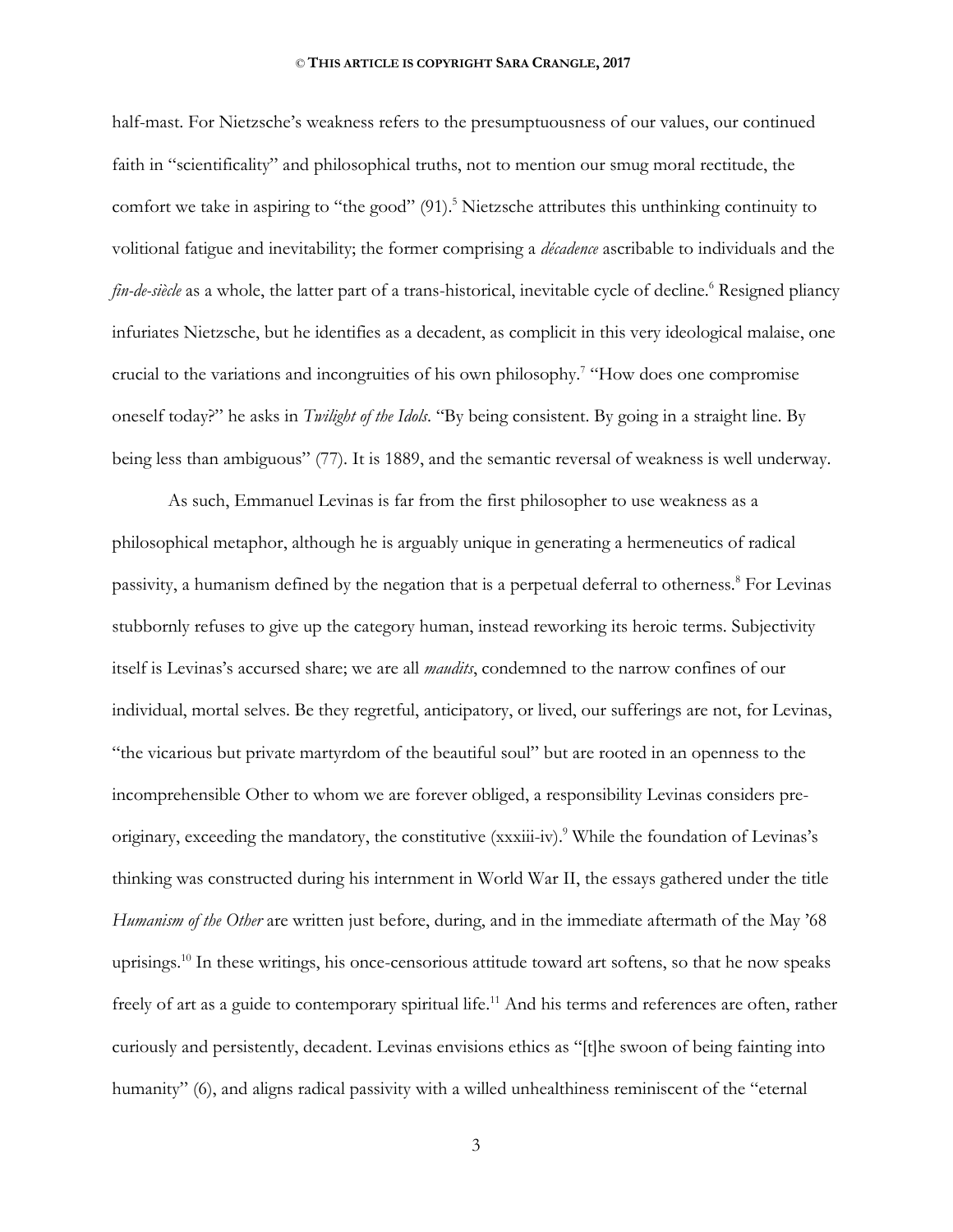convalescen[ce]" that defines Baudelaire's ideal artistic genius. <sup>12</sup> And Levinas directly credits Baudelaire with teaching us "that sensible givens overflow, by their significations, the element where they are supposedly confined" (12). In Rimbaud, Levinas finds more than a self-absorbed *poète maudit*, asking: "Is it certain that Rimbaud's 'I is another' means only alteration, alienation, betrayal of self, strangeness of self, and servitude to that stranger?" (62).<sup>13</sup> Levinas claims that the statement "I is another" may well encapsulate the humility of the individual who "*puts himself in the other's place,* that is, accuses himself of the other's illness or pain" (62). If "I is another," that other may well be an "enemy whom I could not please." Regardless, an "expansive capacity" is needed, an infinite hospitality in the face of an always bewildering, possibly antagonistic otherness, no matter what hardship that vulnerability causes the subject.

Aesthetically and philosophically, *Humanism of the Other* is indebted to the nineteenth century. Not only because Levinas identifies the Nietzschean wake in which he trails, rejecting the pursuit or ownership of truth, equating the end of humanism with the death of metaphysics, and insisting, with historically-informed fatigue on show, that "in our time, metaphysics keeps on ending and the end of metaphysics is our metaphysics" (47). But also because Levinas recognises the cumulative exacerbation of the problems that Hegel, Marx, and Nietzsche so presciently diagnosed, among them, alienations individual and social. In the previous century, Levinas argues, alienation was believed transitory, even transcendental, a means of "bring[ing] a surplus of consciousness and clarity to the fulfilment of things." By extension and contrast:

Today's angst is more profound. It comes from seeing revolutions founder in bureaucracy and repression and totalitarian violence passing for revolution. *Because disalienation itself is alienated in them.* In the revolutionary enterprise led with extreme consciousness that nevertheless undoes the vigilant intention that desires it, in action ripped out of the firm hand—the iron fist—that guides it, fails or at least is denounced the *recurrence to self*, the idea of an ego that is identified in finding itself. The reunion of self and self is a flop. Interiority is not rigorously interior. *I is another*. Is not identity itself a failure? (60)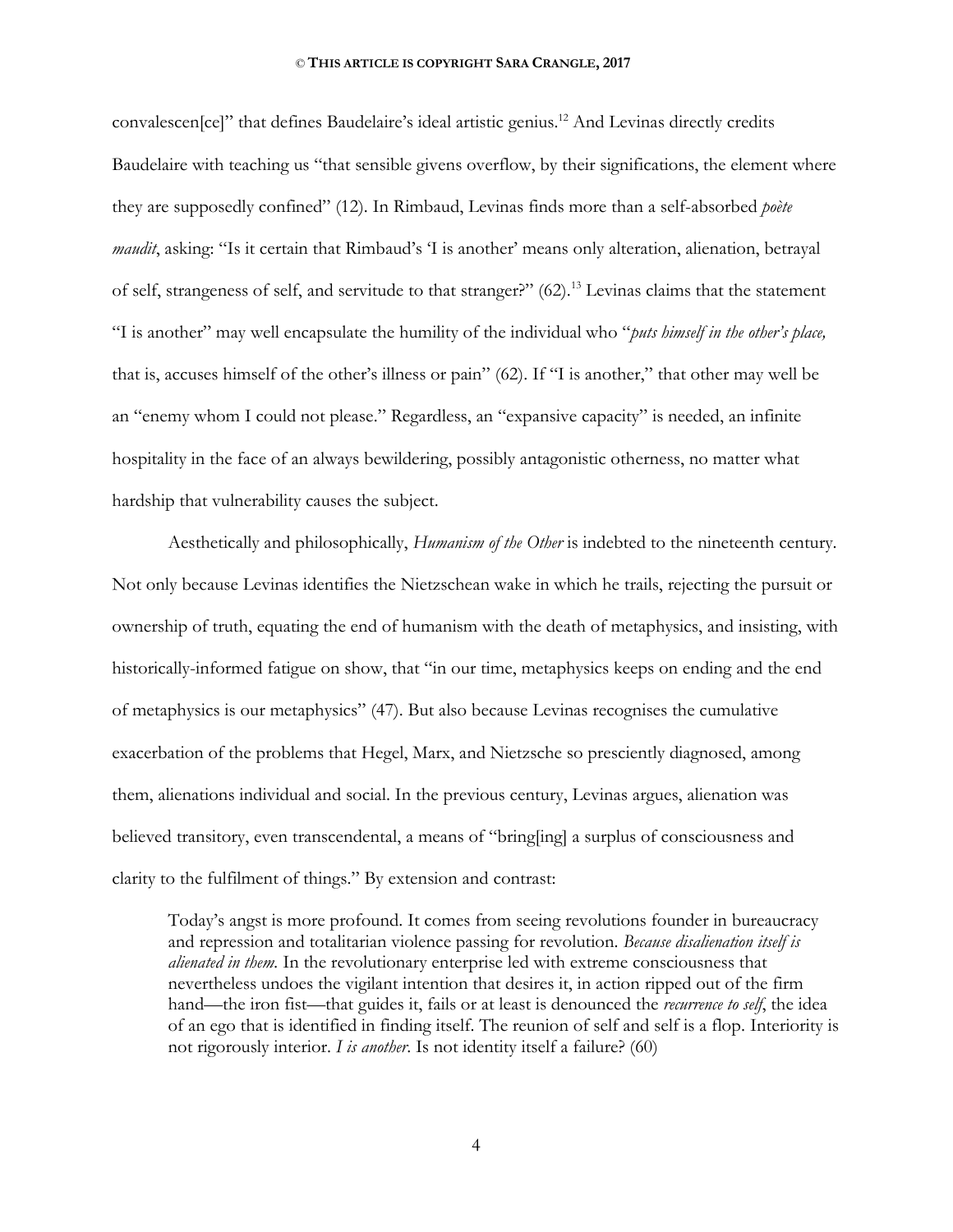Eliding direct reference to his source—almost assuredly the "disalienation" of Fanon's *Peau Noire, Masques Blancs* (1952)—Levinas then denounces the associated revolutionary programme of *Les Damnés de la Terre* (1961), stating unequivocally that it replicates the problem it battles against, a charge he extends to identity politics writ large.<sup>14</sup> These are the sorts of claims that underpin a quiet critical fury about the absoluteness of Levinas's otherness, an absoluteness that reinforces an agenda of difference that too easily yields to discrimination. Surely post-identity is as ruthless as the posthumanism that Levinas opposes?<sup>15</sup> This difficulty is compounded by Levinas's refusal of protest at the very moment when civil rights, not to mention liberatory movements of gender and sexuality, are just gaining voice via the vigilant tactics Levinas questions. Like Nietzsche before him, Levinas remains open to the charge of conservatism, of a failure to produce a clear system that results in a systematic failure: his call for a new ethics ironically sustains outdated privilege.

"Is not identity itself a failure?" Levinas's question is sincerely posed, and is posed, still further, by participants in and direct benefactors of late twentieth-century minority influence.<sup>16</sup> Nietzsche's engagement with decadence and decline is inextricable from his fears about the homogenisation of an increasingly democratic world, one that might eradicate oppressive social hierarchies, but also risks losing differences creative and intellectual.<sup>17</sup> After the Second World War, Levinas turns to narratives of wilful passivity to combat fears about the obliteration of the humanity of the human, an eradication he perceives in Heidegger, his philosophical precursor, who yielded too entirely to the category "Being" rather than the human beings that very ontology might serve, elucidate, inform. This fear prompts Levinas's conclusionary return, in *Humanism of the Other*, to the 1968 protesters. He wants to know "if the aspirations of today's youth, despite the violence and irresponsibility in which these aspirations degenerate, can do without thought devoted to subjectivity defined from responsibility and against the [Heideggerean] notion of being"? (68). With just a hint of Max Nordau on offer, Levinas insists upon the degeneration of this generation, its too-consuming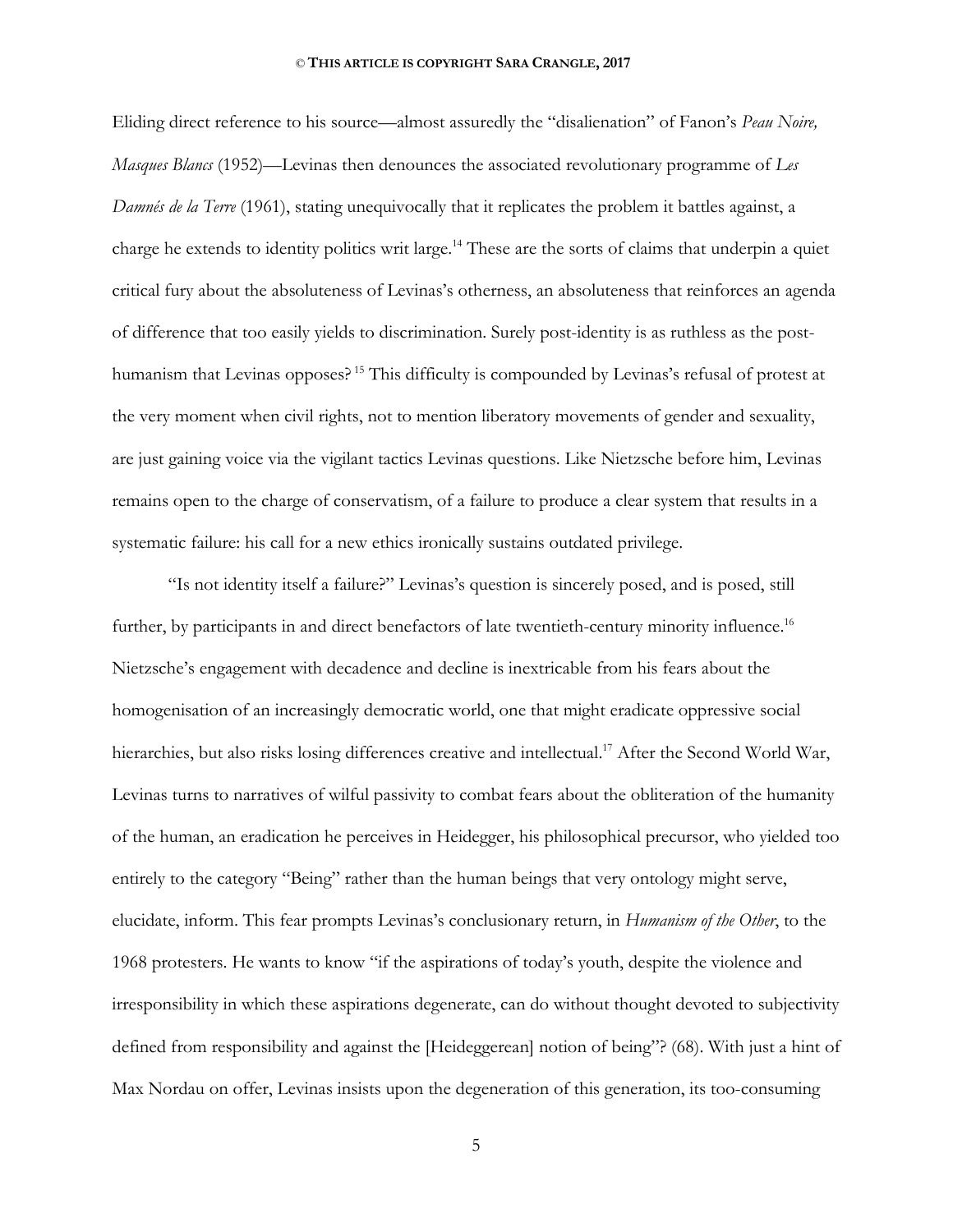violence. But admiration tempers condemnation: youth contested the individual conditioned by capitalism, one perceived "as accumulation in being, by honours, titles, professional competence ontological tumefaction weighting so heavily on others as to crush them, instituting a hierarchical society that maintains itself beyond the necessities of consumption." At its best, 1968 affirmed a "vulnerability more passive than all passivity," and our definitional "debt to the other" (76). Language was central: although admittedly "contesting a world already denounced long ago," young people gave new life to the clichéd terms of protest. In "certain great moments," these young people uttered speech that ruptured the everyday, yielded fully to otherness, and deployed the "Nietzschean word, prophetic word." Aspirational if evanescent, these articulations were "quickly extinguished by a language just as wordy and conformist as the one it was supposed to replace" (69). Refuting triumphalism, disparaging violence, Levinas nevertheless lauds how May '68 orchestrated an epiphanic vision of humanity briefly lifted from the curse of subjectivity.

# **III**

Then known as Anne Mendleson (later and heretofore, Anna Mendelssohn), Grace Lake was in a car with the American poet Ed Dorn, among others, en route to Paris, at some point in the spring of 1968. Evidence that she entered the boundaries of the French capital remains scant.<sup>18</sup> Mendelssohn was almost twenty: a student midway into a degree in comparative studies at the University of Essex, a fledgling poet, and a political activist.<sup>19</sup> Founded in 1964, Essex quickly became a notoriously radical university, and in the spring of 1968, was shut down by a student protest against a visiting speaker from Porton Down, Britain's most renowned military research institute.<sup>20</sup> Mendelssohn took part in this protest; around this time, she also makes an appearance in Jean-Luc Godard's documentary on student unrest in England, *British Sounds* (1969).<sup>21</sup> In 1970, still enrolled at Essex, Mendelssohn moved to London, where she wrote for countercultural periodicals and agitated on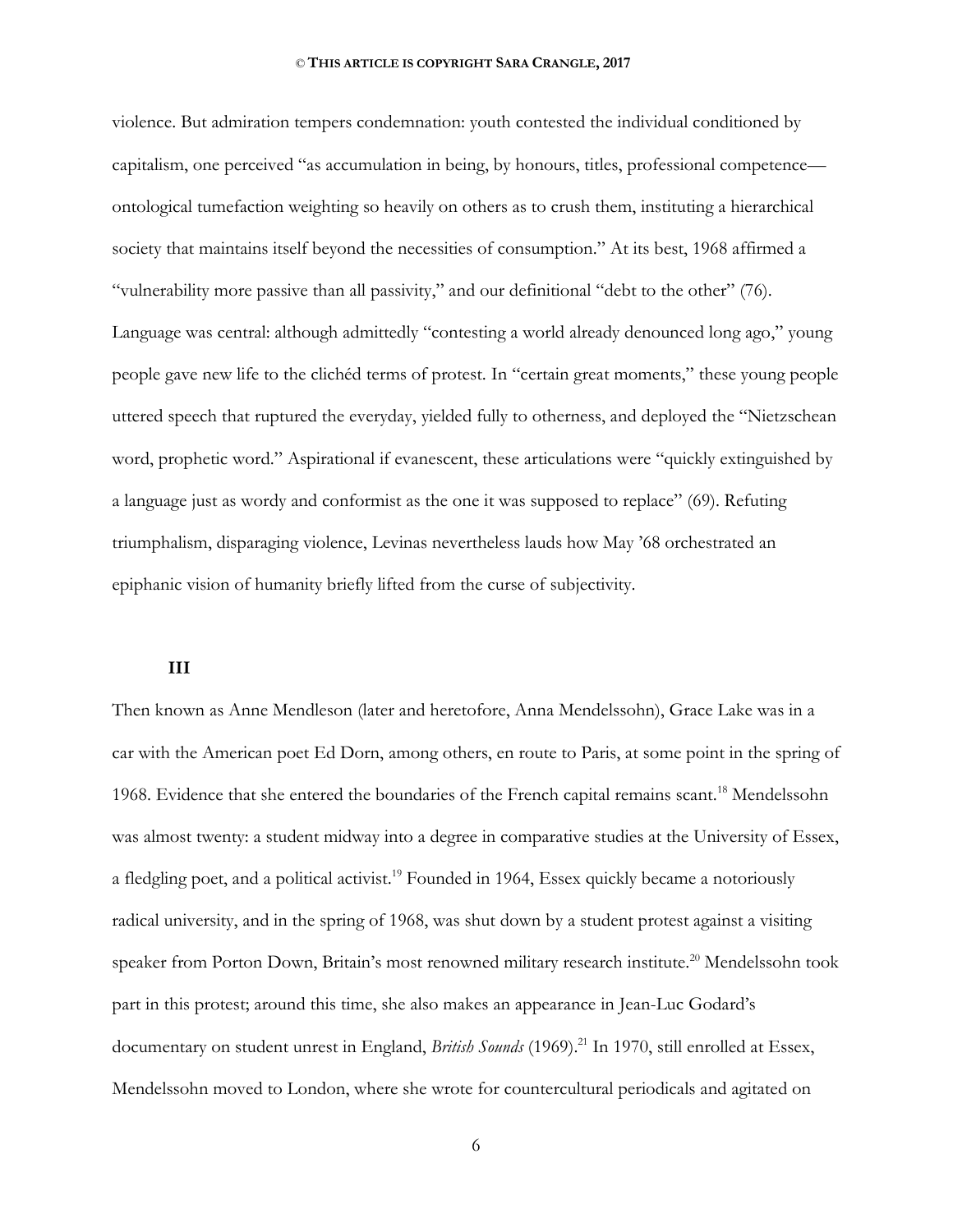behalf of squatters' rights.<sup>22</sup> A discrete, three-page portion of her fragmented and incomplete

memoir reflects upon this period. The memoir was written over the course of twenty years; this

untitled section was likely written in the late seventies.<sup>23</sup> It is quoted here almost in full.

I thought I had all the answers—that if only everybody else could see then it would be alright. I thought they were wrong and I was right—we were right. The problem is thinking you're right—the world is as it is today because of people thinking they're right and I fell right into that trap—I'm right/you're wrong. Irresistible force meets immovable object… The problem was thinking what's right for myself was right for everyone else, that it would be alright once they change.

I was brought up, like everyone, that certain things are right and certain things are wrong; an ideology, a belief system, a morality, an interpretation of reality. Well that felt all wrong, and I started questioning it, and blaming my misery on the people and the structure trying to make me a certain way. They were providing me with answers, and I questioned those answers, they didn't fit me and I didn't fit them. I was miserable, I saw misery all around me, and I created a new set of answers—only if they change can I be happy, and along with that came a dissection and an analysis of the structure, the misery manufacturing soul destroying State.

I found joy in sharing my questioning with others, giving validity to that questioning, to diving into unmapped, untrodden territory. We lost our way many times—in a world full of answers it's hard to hold a question, when all you know is what feels wrong. Friendships suffered, we all expected of ourselves and each other to have the answer, and we fell into despair and mistrust. The joy turned sour. There was no nourishment for us in the world we were born to, and the initial fuel we had found in each other was burning out. It was a lonely time. And I blamed the State for our alienation—though by that time I was numb from the harm we do to each other. $24$ 

It hit me that our political activities arose out of despair—that I never really believed that the revolution was possible anyway, let alone inevitable. Everything out there was all too big, too complicated, to take on; too anarchic to make any logical sense of. I'd slowly progressed from world politics to city (London) politics to local politics, till finally I was left with the smallest unit—myself.<sup>25</sup>

And without a sense of humour what can be done?

Humour is a question that remains live in Mendelssohn's writing and thinking, a cogent means of

addressing the absurdities and extremities of human endeavour in general, and revolutionary protest

in particular. In this piece, it is one of a series of questions, as when Mendelssohn wonders why she

felt she knew best, where lies joy, and specifically: "Why should I feel guilty about being happy?"

She looks to a pastoral idyll once enjoyed in Wales (possibly in 1972) as a time when the natural

world, namely flowers, could be observed "quietly getting on with blooming without asking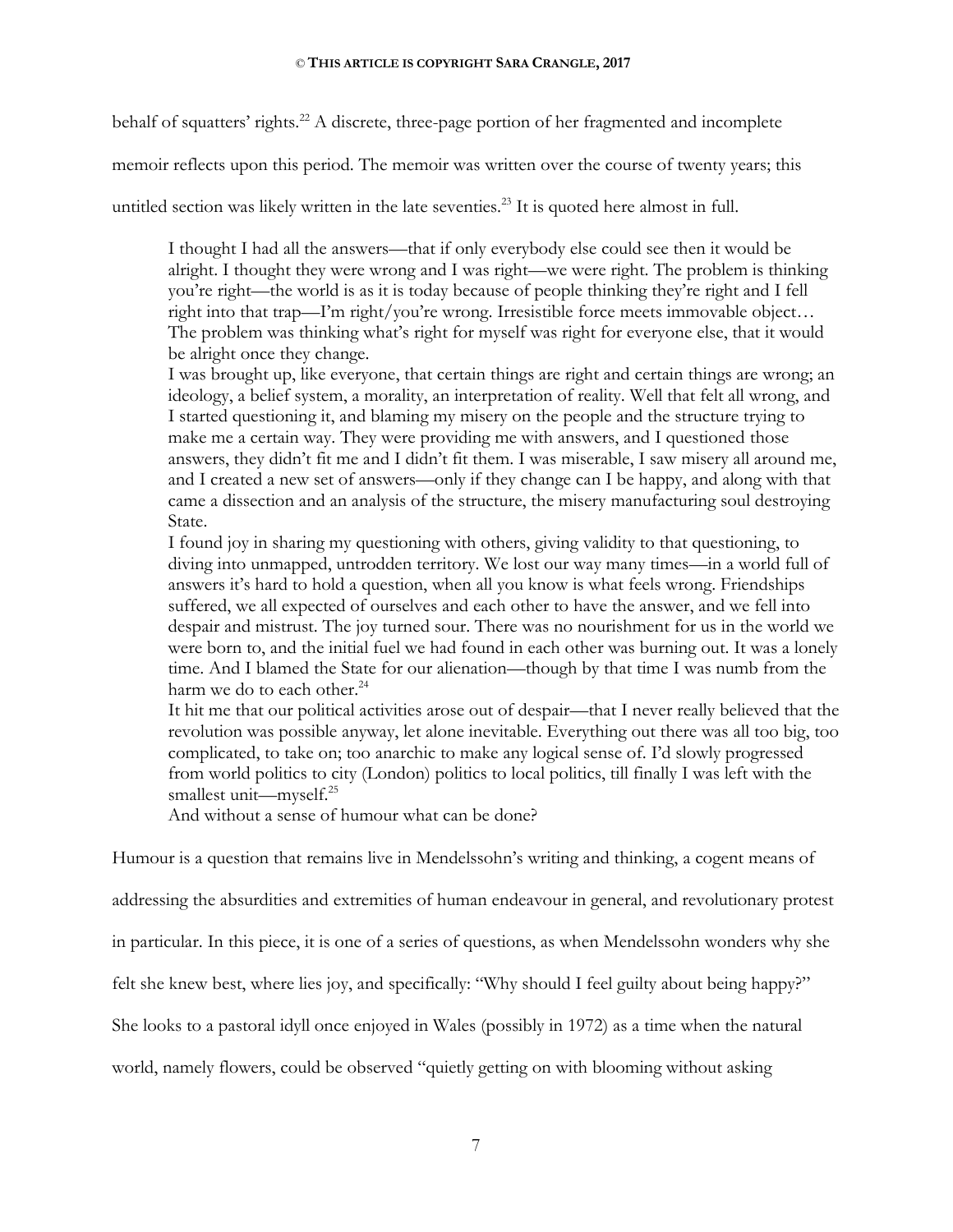themselves if that's OK or not by anyone else, let alone the State."<sup>26</sup> Growing doubts about endless

doubting coalesce around the question of self categorisation. Mendelssohn continues:

Who am I if I'm not a revolutionary?

I was terrified of losing that identity, it had been a source of such joy and such sharing. I was terrified of that label being replaced by another—hippy, dropout, sellout, escapist. None of those fitted me. Only no-label—only a new openness to that unmapped untrodden territory [....] I was alone, and could only look to myself, finally, for validity. There was no nourishment anymore in the Revolution as the Solution.

And then I thought I'd found the new solution—the revolution only changes the form of things, is still an interference, an imposition of ideas, the same as it replaces—going in is the only way out, the inner alchemy will bring the outer transformation. At least my new solution wasn't linear, at least it wasn't so blind, so self-deceiving. But still it was a solution, an answer, me thinking I know, that if only every one else could see things like me, be persuaded—still it was a violence.

I realised that I can't bear things as they are because I can't bear pain. That I can't bear others' pain because I can't bear my own pain [….] That really I don't know anything, I don't have a solution, I'm not a great saviour. I'm just me. I'm just a question mark, and the world is my playground.

Solutions are just another form of violence—State violence or revolutionary violence, what's the difference? It takes 2 to play that ball-game and I don't want to play it—though I'm sure I will lots and lots more times because I'll forget, because rules make you feel like you know what's going on, and there's always the hope of winning…

The world, Mendelssohn continues, is irrefutably ugly. Political governance is always violence against

the individual; imposing solutions upon others is also "plain violent." She concludes:

And now that I'm not a revolutionary, that I'm not trying to change the world, that I'm not trying to stop the ugliness so that I don't have to feel my pain—I'm overcome by wave upon wave of it. Finally I belong. The pain is me, I am pain. And I am the flower and the hills and the trees, the laughter and the song…<sup>27</sup>

Written twenty years before Mendelssohn's sonnet, this autobiographical passage unmistakeably

anticipates its terms. A youthful dive "into unmapped, untrodden territory" is thrillingly, then

nauseatingly, vertiginous; things fall apart, and questioning peripheries cannot hold in a world so

insistently replete with answers. Forward-facing faces have "no where to lean….except against" the

immediate self, "the cup of the palm of this hand" that hides as much as it protects. Mendelssohn

finds that revolutionary language quickly becomes as conformist, and as violent, as that which it was

meant to replace. And in the aftermath of revolutionary fervour, she is thrust painfully upon her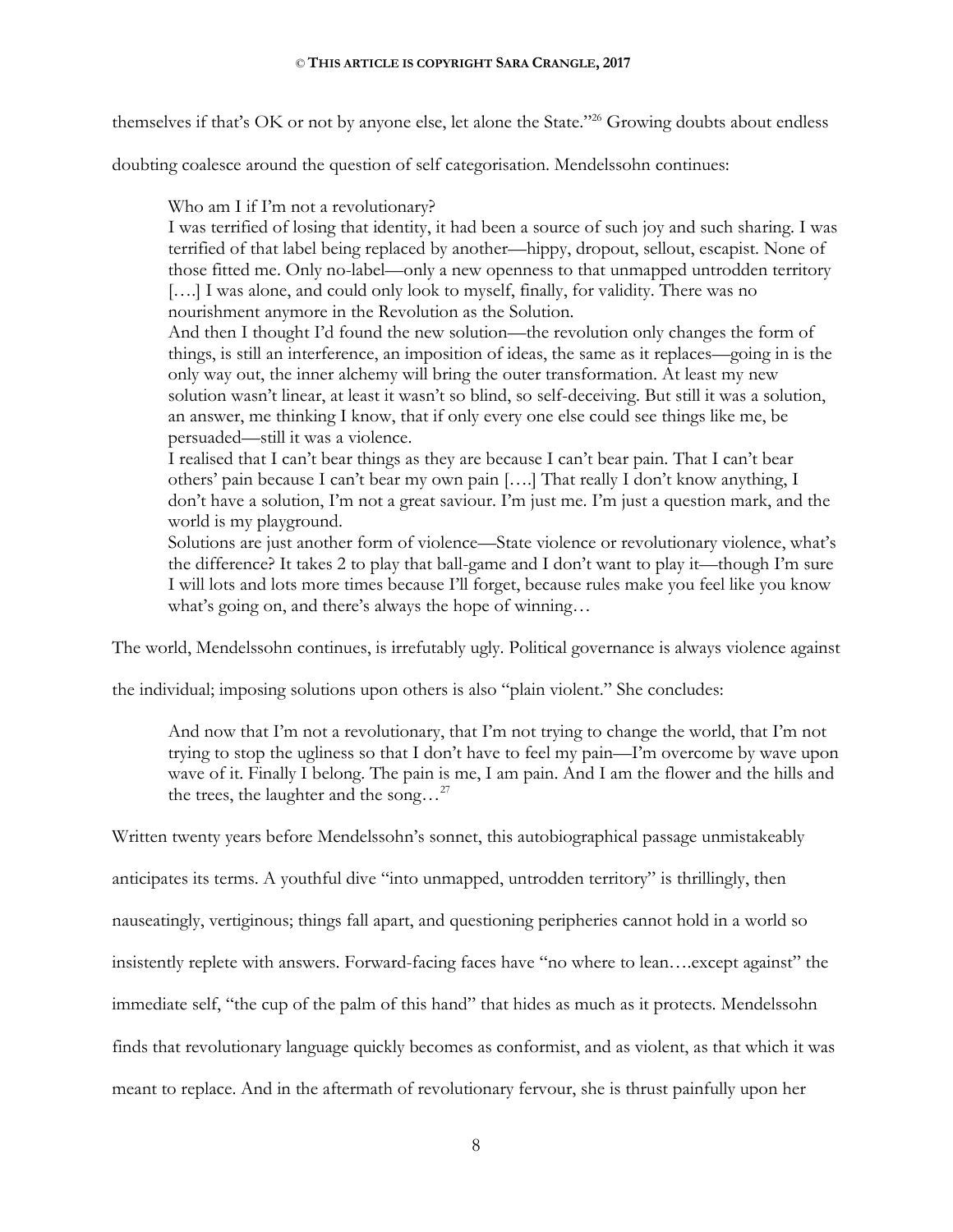own identity, condemned to a subjectivity wracked by irresolvable scrutiny. Is this eternal incertitude the bleak culmination of Nietzsche's philosophy?

Mendelssohn's was an incredibly erudite, voracious mind, one that indubitably engaged in her later years with the thinking of Emmanuel Levinas, among countless others. <sup>28</sup> But what saves her from yielding completely to pain is not her often sardonic sense of humour, not her late night piano compositions, not even the loyalty she charismatically engendered from dozens of admiring, patient friends, associates, readers. Ultimately, Mendelssohn is rescued by the merciful inexorability of Art, by material expanses of page and canvas, by figuration and representation, by language that heals and maims, then heals again. And if we, good modernist inheritors all, mistrust her identification with the natural—"I am the flower and the hills and the trees"—we're right to do so: this halcyon vision is unsustainable, as the utopia of a world where one can simply, restfully be, a world of permissible questions and plainly self-evident answers will always be beyond Mendelssohn's reach. For her, these ambiguities will remain an agony as violent as any solution.

#### **IV**

Anna Mendelssohn was born in 1948 in Stockport, a town near Manchester. Her father Morris was a respected Labour councillor who fought with the International Brigades during the Spanish Civil War. Her mother, Clementina, was a member of the Manchester International Women for Peace, and took an active part in the family business, a local market stall. The family's Jewish heritage was central, defining: a certificate in Mendelssohn's papers confirms that on the occasion of her first birthday, her parents had three trees planted in Israel in their daughter's name. <sup>29</sup> During World War II, Tina volunteered to care for refugee Jewish children, some rescued from concentration camps, and this harrowing experience was often recounted to Mendelssohn and her younger sister Judi. Though both of her parents were forced to leave school and seek employment in their early teens,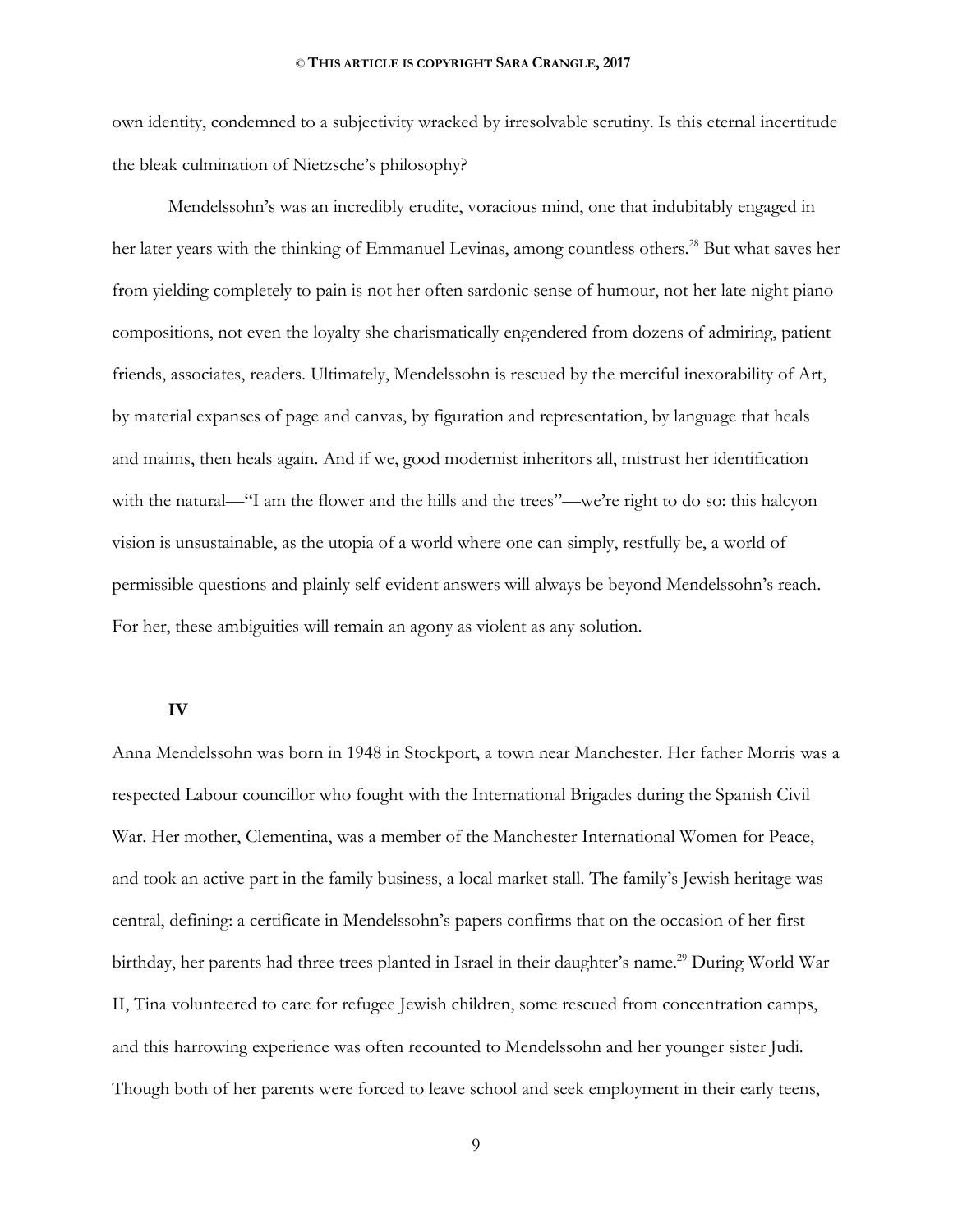they were clearly intellectually ambitious for their offspring: newspaper clippings of Mendelssohn's childhood achievements indicate that she grew up in a cultured household, entering music and elocution contests, performing in local theatre productions and the Manchester Youth Orchestra.<sup>30</sup> Mendelssohn was Head Girl at Stockport High School for Girls, and like so many of her generation, became the first member of her family to attend university.

From the late seventies until her death in 2009, Mendelssohn compiled a half dozen works of short fiction and some fifteen collections of poetry, including three collections with Equipage Press and her perfect-bound volume, *Implacable Art* (2000).<sup>31</sup> Throughout these decades, Mendelssohn published avidly in journals receptive to experimental writing, among them, *Parataxis, Jacket 2, and Critical Quarterly*. The presses Methuen, Bloodaxe, and Burning Deck actively pursued book-length editions of her work. From 1990 to 2004, her writing was included in five major anthologies, among them, Denise Riley's *Poets on Writing* (1992) and Iain Sinclair's influential *Conductors of Chaos* (1996). <sup>32</sup> By the late eighties, Mendelssohn was inundated with invitations to read from Cambridge colleges, London's Royal Festival Hall, the Southbank Centre, associates in New York and New Hampshire, and, in 1997, the Pompidou Centre in Paris. And none of this literary endeavour even begins to encapsulate the extent of Mendelssohn's visual art. Though she worked with pastel, coloured pencil, felt-tip pens, oil, and water colour, Mendelssohn's mature artwork is predominantly pen and ink, a medium in which she skilfully blurs the divide between the written and the pictorial. Perhaps most stunning in this regard are her accomplished experiments in an ideogrammatic tradition, which gesture to the work of Pound, Michaux, and Jack Smith of the Kitchen Sink School. Mendelssohn's international modernist credentials are impeccable: during a trip to Turkey in 1969, she translated the poetry of political exile Nâzim Hikmet; late in life, she met and began compiling the work of the surrealist Gisele Prassinos, the child prodigy "discovered" by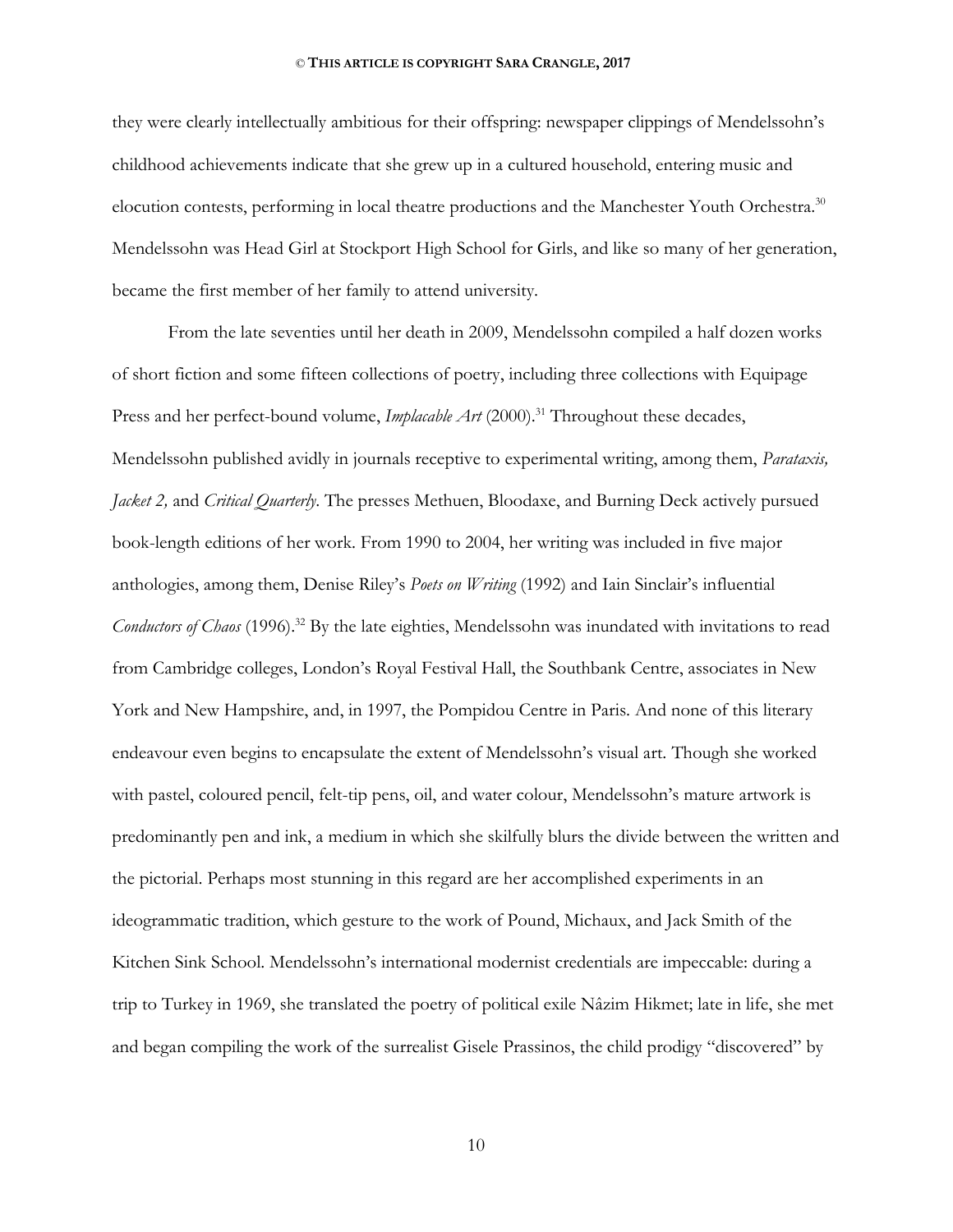André Breton. Her poetry considers revolutionary modernists Anna Ahkmatova, Osip Mandelstam, and Federico Garcia Lorca. And so on.

Two legal battles parenthesise Mendelssohn's adulthood, both of them distinctly marked by her belief, as a young adult, that revolution was the solution. The first was the Stoke Newington 8 trial of 1972, which was, until the recent phone-hacking scandal, the longest criminal trial in British history. Active in the London underground scene from at least 1970, Mendelssohn came into contact with members of the urban guerrillas, The Angry Brigade.<sup>33</sup> Still lacking a well-researched history, and absent from most studies of contemporary terrorism, The Angry Brigade was part of a recognised wave of predominantly middle-class, educated youth who became disenchanted by the inefficacies of democratic protest. Of the same lineage as their infamous counterparts, including Weather Underground in the USA, the Front de Libération du Quebec in Canada, The Red Brigades in Italy, and Baader-Meinhoff in Germany, The Angry Brigade revolution was comparatively minimal, involving no murders or kidnappings. Their activities included about two dozen small-scale attacks, primarily bombings of largely unoccupied police stations, businesses, embassies, politicians' residences, and a BBC van at a Miss World beauty pageant in 1970.<sup>34</sup> Anna Mendelssohn's fingerprints were discovered on a sheet torn from *Rolling Stone* magazine found in a bag containing one of those bombs. Fourteen sets of fingerprints were located in the same bag; eleven were never identified. Though Mendelssohn, scarcely 24 years of age, pleaded not guilty and defended herself in court with the brilliance and skill of a seasoned lawyer, she was convicted under conspiracy charges on December 6, 1972. Mendelssohn received a ten-year sentence, to be served at Her Majesty's Holloway Prison in London, an institution that became female-only in 1903, and became wellknown for detaining the Pankhurst suffragettes.<sup>35</sup>

In prison, Mendelssohn taught her fellow inmates literacy, petitioned for improved conditions, and ran dramatic productions, including a performance of *Peter Pan* where she cast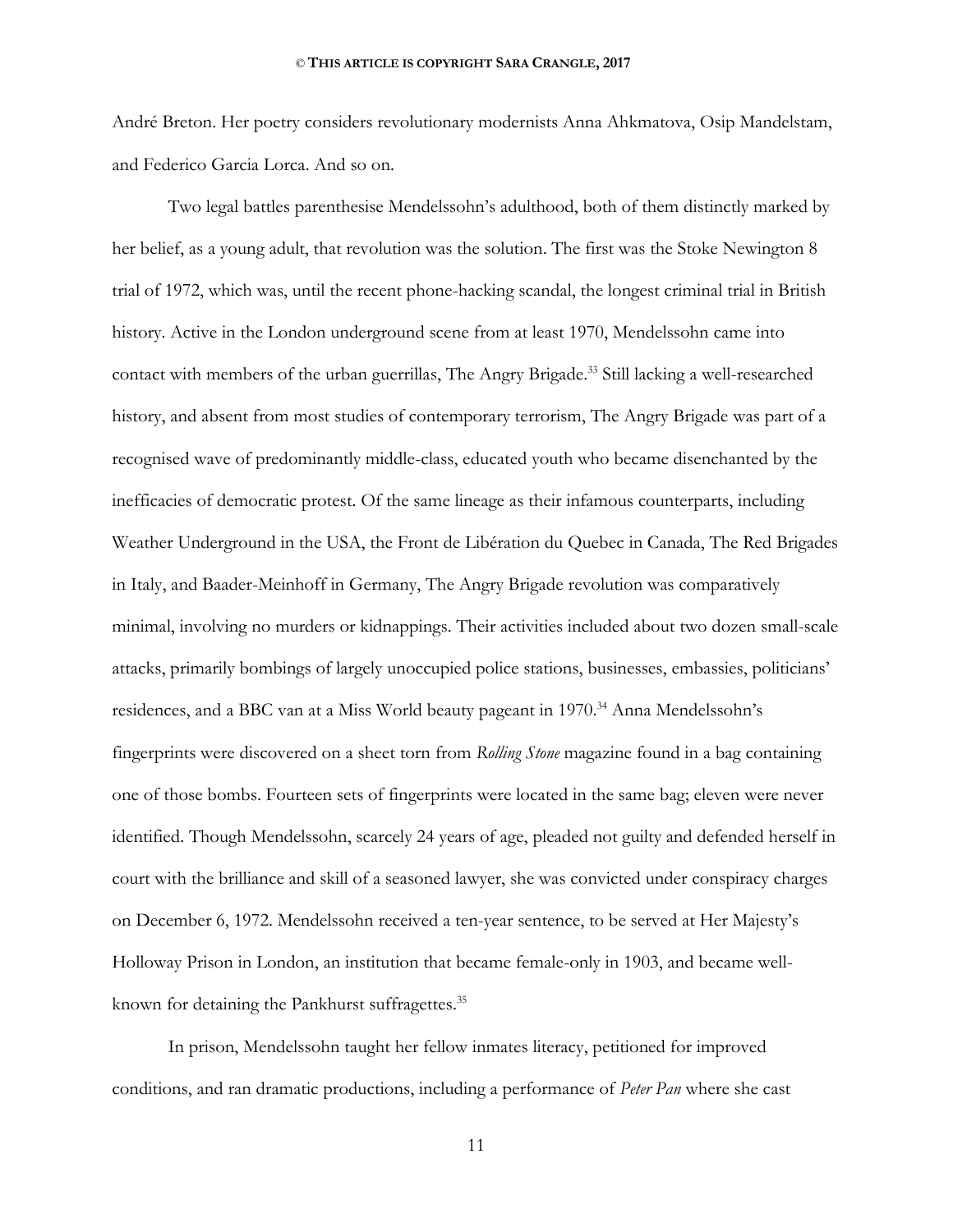herself as Captain Hook. These efforts prompted her early parole in 1977. Between 1980 and 1985, Mendelssohn had three longed-for children. In 1983, she changed her name by deed poll to Sylvia Grace Louise Lake.<sup>36</sup> In 1984, she enrolled at the University of Cambridge. Mendelssohn's writing indicates that the late seventies and early eighties were relatively happy years. Her love for her children runs palpably through her work; though always impassioned, her poetry in this period has a levity and whimsicality later overtaken by vehemence. This is not to negate the struggles associated with her twin, all-absorbing ambitions to be a parent and a successful student at an excruciatingly paternalistic institution. Mendelssohn believed that the community should help her raise her children; in a different world, this attitude might be incontrovertible. But one family upon whom she relied heavily desired a better routine, financial assistance, and the involvement of a third party: social services. For a woman who had served time, the scrutiny of her daily machinations by authority figures was a source of pronounced distress; still more worrying was the possibility that the vexed past she had scarcely put behind her might be unearthed in family court, to which Mendelssohn feared returning. Poverty exerted its daily grind, as did ill health and the stigma of single parenthood. In 1988, she gave permission to have her children temporarily fostered; they were never returned to her care. Mendelssohn's case was harrowing and traumatising; when it was finished, the lawyer who defended her renouncedchild custody litigation.<sup>37</sup>

In the twenty years following the loss of her children, Mendelssohn read, wrote, and drew unremittingly. Now permanently housed at the University of Sussex, her archive is a phenomenal repository of visual art, nearly 800 closely-written notebooks, at least 5,000 poems, as well as a vast array of loose papers, letters, and memorabilia.<sup>38</sup> Throughout these materials, Mendelssohn steadfastly rejects her political past, railing against and identifying with the Left and identity politics, feminism included. She professed her innocence, and her loathing of extremism and violence, until her death in 2009.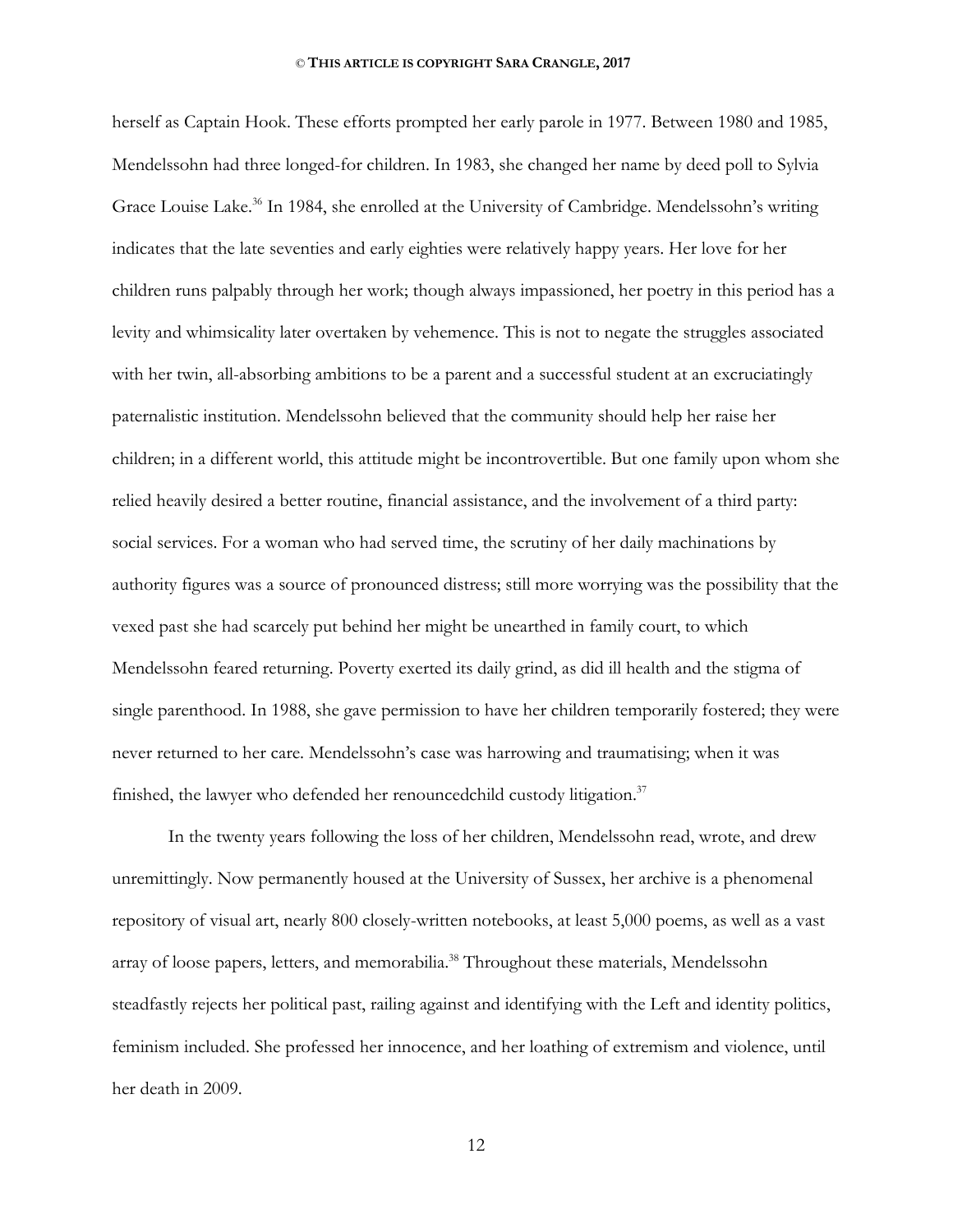**V**

In 1888, Verlaine asks: "is it not true that…the sincere poet will see himself, will feel himself, will know himself *damned* by the rule of any faction, o Stello?" The accursed poet is always at odds with himself and others, his spiritual and intellectual transcendence as "poet" undercut by an abjectly slippery slope of contradiction, descended wilfully and unstoppably. Eschewing category, existing on the margins of the culture that defines him, the accursed poet deliberately turns away from the good, right, and true in favour of immorality, incertitude, and error. Paradox is his pleasure: he exists to offer himself to masses who reject him; he clings passionately to a mortality replete with selfimposed suffering, and likely brief. Perversion is his freedom: knowing full well what is reasonable, logical, and expected, he behaves foolishly and stubbornly, risking all in the (actively repressed) hopes of literary legacy, a future of inconceivable and ever-deferred accord. The Baedeker of this hapless, exalted journey is Alfred de Vigny's *Stello: A Session with Doctor Noir* (1832), which pits the idealist poet and titular hero Stello against his psychiatrist, Noir. Stello believes that poetry can change the world, and Noir undertakes to cure Stello of his sentimental malaise. Stello is informed that poets are necessarily social pariahs, figures sullied by affiliation with the predictable mediocrities of waged labour, popular reception, and politics, the latter being the worst culprit in the destruction of poetic genius. Among the extensive exhibition of "melancholy phantoms" that Noir uses to illustrate his arguments we find "Dryden at seventy, dying in poverty and seeking in astrology a vain consolation for human injustice" (170). Against the dreadful fate of the beleaguered likes of Milton or Cervantes before him—a host of writers exiled, overlooked, ill, poor in their lifetimes—Doctor Noir offers a prescription: cultivate a purely perfunctory relationship to politics; work alone, avoiding institutions, affiliations, and audience; and finally, privilege endless contemplation over decisive action (179-80).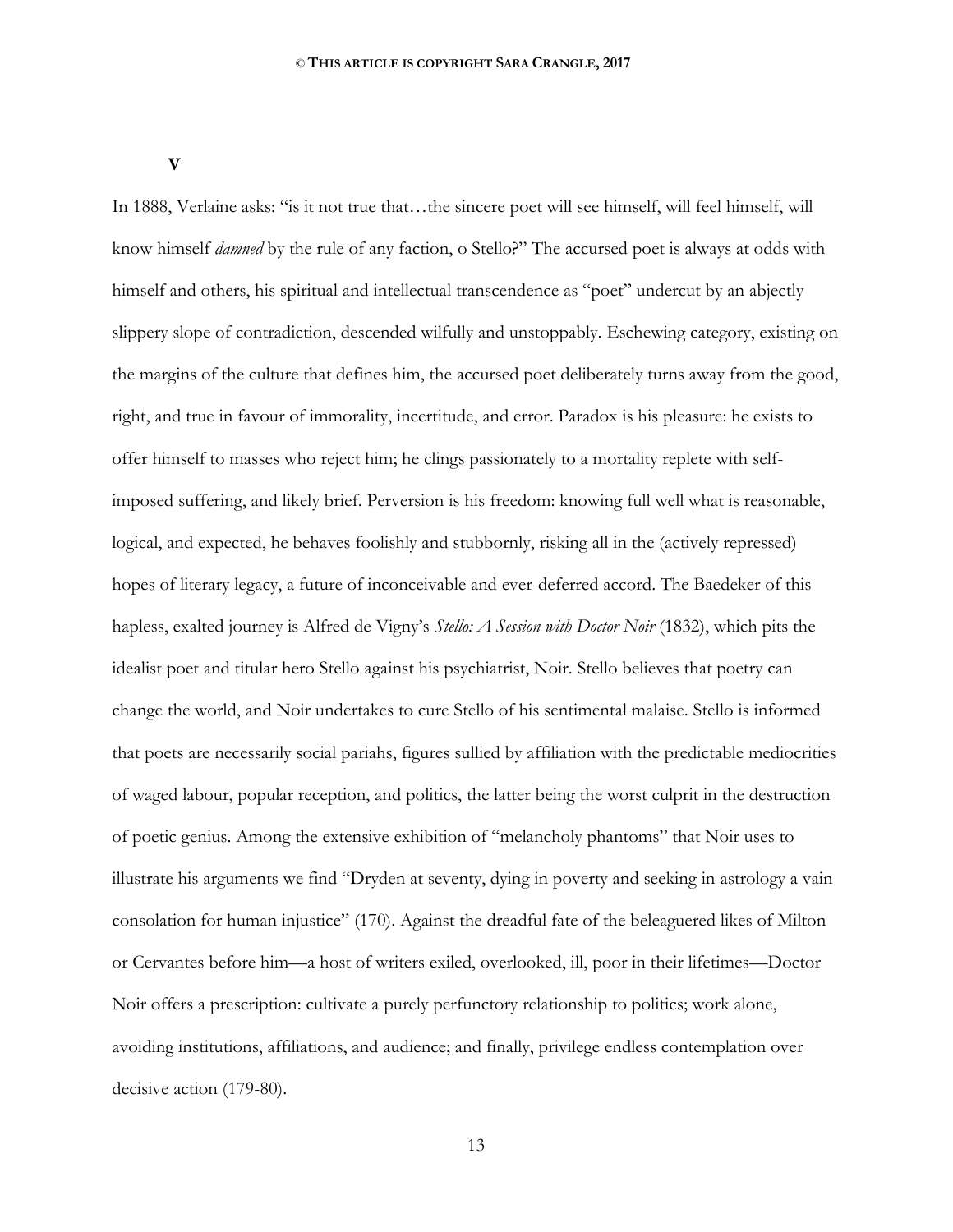Verlaine's apostrophe to Stello voices his debt to Vigny, whose terms he extends throughout *The Accursed Poets* (1884; 1888). This essay anthology is interspersed with poems by the condemned rogues upon whom it rhapsodises: Tristan Corbière, Arthur Rimbaud, Stéphane Mallarmé, Marceline Desbordes-Lalmore, Villiers De L'Isle-Adam, and Pauvre Lelian (an anagram of Paul Verlaine), with Baudelaire as the absent presence at its heart.<sup>39</sup> Verlaine celebrates their capacity to withstand life's aches, pains, and injustices, as well as their rejection by the masses. Less prescriptive than Vigny, Verlaine is more hagiographic, more oxymoronic: his poets importantly suffer, but transcend that suffering through self-conscious genius; they are "exquisitely perverse, ravishingly chaste" (46). They do not need publications or audiences, but as Mallarmé has both, Verlaine dismisses these worrying tokens of success as "enormous minor detail[s]" (59). Stubborn contrariness is crucial to their combined fates: when poor, they reject money; when rich, they shun an easier life; obsessively, desperately in thrall to their art, they are nevertheless commanding, heroic. Verlaine thus demonstrates how, as we approach the twentieth century, sacrifice is increasingly posited as an authenticating individual choice rather than a societal ritual. Verlaine directly influences Arthur Symons's *The Symbolist Movement in Literature* (1908), an anthology that replicates the terms and format of *Les Poètes Maudits*, celebrating madness, excess, and the "long vagabondage" of the lives of Verlaine and his underappreciated, accursed, poetic peers (34).<sup>40</sup> The ethos of *Les Poètes Maudits* will similarly underpin the philosophy of Georges Bataille, for whom perversion, irrationality, and voluntary sacrifice are viable alternatives to confining necessity and "productive," alienating labour.<sup>41</sup> Bataille turns to figures such as Van Gogh to drag the self-sacrificial mode of the accursed poet from its darkened back alley haven into the light of philosophical validation. For Bataille, Van Gogh's severance of a body part is a literal, marvellous synecdoche of his disengagement with the world entire, a succinct measure of the artist's capacity to rush headlong into the abyss of cultural alienation, a reinstatement of the declining "custom of sacrifice"  $(67)^{42}$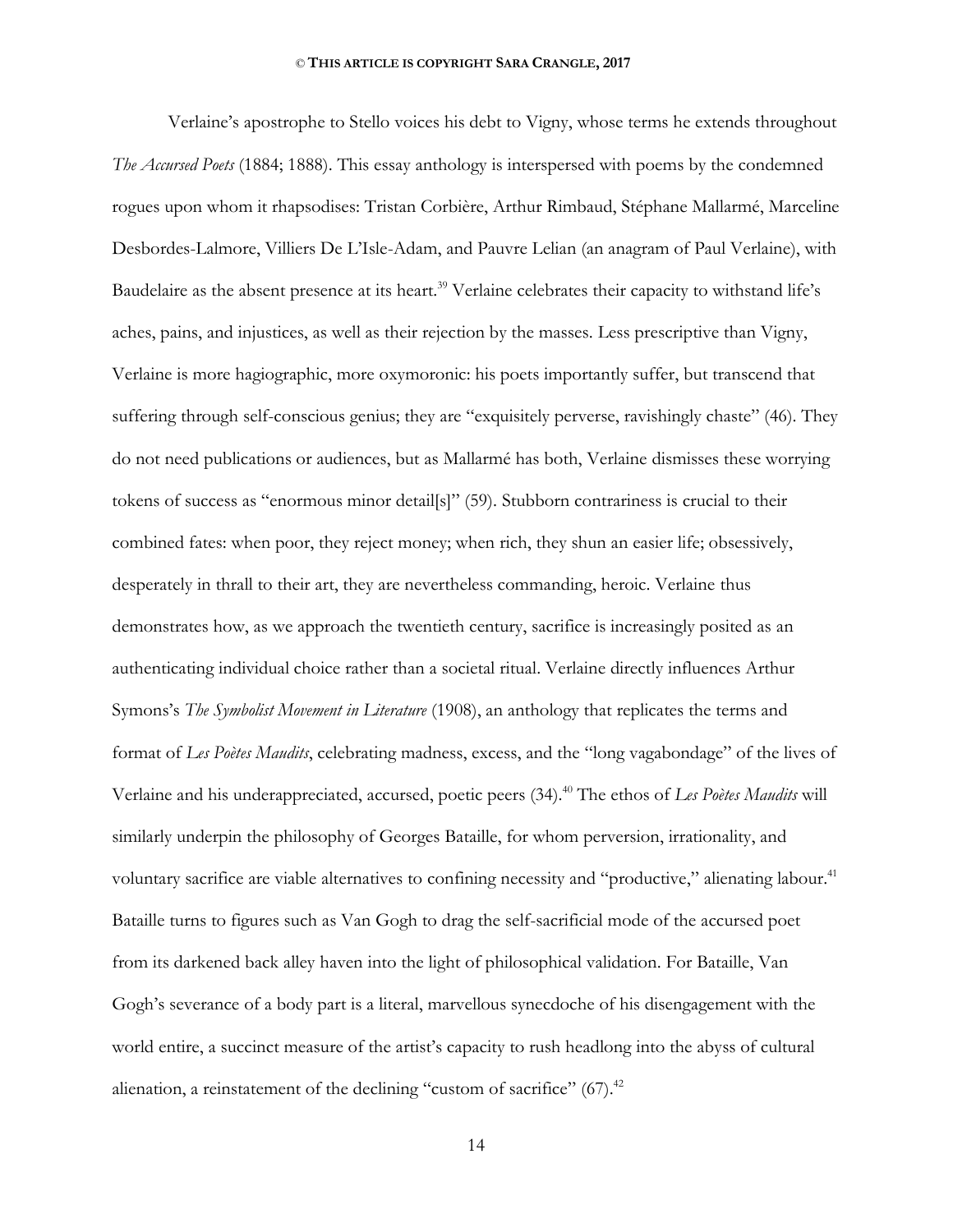So pervasive is the motif of the accursed poet that by 1964 Asger Jorn invokes it to decry its twentieth-century efficacy, surely the most obvious of *maudit* moves. Jorn's portrait of Guy Debord, Lettrist-cum-Situationist International founder, evinces predictable features: poet-philosopher Debord is a member of a group of "bad boys who represent true originality" against whom the public "lashes out in good conscience…in order to cut them off permanently from creative activity" (158-59).<sup>43</sup> Resilient against this severing, Debord instead refuses celebrity, admirably seeking a difficult and obscure life. And his sufferings and heroism far exceed those of his accursed predecessors:

Paradoxically, the general sympathy toward modernism since the turn of the [twentieth] century, and especially since World War II when it was proclaimed that 'the accursed artist no longer exists,' represses these creative forces even more radically. The reality of social malediction is wrapped in a tranquilising and antiseptic appearance of emptiness: *the problem has disappeared; there never was a problem*. At the same time, the journalistic label of 'accursed' becomes, on the contrary, an immediate valorization. It is enough to get yourself cursed, to be all the rage. (157)

Artists are now condemned only to be swallowed entire, assimilated into the culture they work against, writes Jorn, noting that this process originated in ancient sacrificial rituals. An outlaw genius, Debord cannot be neutralised in this manner. Jorn's terms are well over a century old, with a significant distinction: "our hero" Debord differs from Doctor Noir's ideal artists because Debord's creativity promotes action, and by extension, engages directly in politics (161-62). These politics will come to fruition in the much-discussed relationship between the Situationist International and the events of May '68.<sup>44</sup> But in fusing sacrifice with the accursed poet, Jorn is in perfect accord with Vigny, who has Noir tell Stello: "The bloody sacrifice of a few men for many will continue until the end of the world. The nations will continue to buy their salvation forever by the *substitution of expiatory suffering*.'" (132). For Vigny, the poet cannot undo this truth, and will almost inevitably suffer from it. And so, at the close of *Stello*, Noir intones:

'The Poet bears a curse upon his life and a blessing on his name. The Poet, apostle of the ever-youthful truth, is a source of perpetual umbrage to the man of Power, apostle of an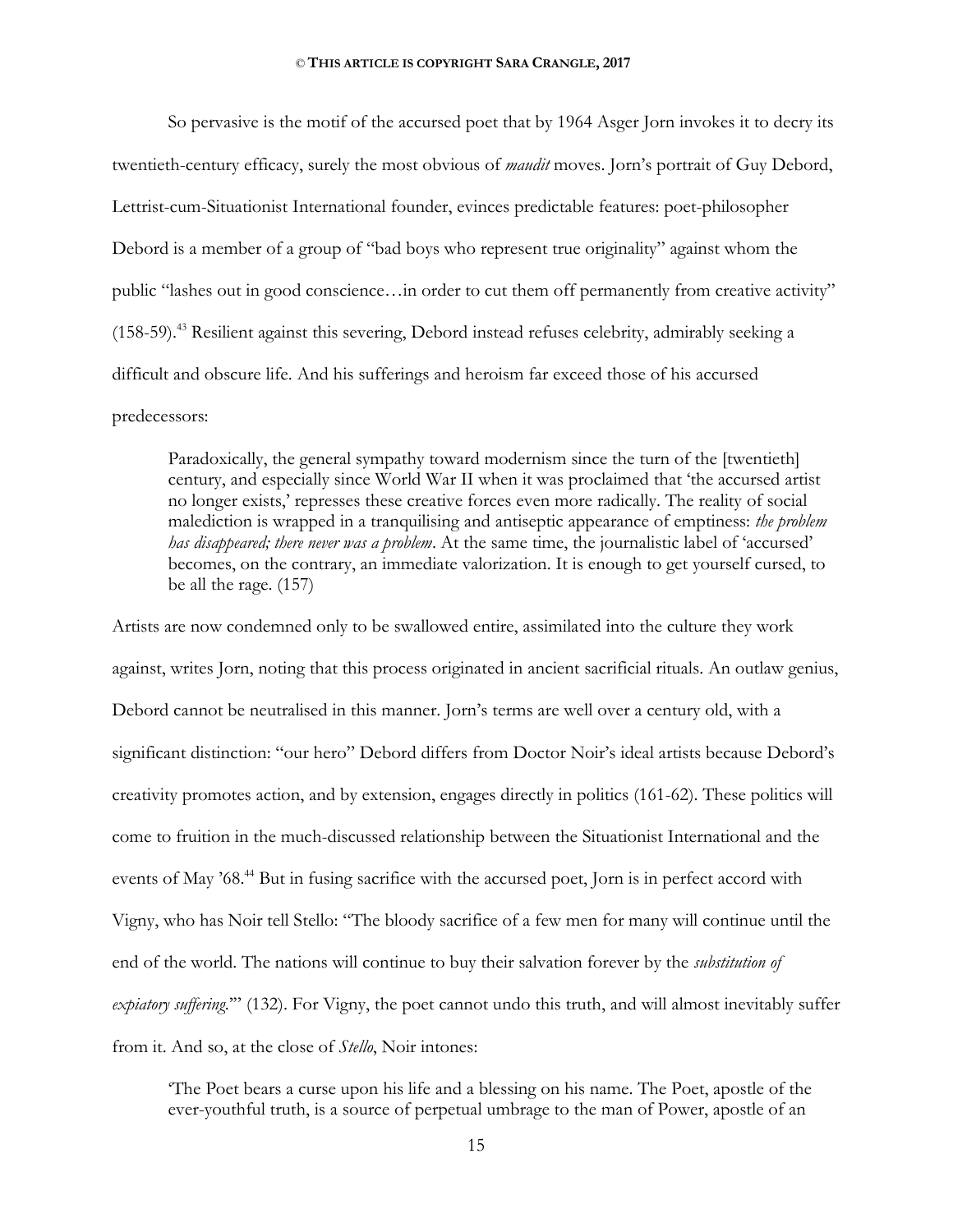obsolete fiction; for the one is inspired, the other has at best some power of concentration or some ingenuity of mind.' (181)

Power is convention, a product of the "'ridiculous falsehood" that is "'social order" (172). But if "'[p]ower is irreconcilable with…poetic essence'," the poet needs protection (173). And he is infinitely and infantilely fragile, as Noir details: "'the Multitude, while carrying you in its arms, looks askance on you as it does on all its children, and from time to time it will throw you on the ground and trample you underfoot. The crowd makes a bad mother'" (165). In thrall to a vicious audience and his own indecisiveness, the poet passively awaits his muse. Verlaine will turn Vigny's fragile poetic equivocations into capriciousness, the consequence of a gloriously contemplative will that is weak, perverse, self-serving. Jorn comfortably straddles both camps, exalting the accursed Debord still more for inhabiting a collapsing paradox. Throughout, vacillation and victimhood retain their heroism.

Though damned, the legacy of the accursed poet is pervasive, arguably at work since the fifteenth century, if not before. <sup>45</sup> But its celebrated heyday is the decadent *fin-de-siècle*, itself delineated by the very paradoxes that define Verlaine's *les poètes maudits*, not least being the pleasure taken in destruction, decline, and apocalypse. Luxuriousness, vice, and excess are on offer to ground heady, newfound uncertainties of intellection, and, crucially, aesthetic experimentation and indeterminacy. Who will read or care about this new verse? What does it achieve? Beneath Verlaine's fatuous prose, genuine anxiety lurks. Verlaine demonstrates what Nordau will discern as key traits of the degenerate mind: an affinity for digression and "malevolent mania for contradiction" (319).<sup>46</sup> Verlaine's foreword likens "the verses of these dear Cursed ones" to "bronzes from decadent Rome," prompting Verlaine's arch query: "but what does 'decadent' really mean?" (11). "[T]hey call us 'decadents'" he notes later in the volume, adding, with satiric self-reflexivity superbly on show: "(an insult, between parentheses, implying picturesque, autumnal, with a setting sun, to sum it up)." Against these sullies, Verlaine invokes his damned poets' pursuit of "the impeccable" (87). His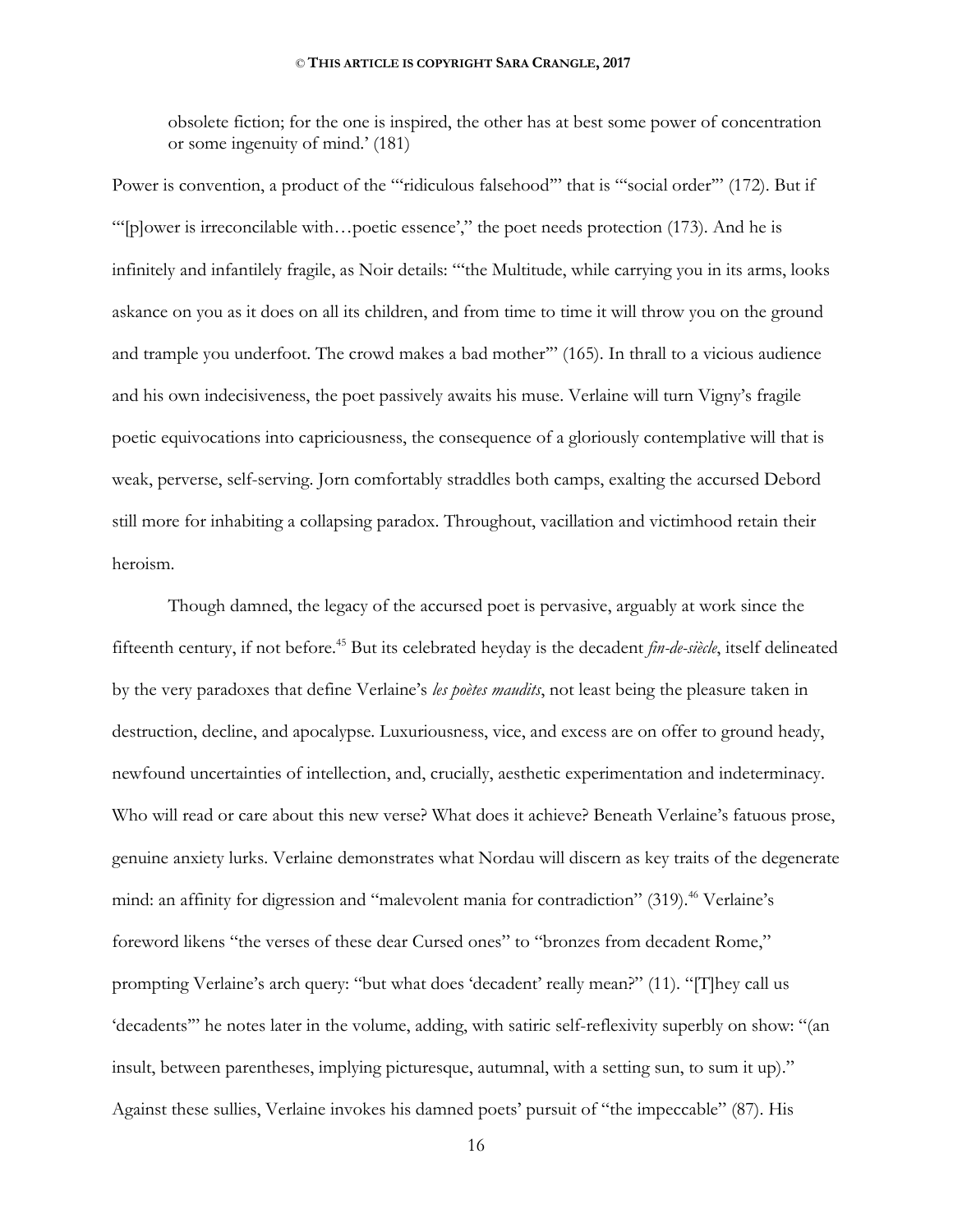vacillations and protestations are admirably consistent; like Nietzsche, Verlaine avowed and disavowed his own decadence.<sup>47</sup> Antipodal thinking allows Verlaine to trounce audiences in a text published with a view to making money, whilst arguing that what will lift the curse of his "admirable poet[s]" is success "—you understand?—" (123).<sup>48</sup> Do we? Can we? The impossible pretence of the apolitical cursed poet is similarly maintained, so that Rimbaud's sympathy with the Paris Commune, and his 1871 trek to participate in the insurgency, is reduced to "some stay in Paris, then diverse, more or less frightful pilgrimages" (60). Poetry is all, and Verlaine's excisions and conflations reflect anthology content, encompassing the poetic terms of, say, Corbière's "Epitaph" of himself, which celebrates a suicide caused by fervour *and* indolence, a lifelong "[v]igour without force" (17). And finally, Verlaine's decadence allows his male subjects to incorporate femininity, of which the accursed poet-hero's requisite martyrdom, or self-sacrificial bent, is a cogent indicator. This parodic, judicious identification with the feminine by European *fin-de-siècle* male authors is incisively delineated by Rita Felski, who points to cultivations of languidness and hypersensitivity, to their outward refusal of ("manly") rationalism, utility, and progress.<sup>49</sup> To this list we might add a turn to passivity, indecisiveness, incertitude, and weakness.

Bearing in mind that for Nietzsche, circumlocution and dissidence are all, the genealogy of contemporary weakness he traces in *The Anti-Christ* (1888) begins with Christianity, which "proclaims a curse" against "*intellectual* well-constitutedness" that forbids roads to knowledge, and reduces doubtfulness to sin (hence Verlaine's need to celebrate the "immorality" of the accursed poet, a figure unavoidably responsive to the Christian tradition).<sup>50</sup> For Nietzsche, piety is a contagious illness, infecting "hysterical women and rickety children" who cannot effectively perceive or behave, and are thus ideal "expressions of *décadence*" (169). Nietzsche's condemnatory linkages between faith, weakness, and effeminacy form the very motto of Anatole Baju's journal, *Le Décadent*  (1886-89): "'Man becomes more refined, more feminine, more divine.'" <sup>51</sup> Key to this strapline is that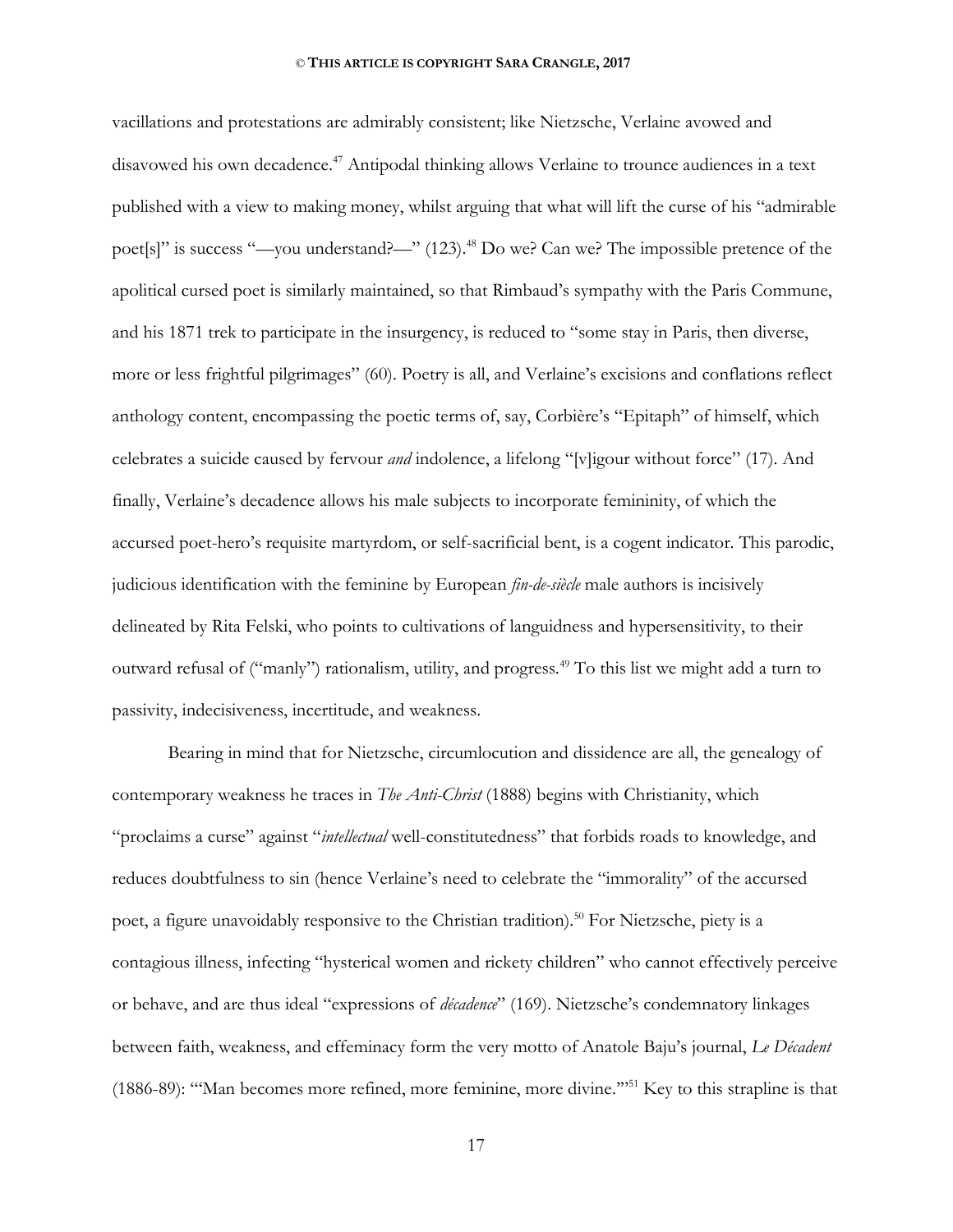man chooses to become, whilst woman *is*. As Felski writes: "Whether hailed as subversive or condemned as pathological, [the *fin-de-siècle* male's] femininity signals an unsettling of automatized perceptions of gender, whereas feminine qualities in a woman merely confirm her incapacity to escape her natural condition" (1099). Lifelong pliancy and self-effacement define woman's condition, as attested by Otto Weininger's bestseller, *Sex and Character* (1903). For Weininger, womankind has no sense of her own destiny, and cannot "discern fate." She may undertake the extreme measure of overcoming her victimisation and objectification by affecting hysteria, but these efforts are feeble and transparent:

at the last moment [women] will kiss the man who ravishes them, and succumb with pleasure to those whom they have resisted violently. It is as if women were under a curse. At times she feels the weight of it, but she never flees from it. Her shrieks and her ravings are not really genuine, and she succumbs to her fate at the moment when it has seemed the most repulsive to her.  $(279)^{52}$ 

Though anxious, the accursed poet works toward a destiny: the belated recognition of his genius. The accursed woman's fate is violation and condemnation, a "slavery"; her "curse…is the evil will of man" but as "handmaid of the devil" it is a fate she deserves and upon which she depends (279; 299). For Weininger, this curse is defining and inescapable; for Paul Julius Möbius, it is a stick with which to beat the persecuted. A German neurologist believed to have influenced Weininger, Möbius maintained in 1900 that if woman "'fails in her duty to the species and insists on living her individual life for herself, she is struck as if by a curse."<sup>53</sup>

So totalising is woman's malediction that further attempts at damnation merely affirm a continuum. The elusiveness of this wilful execration is why the only woman in Verlaine's anthology, Marceline Desbordes-Valmore, sits so uneasily amidst her unabashedly, triumphantly accursed peers. Distinguished from "negligible bluestockings" and the "proud and therefore male allure" of a George Sand, Desbordes-Valmore gains an entry in the second edition of *Les Poètes Maudits* because men Verlaine admires—Baudelaire, Rimbaud—have sung her praises (85; 115). Her talent is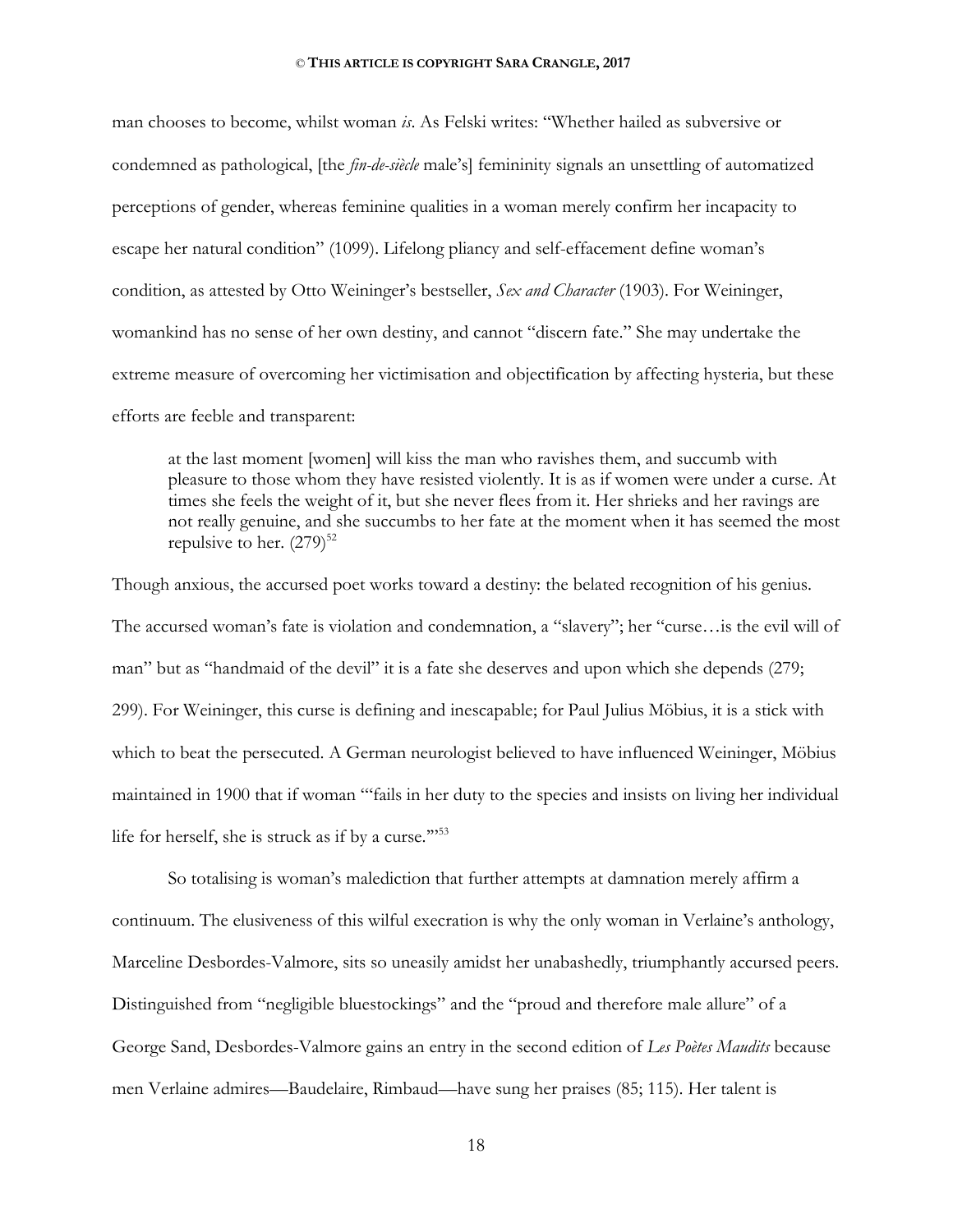qualified—"true albeit feminine"—and patronised as "adorable" (85). Desbordes-Valmore is celebrated for her self-effacement, as in the maternal anxieties of her poem "Renunciation"; her earnest, polite letting go of reason (which, naturally, abandons her first); and "[t]he entire forgetting of oneself" that marks both her love poetry and her envisioned legacy: "May my name be nothing but a soft, useless shadow, may it never cause fear or pain, may a pauper take it with him after talking to me and keep it long after in his consoled heart" (94). This is not a poet who yields to present-day obscurity with one eye on an assured, future fame. Gestures to decadent paradox can be discerned, as in "Letter to a Woman" that begins, coyly: "Woman, I know, shouldn't write" (89). The speaker justifies her audacity because she writes only to be read by the beloved whilst suffering his absence; the poem culminates in a desire for his well-being predicated on the double-edged maxim: "wishing pain on one's blessed other is to hate oneself" (90). But in the main, Desbordes-Valmore's speakers proclaim their loyalty, long to appease, and are often awash in helpless weeping over immoralities and uncertainties. The self's "weak heart" is excoriated, thus making Desbordes-Valmore "an angel" Verlaine is too "impotent to dissect" (110; 115). By these curiously rapacious terms, Verlaine cannot extend to Desbordes-Valmore the surgery he performs upon his accursed male peers, men distant enough from their own martyrdom that their self-sacrifice becomes either honourable orsatirisable. Against the predatory, predictable delicacy of Verlaine's critical touch, feminist vanguardists to come will rail: "by instinct, woman is not wise, is not pacifist, is not good…. in somnolent periods of humanity she becomes too wise, too pacifist, too good"  $(111)$ .<sup>54</sup> These words belong to the Futurist Valentine de Saint-Point, and the somnolent period in question is assuredly languid decadence. Against the idealising, definitional curse, Saint-Point demands that "woman reacquire" a long forgotten, productive "cruelty and violence" (112).

The historical vanguard to which the accursed poet belongs is inextricable from violence: the avant-garde positions itself at the forefront of a battalion, electing to be among the first to be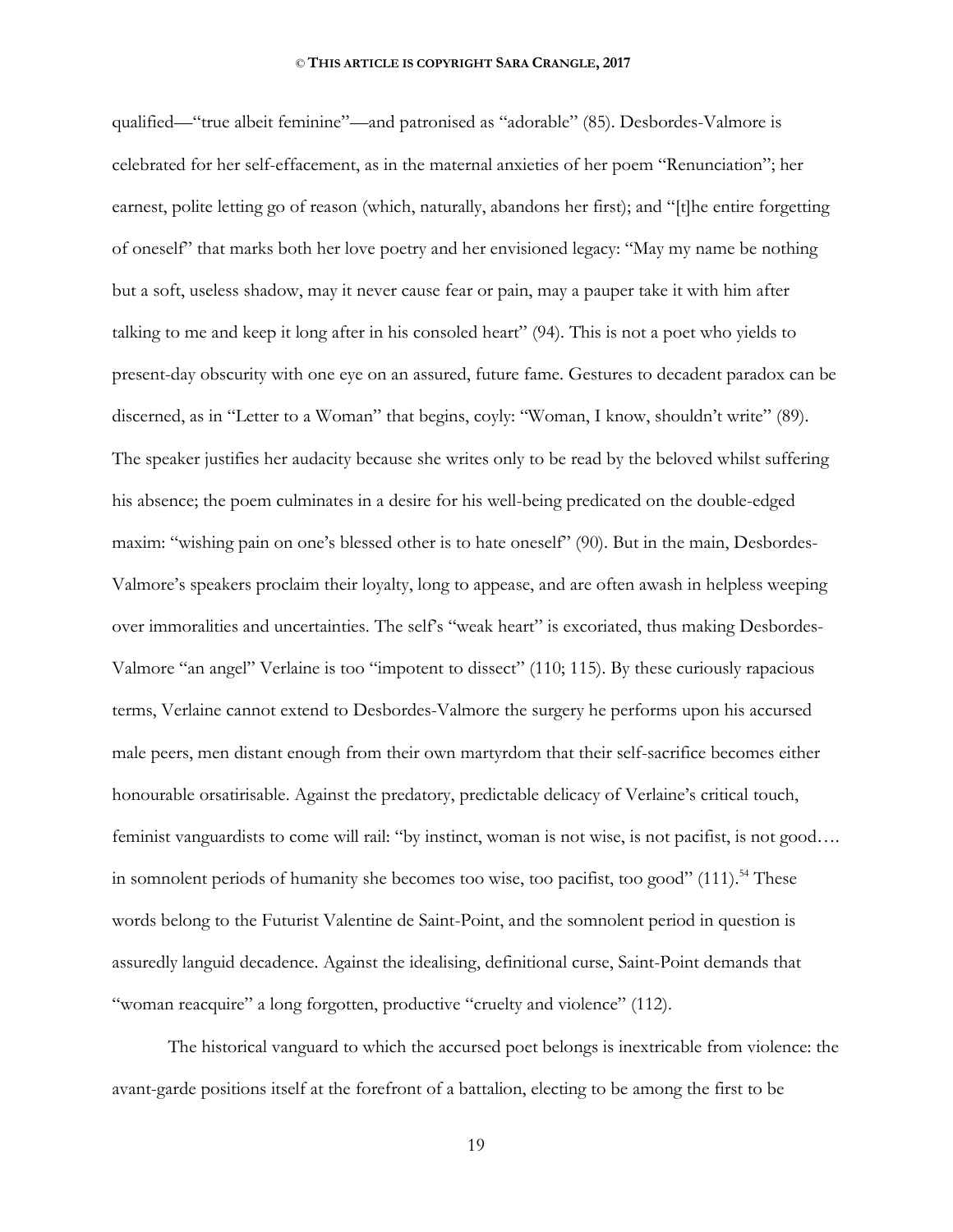mowed down. Perceived as pacifist and "good," women have always sat uneasily within this combative milieu, as critics have long discerned.<sup>55</sup> The wilful occupation of binaries joyously defines the accursed poet, or he who is hero/martyr, glorified/condemned, absolute/vacillating. This same dualism constitutes a double indemnity for the female: too obviously, whore/Madonna, unified in eliciting ready condemnation. For the female vanguardist, indemnity is augmented: aspiring to the artistic experiments of male-defined vanguards, she also participates within "the feminist critique of sexual ideologies, including the sexual ideology of some of those same avant-gardes" (Suleiman, xvii). Debordes-Valmore's poetry challenges male bravado, if only through the suspect persistence of its reverent passivity. But this critique is implicit enough that Verlaine can safely objectify its speaker, neatly sidestepping introspection in the process.

Time may have worsened this split: consider Esther Leslie's assessment of Anna Mendelssohn's decades in Cambridge, where "she had some association, tangentially, with that most underground of poetic brotherhoods, the Cambridge Poets, now multigenerational"  $(28)^{56}$ Multigenerational perhaps, but uni-gendered: Leslie lists eight affiliates, all male. Less diverse, then, than their Pre-Raphaelite forebears? <sup>57</sup> Avant-garde women who fight fire with fire—Saint-Point among them—often threaten their male peers, and the social order writ large. And assuredly, this is the role undertaken by what is perceived to be the most extreme participant in the aesthetic/political vanguard binary: the contemporary female terrorist. For if there was ever a figure genuinely accursed, it is surely she, as Amanda Third's *Gender and the Political* attests:

In a manner that parallels Cesare Lombroso's attempt to describe and categorise the female criminal in the late nineteenth century, [twentieth-century] terrorism studies has sought to delineate, and thus contain, the threat of the female terrorist. Terrorism studies discourse seeks to install clear-cut dimorphic boundaries, to categorise, name, and order, and in so doing, to (re)inscribe the limits of lawful opposition…. However, these distinctions always operate on uncertain ground, are always on the verge of collapsing…. And when the issue of gender is introduced into [these] uncertain hierarchies…the limits of its categories are thrown into sharp relief…. [P]recisely because terrorism studies operates with an overarchingly conservative understanding of gender—a framework that constitutes and is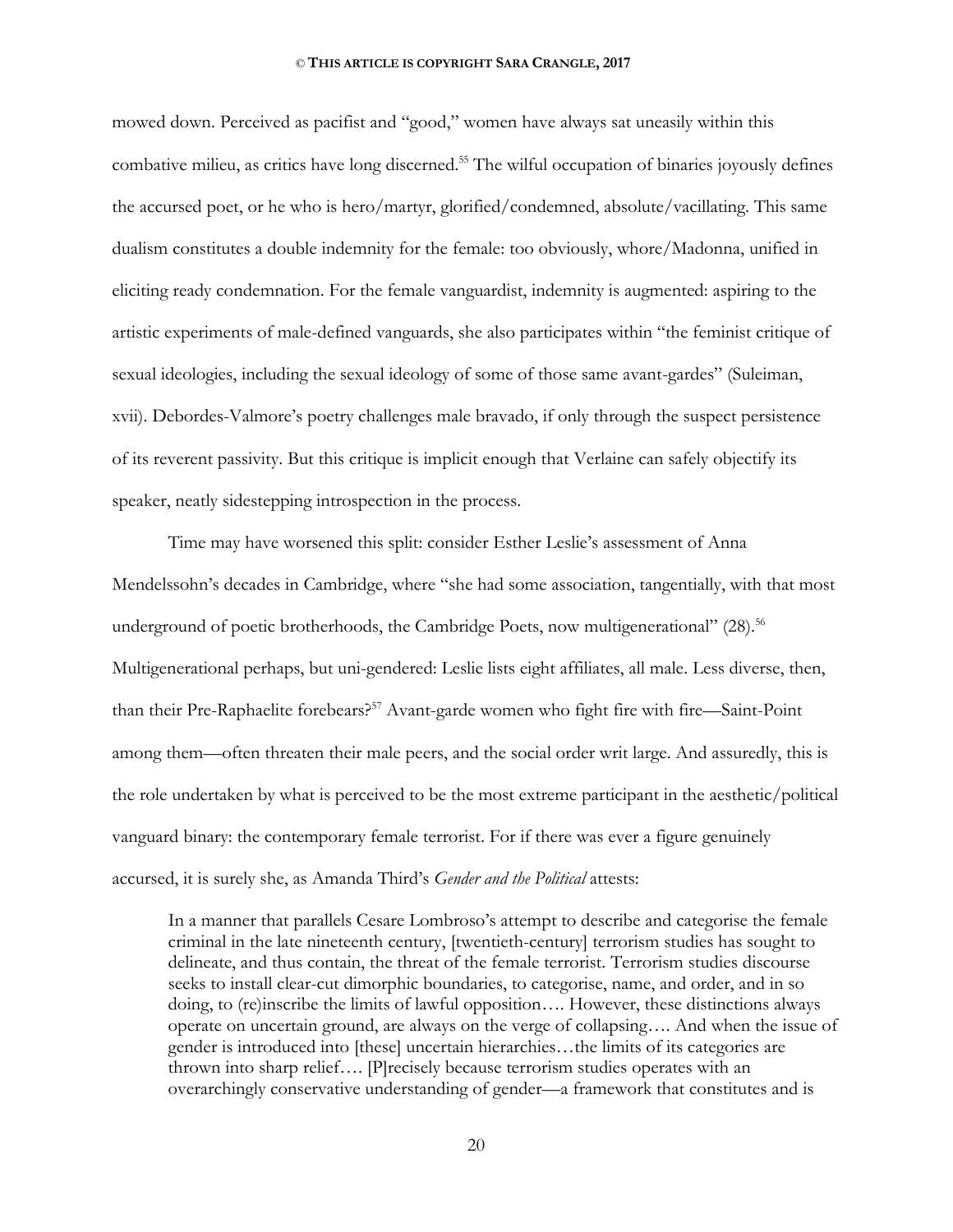constituted by the idea that femininity is obscure(d)—terrorism studies works to continually reproduce the female terrorist as elusive and unknowable.  $(47)^{58}$ 

By thislineage, terrorism studies is feebly, deeply reliant upon the tactics of nineteenth-century intellectual and social history. And the worrying indefinability of the female terrorist is compounded by attempts to cohere two adamantly contrary discourses, both of which have underpinned readings of female protest since the *fin-de-siècle*. First, the female terrorist is the still more extreme other of her extreme male counterpart, and thus harbours an "unlimited capacity for violence, and…embod[ies] unfettered evil." But as woman cannot be wilful or autonomous, she is only passively involved in terrorism as an extension of her "sexual and emotional affiliations with men" (Third, 44). This latter view informs *The Demon Lover: The Roots of Terrorism*, where celebrated activist Robin Morgan recounts how "Anna Mendleson, formerly of the Angry Brigade in the United Kingdom" publicly and emphatically acknowledged that the group's activities effected no change. Morgan refuses to accept Mendelssohn's disavowals as genuine criticism, stating instead, and with zero evidence to hand, that "they have the ring of disillusion voiced by women betrayed in love" (208).<sup>59</sup> With feminists like these, who needs Weininger? An undated letter addressed to Morgan exists in Mendelssohn's papers, deploring this unpermitted, slanderous misuse of her language and identity.<sup>60</sup> The missive remains unsent. Mendelssohn could not have been more acutely aware that any female branded a terrorist is perceived as the ultimate combatant and the least trustworthy victim. Elsewhere, often, Mendelssohn bitterly recounts how she "'became known (with much revulsion) as the Angry Brigade girl."<sup>561</sup>

# **VI**

In 1988, Mendelssohn pens a five-page tract, "One of the Forever Damned?"<sup>62</sup> As the titular question suggests, the memoir manuscript continues the quest for certainty and quietude that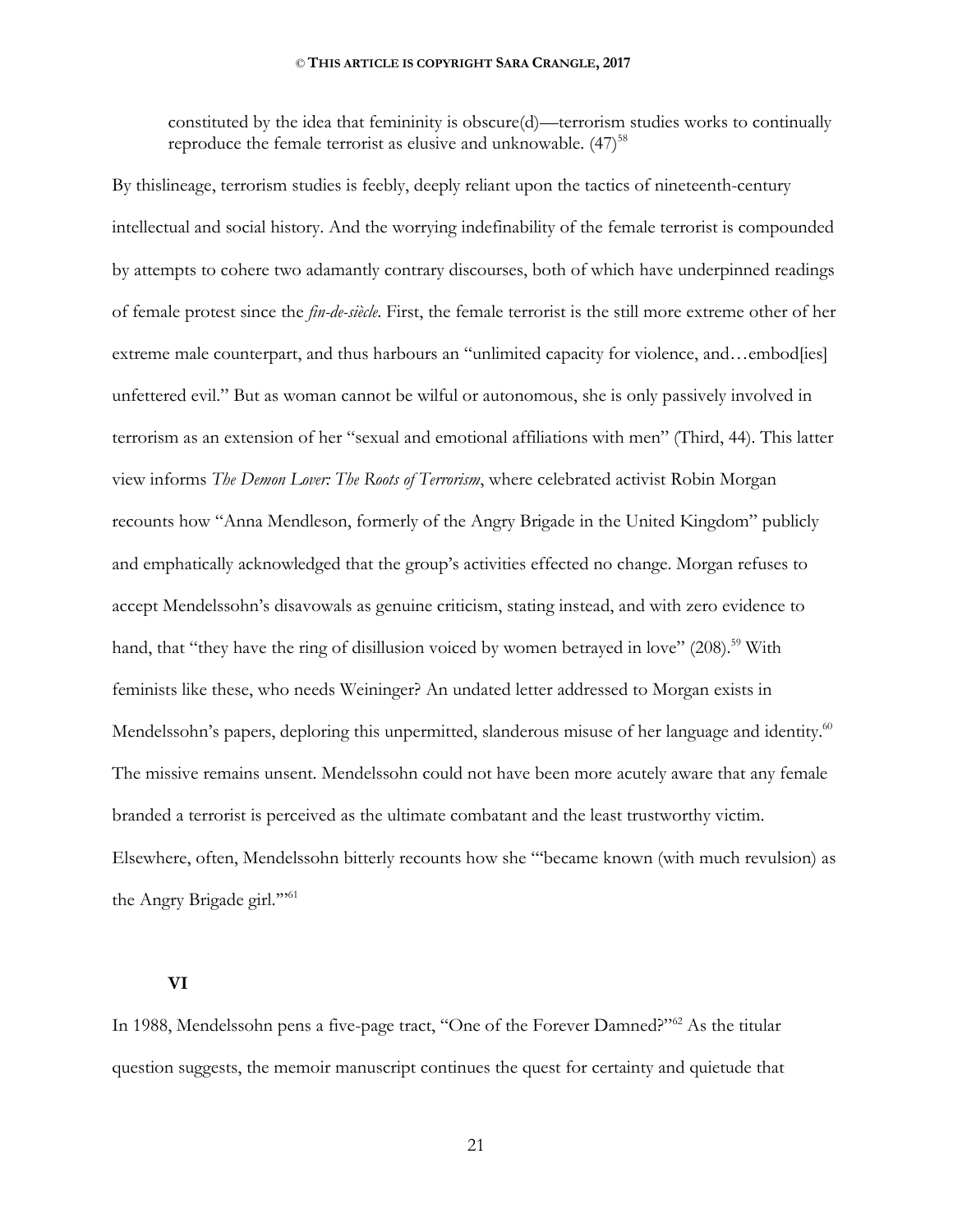underpins "I thought I had all the answers." Mendelssohn begins by discussing the study period preceding her final exams at Cambridge in 1986:

I want to describe what happened at a crucial juncture. I was very happy at the thought of the coming examinations. It had given me great pleasure to work. It was such a quiet, useful thing to be doing for the children; for myself and for the children. I had never been so happy, regardless of all the problems. The positive part was that having worked hard I had ample material on which to concentrate to produce some good answers, to produce some answers which would have been interesting to write.

This happiness is disrupted by a sense that unidentified individuals "were putting spokes in [her]

wheel," disrupting Mendelssohn's attempt to give her "children [...] a firm sense of [her] identity"

via academic study, a plan that she claims elicited discouragement from female peers. Mendelssohn

also perceives a more abstract threat: a man who lurks on the periphery and desires her death; this

figure, clad in black, emerging "from the direction of the graveyard" might be literal or figurative,

possibly oneiric, certainly nightmarish. She continues:

A young woman had been sent from the North to help me with the children through the intensively important period prior to the examination week. I had it organized in my mind. However guilty I felt about enrolling other people's help I knew that at some point in the not-too-distant future, I should be able to give help in return. But people are impatient. Impatient and Intolerant.

The children's help would not leave me alone to concentrate. I never lost my temper with her but I did try to gently explain that I could not work if she kept sailing into the room and cheerily chatting about all and sundry. Oh it hurt my heart sorely to have to be that woman with no time for anyone else. It would have been so much more beautiful to be able to lie on the rug and play with my relatively new-born baby [….] But it wouldn't be long before I could play with her, hold her, gaze at her and stroke her cheek. It wouldn't be long before I could draw all three of them on large pieces of cartridge paper, never ceasing to marvel at how they never stayed still for a moment.

People who didn't know what art was about would come and look at my drawings and say that doesn't look like .… but they didn't have the faintest idea of the process. To register anything about children is a miracle and a wonder; it is holy, it is innocent, it is life.

What worries me is that I have given away everything before. I have seen my life being taken from me by people who thought that they deserved it rather more than I did [....] Life is such a learning process that it is hard to say that the uncertainties and fears of yesterday will not reveal themselves as natural and not just some terrible individual idiosyncratic deficiencies which had been branded into you from birth by a malevolent force who had been instructed to deem you one of the forever damned.

A lady over the road who lived in a larger house offered me the use of one of her daughter's rooms. "Install yourself in there" she said "and revise to your heart's content."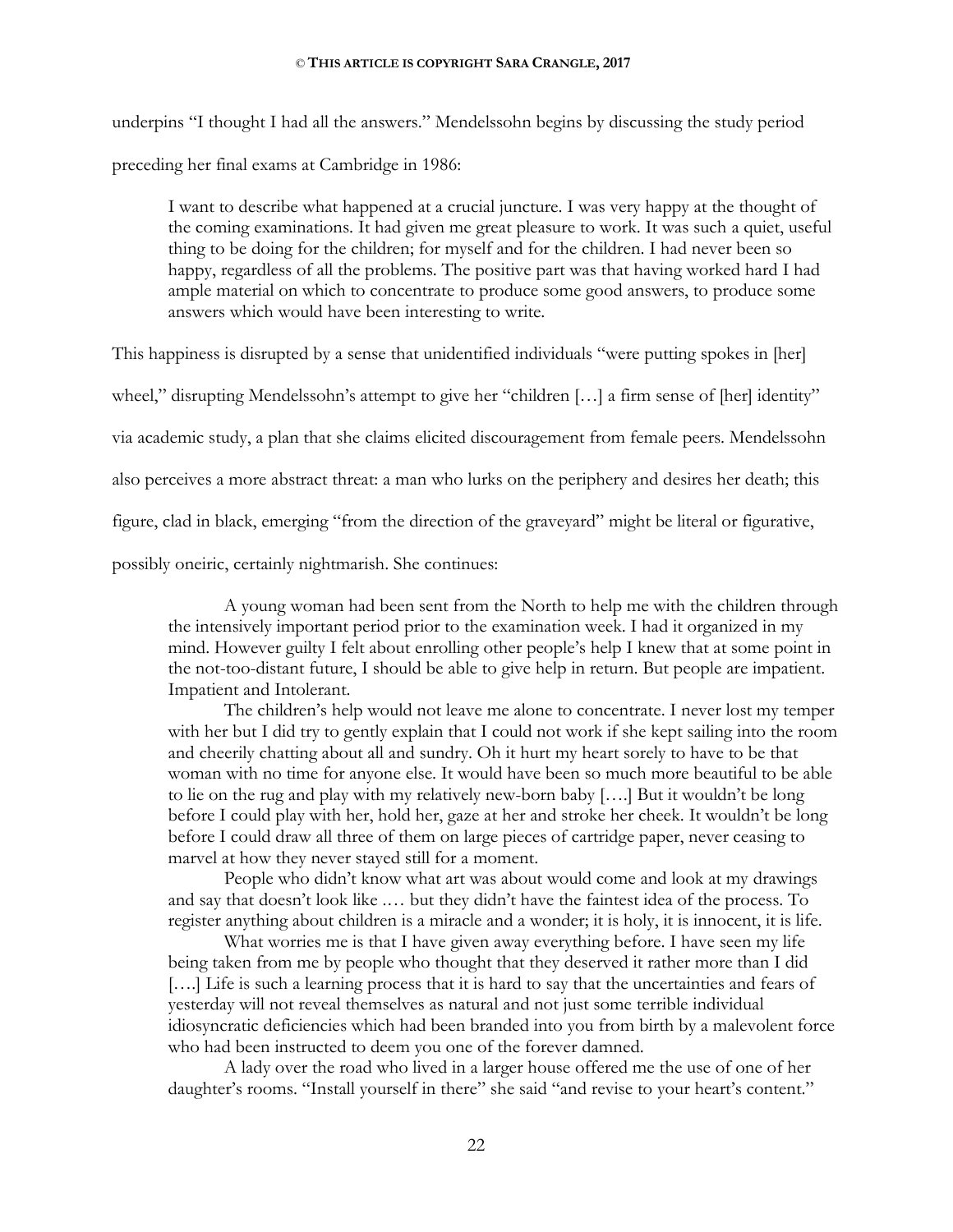But after only one day she came to me with the news that her daughter was returning at the weekend and would need her room back.

Excuse me a moment, whilst I ring the bell for the manservant to bring me some tea. It is about four in the morning & I'm parched [….]

If I really had a manservant I would reach a more formed level in my writing, in my life; I could organise things, dimensions would fall into place, I would be more sure of myself and everyone whom I liked would think me a "lovely person."<sup>63</sup>

But no. I rush headlong into desperate sliding anarchy and this really offends my taste. Therefore I find myself offensive. I most certainly do object to this style of writing.

Mendelssohn cannot find succour in her role as an academic parent; like the artwork that does not overtly represent her children, her intellectual aspirations are misunderstood. Her discomfort with realist aesthetics boils over into a rejection of the very prose she writes. She continues with a deprecation of old Communists and their sentimental, nostalgic, "[s]noring" autobiographies, referencing too-limited responses to leftist activity past and present, including the Rosenberg espionage trial in America in the fifties, and the women of Action Directe who are on hunger strike in a French prison. Her thoughts turn to her father, also an ex-Communist, and his political railings. Trouble and loss pervade these musings, as do unresolved attempts to protect her children's psyches. "[M]usic saved" my own psyche, she observes, recalling instances of going without food to afford the opera. She concludes by returning to writing, remembering how, as a joke, she had once typed, "'There is an Intercontinental Ballistic Missile buried in the back garden'" and handed it with exaggerated ceremony to her then-housemate, John Barker. "That piece of paper was produced as evidence against me in court" she comments ruefully, noting, by way of conclusion, that her father was right to tell her that writing is dangerous.

"One of the Forever Damned?" is fairly typical of Mendelssohn's later prose, fraught with resistance to an evidently irresistible discursive autobiographical style, and replete with blame of self and others, even as it yields to Marceline Desbordes-Valmore's idealistic "maternal tremblings!" (87). <sup>64</sup> Mendelssohn admires and loathes vanguardists whose fate counters, replicates, or betters her own. <sup>65</sup> She oscillates between indebtedness and entitlement, and these warring affects come to comic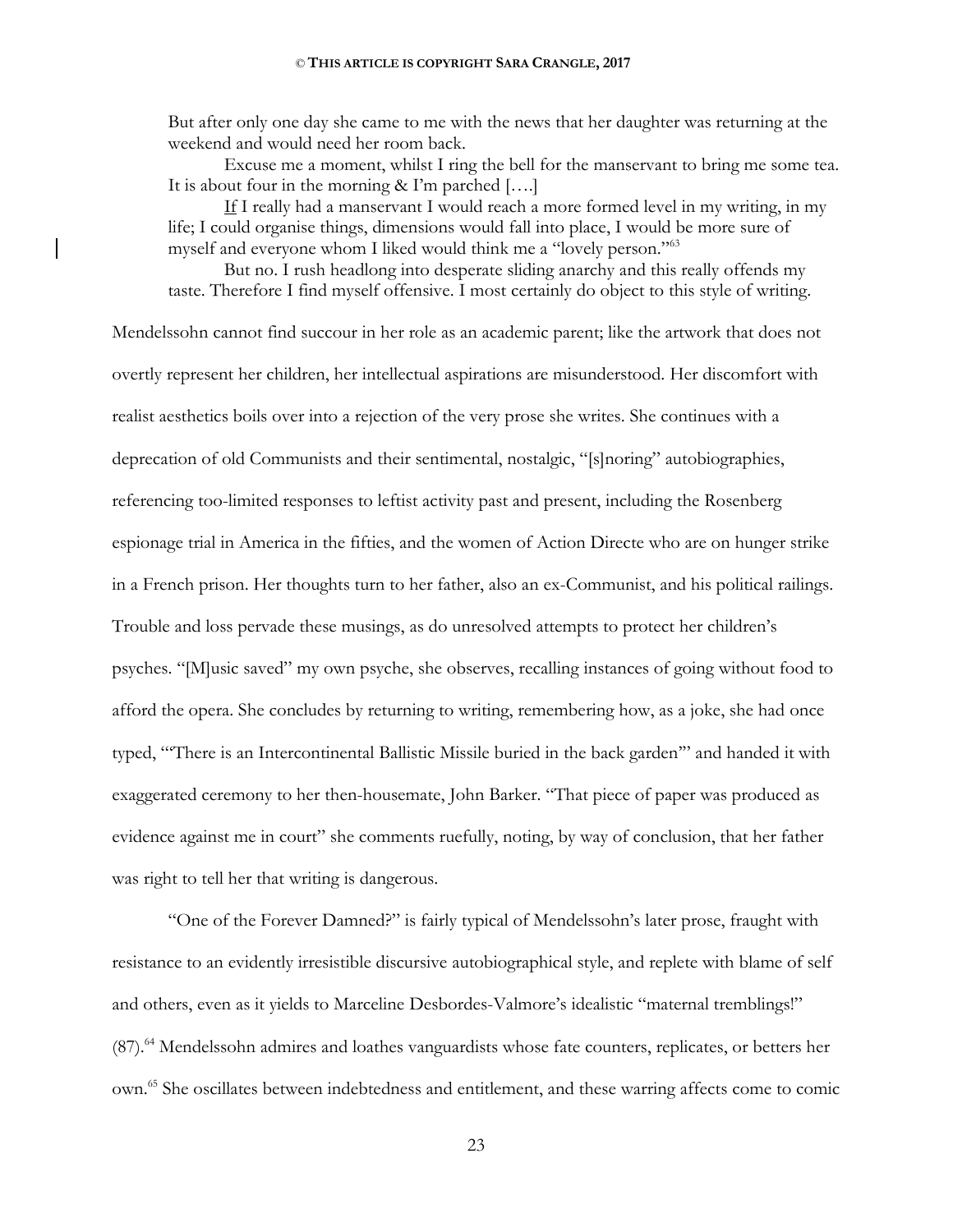fruition as she breaks off from her narrative of lived malediction to imagine herself a gentrified lady author with servants at her beck and call, rather than an impoverished student and single parent reliant upon ineffectual, temporary generosities.<sup>66</sup> Desires for money, luxury, ease surface throughout Mendelssohn's writings, often not so comically. Mendelssohn resents her political past for preventing ready access to employment, and her experimental proclivities for ensuring that she cannot earn a living by writing or art. Yet she cannot stop writing, justifying, protesting her personal injustices. Mendelssohn might be seen as the emblematic "graphomaniac," a term Nordau lifts from Lombroso and defines as a person with a flaccid grasp on reality and "a strong impulse to write" (18); these compositions revolve repetitiously around the distressed self. $^{67}$  But it is the very acuteness of Mendelssohn's self-consciousness that troubles just such a diagnosis. Mendelssohn loved Auden, a truth that may well be tied to his famous suggestion that "poetry makes nothing happen." Politics devoured Mendelssohn's life; she did not want it to devour her artistry also. Instead, Mendelssohn wanted to wear politics down, grinding and hacking at its monumentality with a view to erecting a poetics free and clear of its contrivances. Paradoxically, this process involved a continual return to the site of the political. Still more paradoxical was Mendelssohn's weapon of choice: she levied an assault on political system with the lived reality of the personal, all in the full and certain knowledge of the feminist maxim that the personal *is* political, that these realms are inextricable. This selfimposed, irresolvable malediction was exacerbated by a gendered double standard that insisted its resilient, condemnatory way into her vanguardism.<sup>68</sup> Hence Mendelssohn labels the female poet a "poetess." An archaic term easily mistaken as satirically deployed, Mendelssohn sincerely values this gendered distinction, in part because it does fuller justice to the extent of her accursedness.<sup>69</sup>

"One of the Forever Damned?" is graphophiliac and graphophobic. A more universal language, music saves the psyche. In the academic world to which Mendelssohn aspires, words are savoured, definitive answers are requested and performed. In 1986, Mendelssohn proves incapable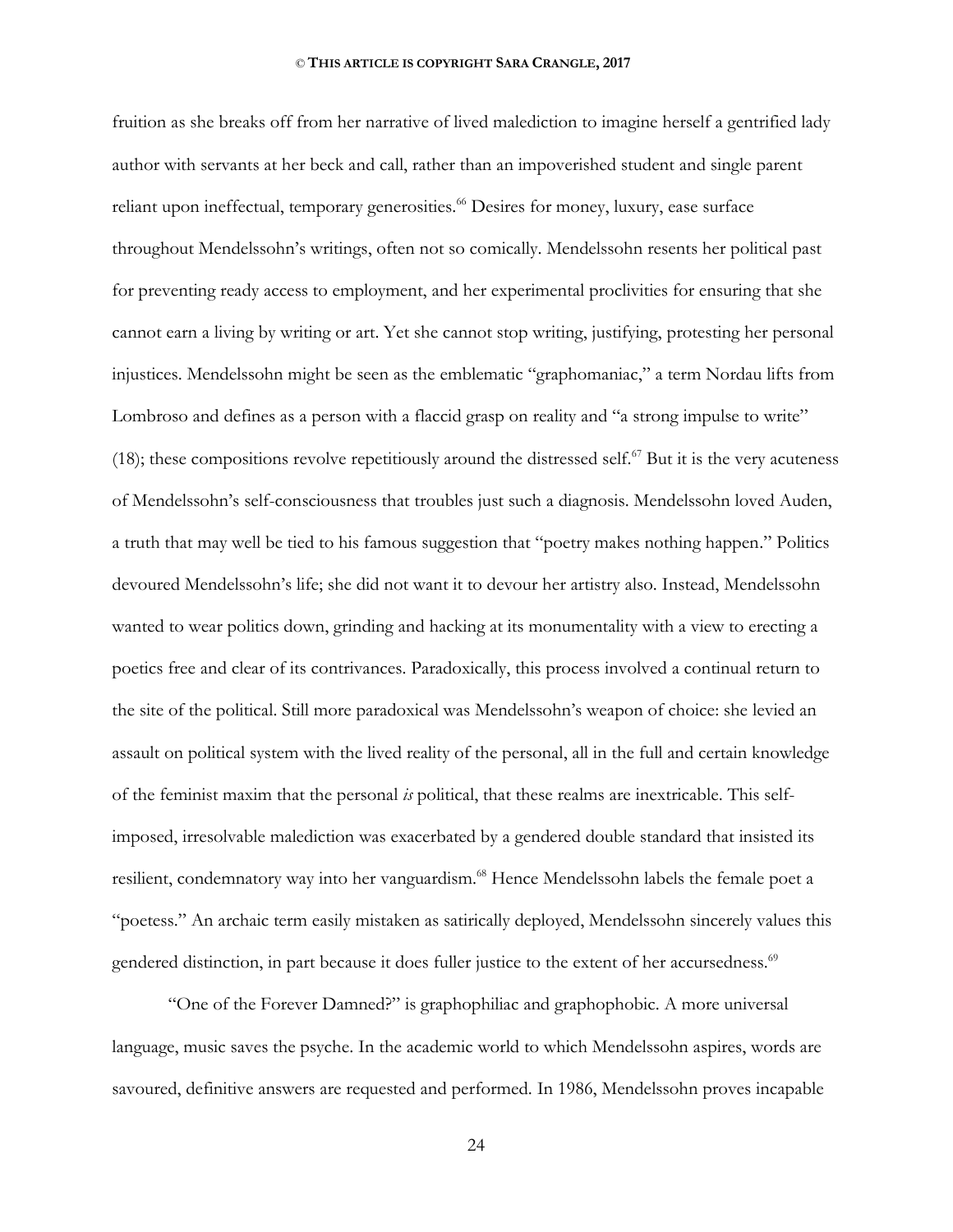of this performance, failing to get her Cambridge degree. For her, words are too perilously open to misinterpretation, to condemnation. "[H]ow close is writing to the Law, how ineffective and too much written in the weight of the law, to the poetess?" she asks.<sup>70</sup> Or consider, again in infuriated catechistical style, from an untitled poem beginning "This is the reason why I do not conform.":

> The dangers in writing are inherent. Why it is dangerous to criticize the Establishment Openly. Why what amuses the Establishment is the Bad Use of language and Sex. Why women are discussed in terms of knickers. Why it is important not to lose control Of one's own mind. Why Literature Frames novices. Why Framing is a sociopolitical act. (*Implacable Art*, 84)

This extract is cautionary tale and lived truth: female objectification is relentless, and women critiquing the establishment risk both objectification and obliteration of the rational faculties. Mendelssohn spoke from long experience, as a single example from her youth illustrates. In 1969, or the same year that Mendelssohn took part in Godard's *British Sounds* at the University of Essex, some students at Cambridge launched what became known as a Campaign Against Assessment. In the culminating move of their Situationist-inspired, year-long protest against the university, these students entered their exam halls in June 1969 and tore up their final examination papers.<sup>71</sup> The gesture was public and deliberately inflammatory, highly symbolic and a genuine breaking of their three-year contract with Oxbridge. These students left the university without degrees in hand; among their number was John Barker, Mendelssohn's housemate who received her missile missive, and who ultimately became her dock-mate. In 1972, Barker was convicted alongside Mendelssohn at the end of the Stoke Newington 8 trial.

To fast forward abruptly: in 1989, or two decades after the Campaign Against Assessment, Mendelssohn makes a second attempt at completing the final year of a Cambridge degree in English, at completing the very exams Barker tore up. The day of her final exam, Mendelssohn writes a letter to her friend, Lynne Harries, describing the experience: "In a state of semi-paralysis I did the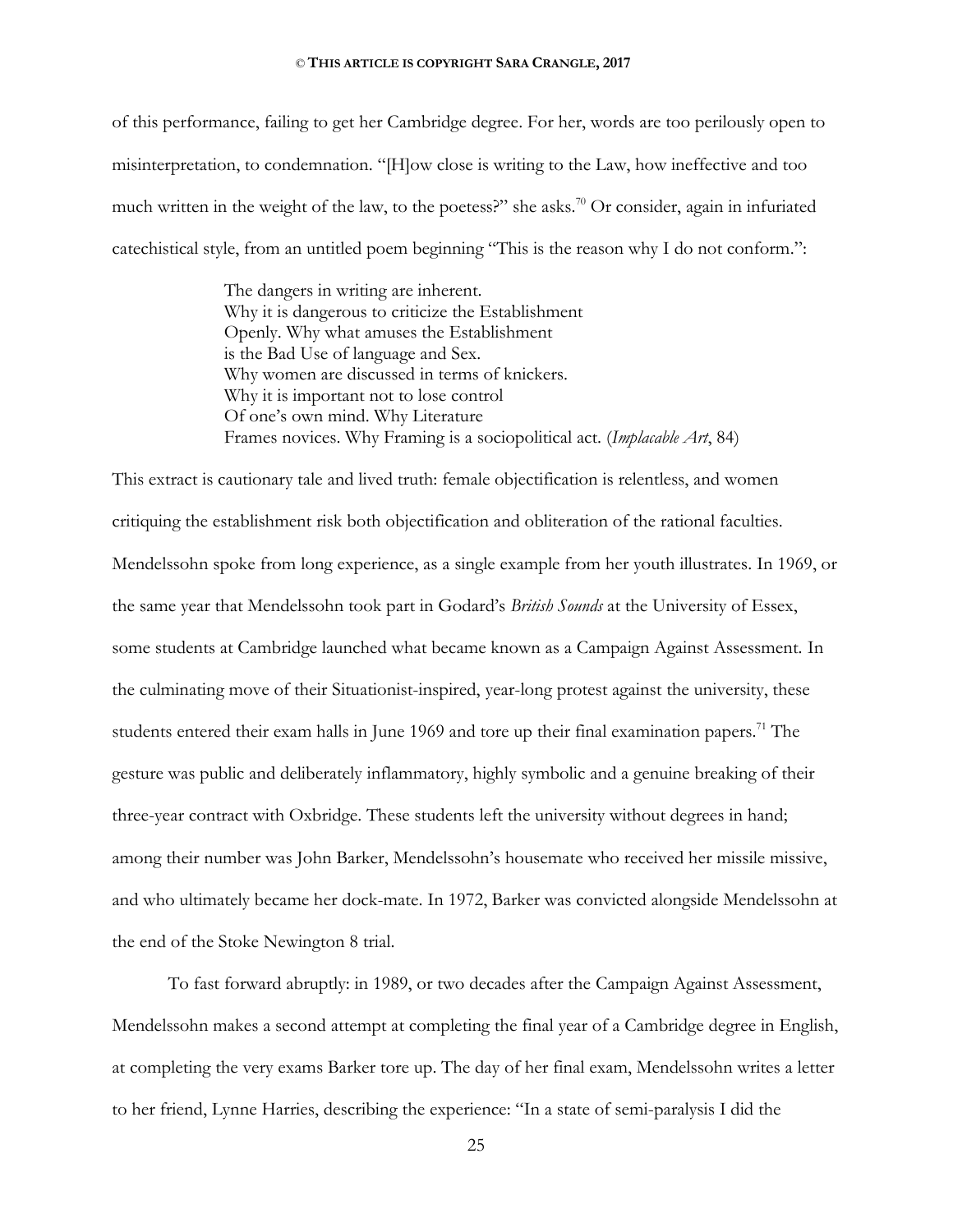exams—best two papers uncompleted—…Demoralised yet committed answers, too contentious— I'm being hopeful when I say  $2/2$ ."<sup>72</sup> Having acknowledged the possibility of failure, Mendelssohn's thoughts turn to Ed Dorn's mentor, Black Mountain poet Charles Olson, whose work she is reading and wants to lend to Lynne's daughter.<sup>73</sup> As in her daily life, in this letter, Mendelssohn's educational ambition is supplanted by her voracious auto-didacticism; the breadth and incessancy of her reading defies encapsulation.<sup>74</sup> But the letter also elucidates the tragedy of an individual resolutely unable to articulate definitive answers; a person who begins, but leaves incomplete, at least three undergraduate degrees.<sup>75</sup> Writing the poet and theorist Denise Riley in August 1990, Mendelssohn states that her "papers were 'too academically unconventional for the Exam committee to feel (?!) that they were in a fit position to judge.'"<sup>76</sup> In her stunning memoir of Mendelssohn, Harries counters this blasé appraisal:

In the early summer of 1989, [Mendelssohn….] told me that the Finals results were posted on the Senate House but her own name was not on the list. This never happens, I kept saying, it's a printing error. It wasn't: she had ignored the questions on her papers and written a tirade against the lack of nursery provision in the university. Later, she petitioned to get the 'Fail' changed to 'Unclassified', leaving the academic door once again ajar….It is impossible to exaggerate the value she placed on being acknowledged as a serious, scholarly person.<sup>77</sup>

The divergence that arises between Barker and Mendelssohn is self evident: where Barker's Cambridge protest was a sacrifice heroic and historicised, Mendelssohn's was a plea for help in the private, domestic realm she was expected to manage with innate aplomb. Mendelssohn strove to hold aloft drives academic, artistic, parental; she aimed to be Rimbaud *and* Desbordes-Valmore. Demoralised, committed, contentious, she found the role of *une poètesse maudite* the only habitable solution. But as this role is self-cancelling, Mendelssohn remained a no-label, a question mark, treating the Cambridge University Library through her fifties as a second home whilst retaining the status "unclassified."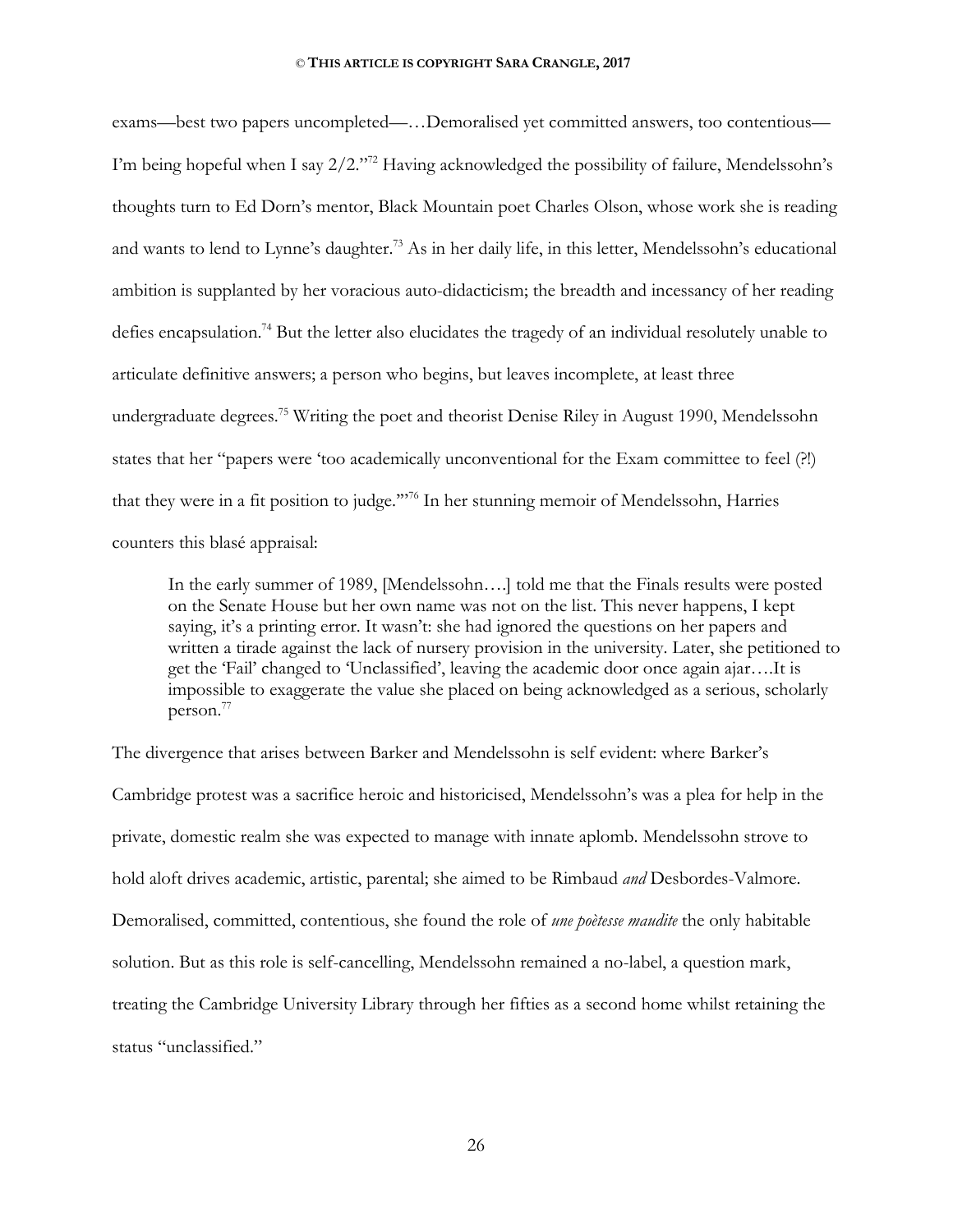### **VII**

"Convictions are prisons," Nietzsche intones (*Anti-Christ*, 172). But equally, freedom exists in irrefutable pronunciations—say, for instance, of one's innocence. This is a contrary truth that Nietzsche's method sustains. Nietzsche considered *ressentiment* a form of weakness or invalidism, in which the defensive and offensive instincts soften, and "everything hurts." Against this infection there is only one cure, which Nietzsche labels Russian fatalism, or

that fatalism without rebellion with which a Russian soldier for whom the campaign has become too much at last lies down in the snow. No longer to take anything at all, to receive anything, to take anything *into* oneself—no longer to react at all…. The great rationality of this fatalism, which is not always the courage to die but can be life-preservative under conditions highly dangerous to life, is reduction of the metabolism, making it slow down, a kind of will to hibernation....  $(15)^{78}$ 

Nietzsche claims that when convalescent, he experiences this state, "clinging tenaciously…to almost intolerable situations, places, residences, company, once chance had placed me in them" (16). After detailing these unbearable periods of passivity at length, the next section of *Ecce Homo* turns to war, asserting Nietzsche's love of aggression, and his capacity to be an enemy with a strong nature: "to attack," Nietzsche writes, "is with me a proof of good will" (17). An established *philosophe maudit*, it is via his fundamental discordancy that Nietzsche so comfortably, so prophetically lays claim to being both avant- *and* arrière-garde.<sup>79</sup> Where avant-gardistes lead a battalion, the arrière-garde brings up the rear, continuing to fight even when defeat is imminent. Where avant-gardism becomes an aesthetic category in the first half of the nineteenth century, the arrière-garde does not come artistically into play until the 1950s, taking root in anxieties about the lost vitalism of the pre-war avant-gardes, and the concern that novelty is now traditional. Pre-World War I, the arrière-garde referred to artists hanging on to bygone traditions political and aesthetic; post-World War II, the arrière-garde begins to refer to "artists seeking to renew and defend the avant-garde legacy, to maintain the innovative strength of high modernism, in the knowledge that their efforts are belated and potentially anachronistic" (20).<sup>80</sup>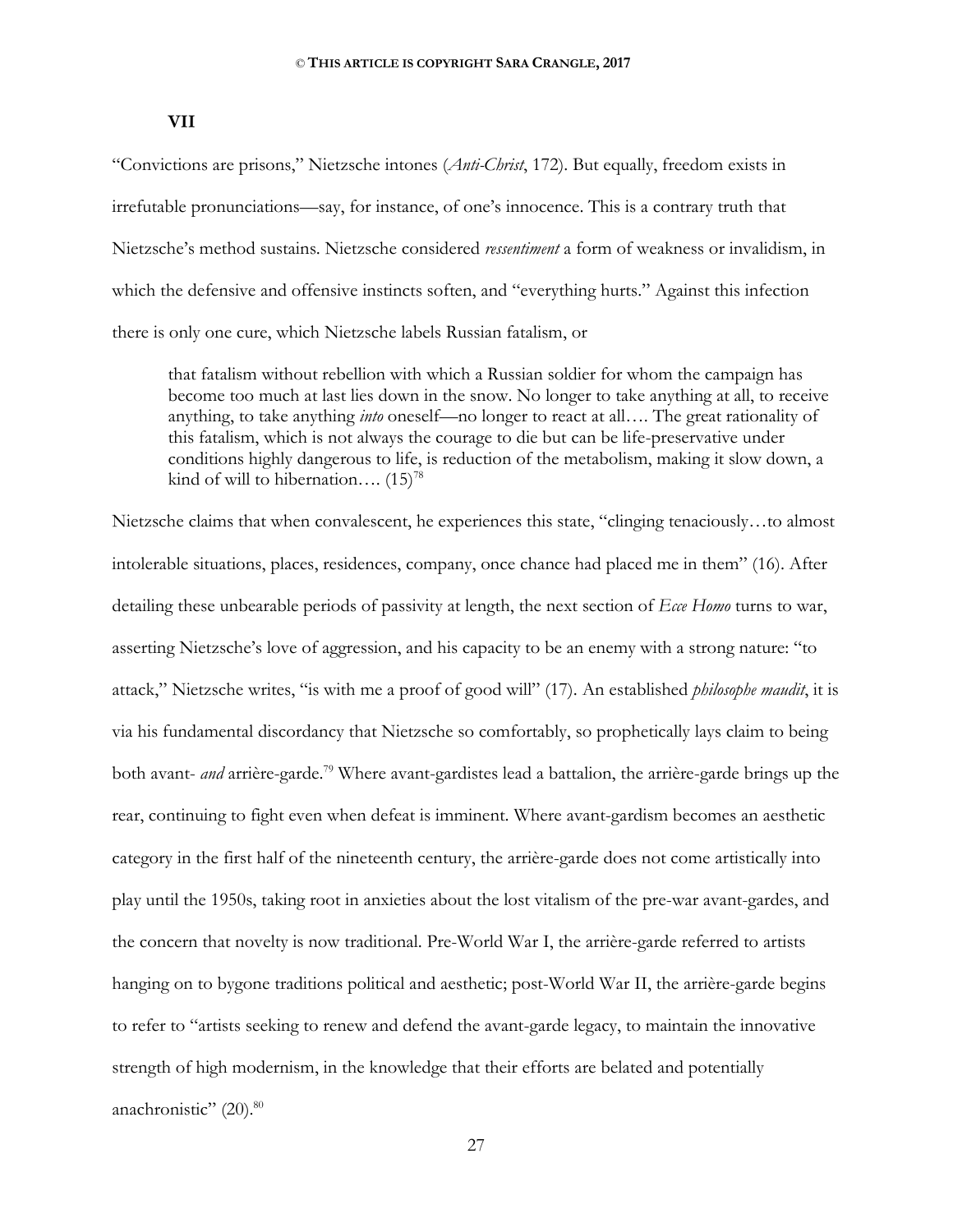Weak theory propagates encounters with the fullness of one's decline, an experience not unlike Nietzsche's fatalism, of clinging tenaciously, conservatively, to the terms of an all-but-finished battle. And the campaign it defends, and to which it returns, originates with decadence. This truth may be site-specific: in Italy, the birthplace of *il pensiero debole*, what Anglophones call modernism is *decadentismo*. <sup>81</sup> But well beyond nomenclature, the defining terms of weak thought replicate decadent mores with stunning precision: dissolution, finality, resignation, weariness, passivity, invalidism, contagion, nihilism—all conduits to novelties aesthetic and intellectual, even as past tradition is held dear, sustained. Paradox frames weak theorists' emphatic refusal of emphatic claims.<sup>82</sup> And decadence is further discernible in weak theorists' argument—objectionably privileged at best—that a society that has at last overcome material necessity can revel in the luxuries of incertitude and experimental aesthetics. <sup>83</sup> In "Languor," this very view prompts Verlaine to align *fin-de-siècle* decadence with the decline of the Roman Empire. Verlaine and Nietzsche have the temerity to openly recognise and disavow their decadent affiliations. This temerity wanes through twentieth century, where Marxists, Vorticists, and Futurists openly rail against the same. Decadence is an insult, even as theorists increasingly refute mastery in favour of a feminine passivity, heroising martyrdom, or the über-decadent mandate of *les poètes maudits*. <sup>84</sup> Derided, decadent innovation determines contemporary vanguard practice in a manner that goes peculiarly unacknowledged, as though twentieth-century critics continued swallowing wholesale Marinetti's self-serving, anxious rejection.<sup>85</sup> Of late, Vincent Sherry has usefully expounded upon the wilful suppression and extraordinary influence of decadence upon the very modernist writers that insulted or dismissed its preoccupations, but *Five Faces of Modernity* (1977) is surely the forerunner in this regard, as author Matei Calinescu insists upon the virtual interchangeability of decadence and the vanguard.<sup>86</sup> For Calinescu, decadent intellection precipitates the modernist thematic of crisis, and in turn, an alldefining "unbounded relativism" (5). For Calinescu, today's countercultural "questioning of unity" is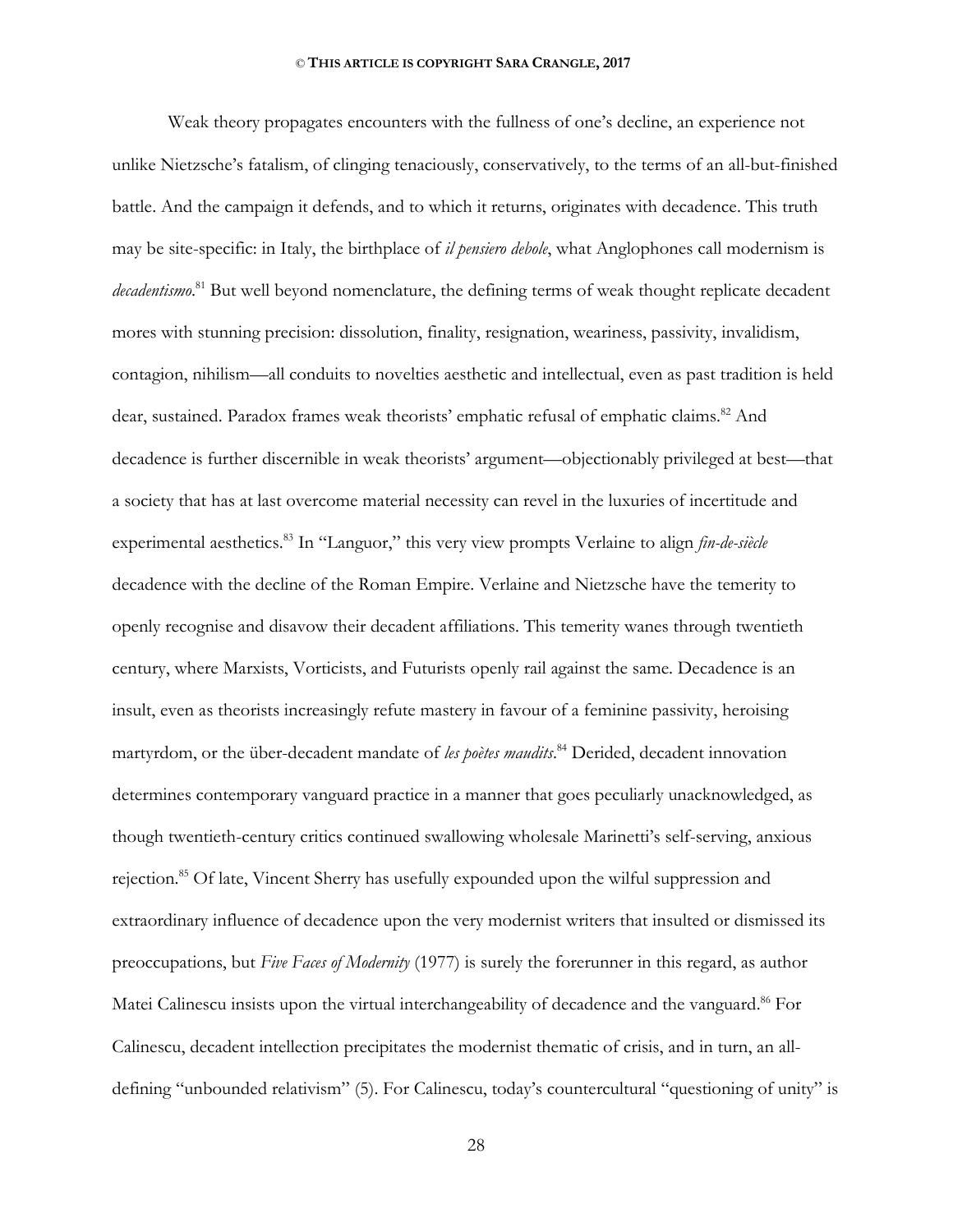a decadent construct (312). Avant depends upon arrière. But weak theorists maintain that theirs is "a philosophy that some old-timers have erroneously tagged 'decadent' and 'crepuscular'" when it is in fact "a positive, life-affirming, creative approach to life"  $(13)$ .<sup>87</sup> Easily incorporating both of these factions, decadence may prove more wilfully oscillatory than weak theory itself.

In an untitled poem, Mendelssohn recounts the experience of "a woman [who] cries in the night between her innocent shoulders" even as "her mind was met by texts that held her." <sup>88</sup> Seeking reassurance, safe containment, this woman is at least partly grounded; "she cannot dive, there is no pool, she wants to stay in the rain today." (Perhaps she too has already plummeted, "fallen young into [her] mind"?) Avoiding diagnosis, because psychiatrists would "be poets if they weren't so rich", "she tells the gulleys she left behind what it is to show that  $/$  confidential innocence is not universally exciting." Furrows worn and well-travelled, gullies are also sharp knives, weapons. To these emblems of her past, this woman proclaims a secret, unacknowledged innocence, one that sets the world alight for no one but herself. The longing for an impossible absolution is comically scabrous, urgently palpable. Recognising herself as a humble member of the "country folk worn down over time"—"it's country fairs we share"—the speaker moves beyond even this rural margin, running "off into the mists by the swamps where the convicts sank". Eschewing the brand of the precocious, controversial artist, the *enfant terrible*, she takes on the guise of the feral "enfante sauvage," one who "read[s] by the light of the moon." In this embittered, enforced retreat, "Oscar's spirit brushed her every movement into the powers of decadence." The next, concluding line reads: "she learnt the merits of dissonance & watched the fairs fade." The overt contrariness of Oscar Wilde, an artist who endured injustice, imprisonment, and was ultimately (almost) universally exonerated, sustains this *enfante sauvage*, permitting the past—and its painful ambiguities—to momentarily recede.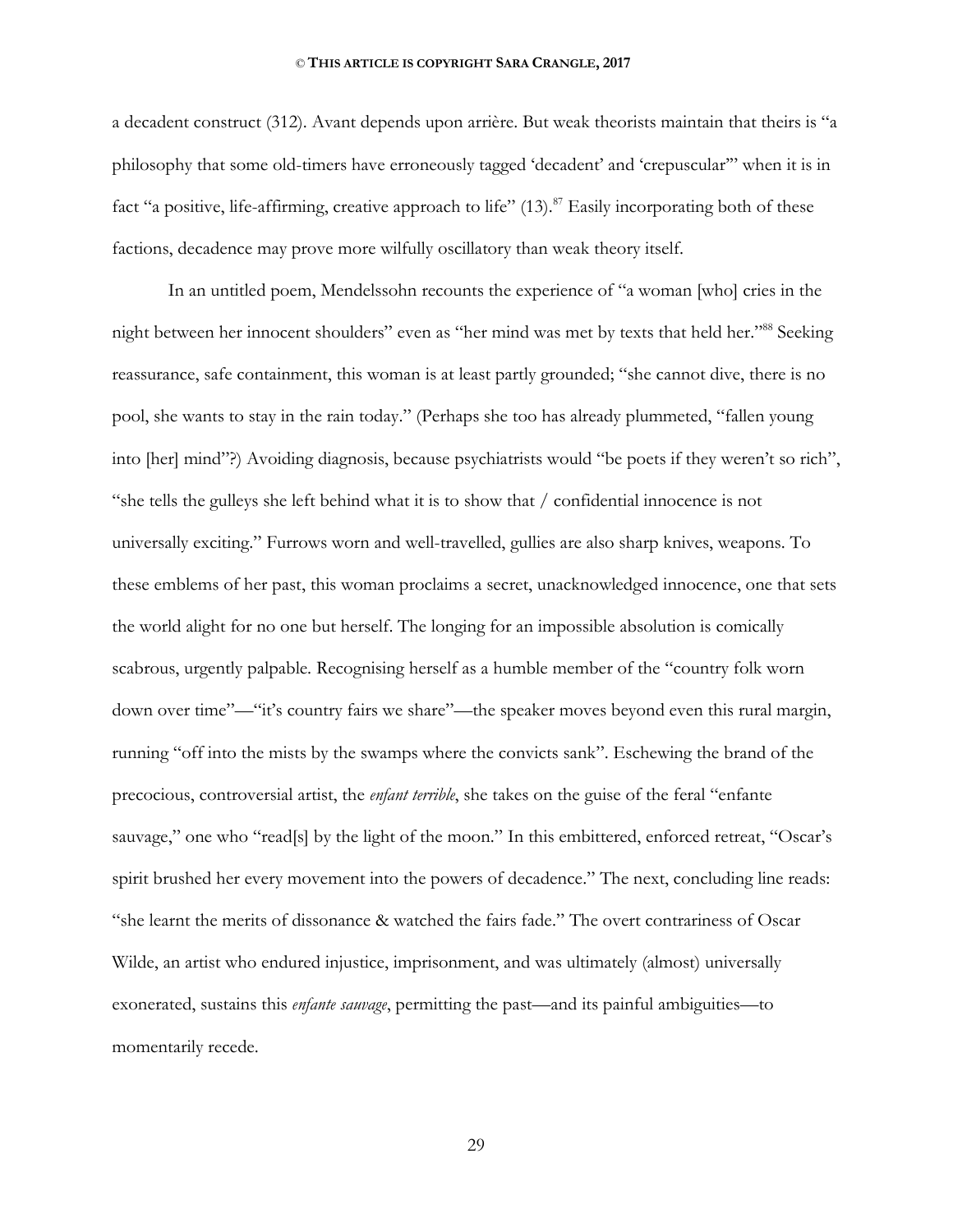#### **VIII**

Limitlessness as necessity risks obsession, "pain without end, the fall into bottomlessness" (127).<sup>89</sup> Signs exist of an emergent weariness with inexhaustibility. Charles Altieri argues that some key avant-garde mandates—semantic indeterminacy, a reliance upon the dogged continuities of readerly or audience reconstruction—replicate the social norms they challenge, affirming, for instance, the capitalist promotion of false autonomy and consumerist choice. For Altieri, the endlessness of aesthetic interpretation is not necessarily positive, and he wonders if criticism "can [now] only be 'authentic' if it constantly undoes itself"  $(642)$ .<sup>90</sup> While Altieri advocates a revaluation of the tooeasily dismissed arrière-garde, Alain Badiou turns to revolutionary successes of 1848 to advocate contemporary political insurrection as an escape route from the confines of our painful, intervallic period, one where we appear reduced to witnesses of "[t]he continuation, at all costs, of a weary world" (1).<sup>91</sup> Where Vattimo castigates pronouncements of critical and political ideologies as "partial thinking," the vanguardist Anna Mendelssohn writes about the intolerability of studied neutrality in a poem sublimely entitled, "never beiger":

> [....] I read of impassability & live in the interface between received ideologies which are both insulted and form armies as the dreadful milk evaporates up the walls the road poisonous to walk much distance upon $92$

Against all battalions, be they avant or arrière, Mendelssohn posits the intractability of necessity, shamefully wasted sustenance, incapacitated free movement. The next line insists on stance-taking: "I am full of opinion which is the extraneity." The speaker is a foreign element, an outsider, doggedly prepared to assert herself, if dogged by self-consciousness.

Vanguards aesthetic and political do not always intertwine, but against Verlaine's indoctrination, *le poète maudit* Rimbaud is admired for emblematising this symbiosis, even as we remain ignorant of the details of his Parisian activism.<sup>93</sup> Similarly, Mendelssohn's opening speech in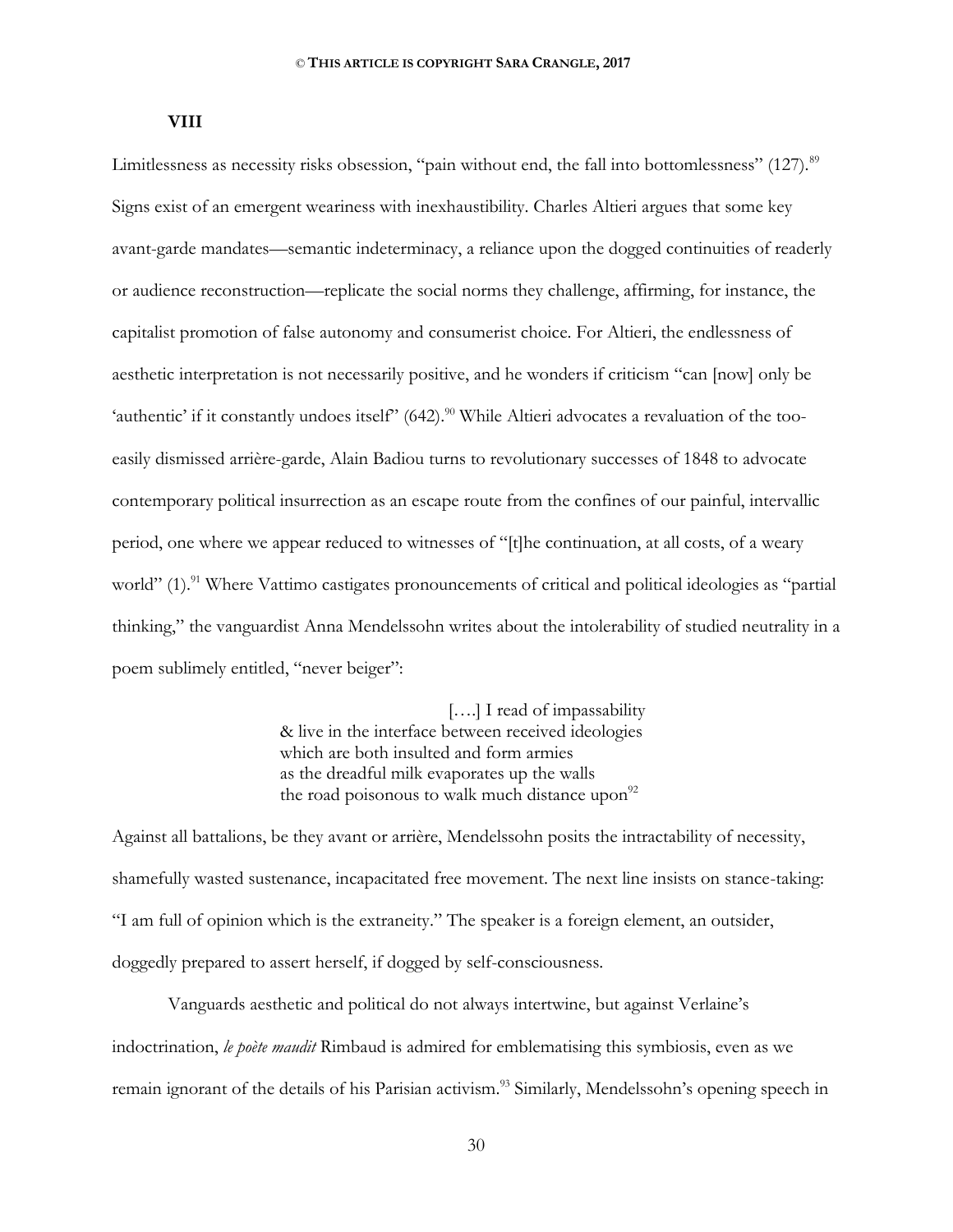the Stoke Newington 8 trial carefully delineates her political and artistic vanguard activity up until that point, whilst curiously eliding mention of a journey to France in spring 1968.<sup>94</sup> If Mendelssohn failed to arrive in Paris, this "failure" would be consistent with her inability to complete degrees or to answer posed questions directly. In *Implacable Art*, she mocks "any who want poems to give them answers" because "a poem is not going to give precise directions / you mustn't touch the hiding places. / they address a different world / where trees are decorated with diamonds" (34). Mendelssohn's love of art, as for the decadents, was rooted in its capacious incompatibilities: in artifice, the experiential, extreme intolerabilities of ambiguity could affirm, could co-exist. So it is that Mendelssohn uses the personal to decimate the political, as when she alludes, rather often, to the Situationist International slogan, "*Sous les pavés, la plage*."<sup>95</sup> Consider "eulogy":

> she smoothes her skirt to show her ineffectual language unhappy to be english speaking to the interesting sound of spoken greek but what could she say? this is music in comparison to what I speak & that is really the crux of her problem she feels another language not this one she is impressed. she wants to learn these new inflections. but will she be seized a traitor to the nation he sings a sentence between talking them it goes soft, it asserts, it narrates & faces change, animate, picking up on each others' words it sounds a bit italian, a bit spanish, the girl who is with them told me that that was because they were speaking mediterranean. I could see the sea & hear the towns where the sea was calm & the buildings white in the distance. closer up were the boats it has turned my desire around I have travelled miles these people have brought liquid vowels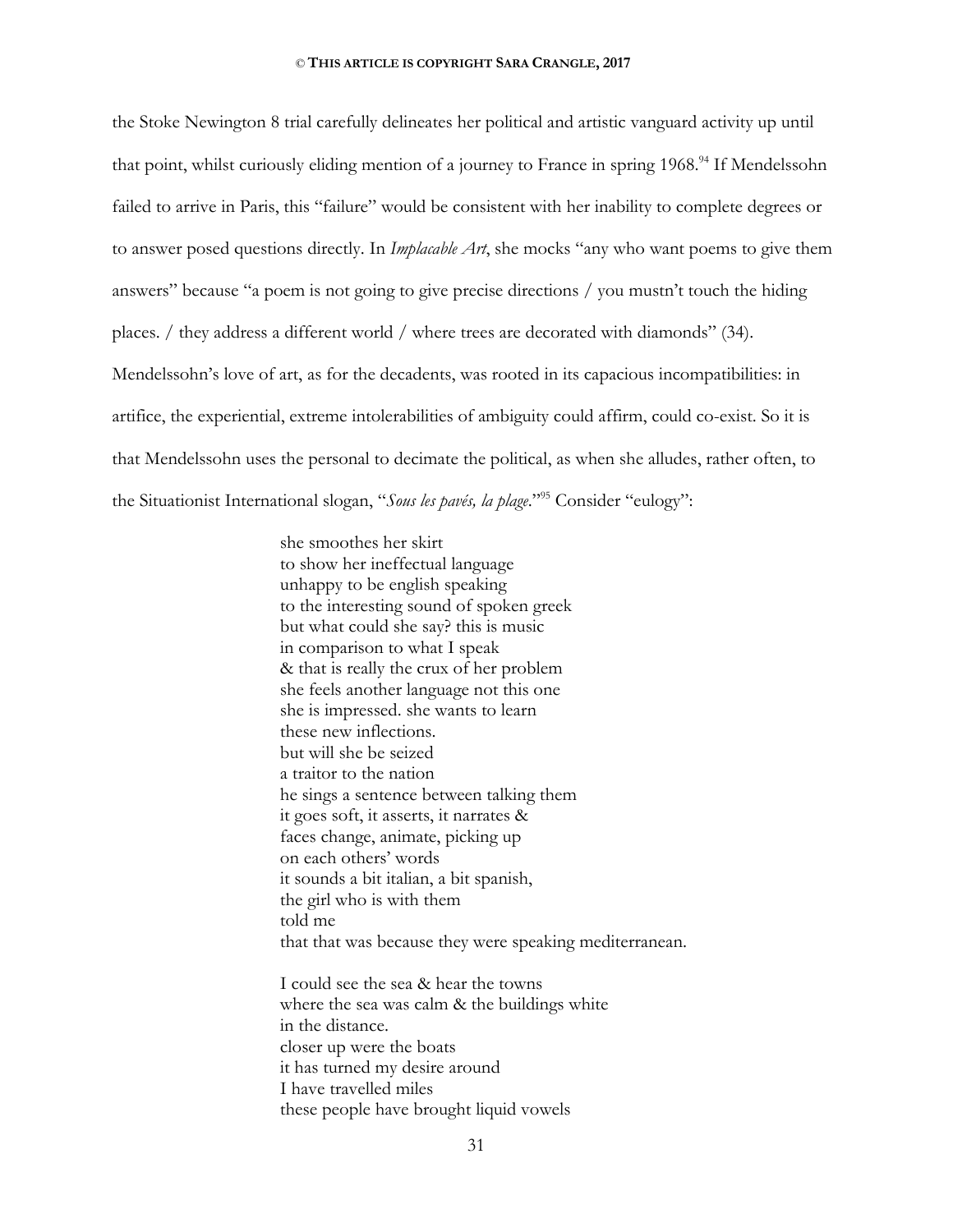in trowels loading them from beaches & ports have delivered thoughts of mediterranean timing.

(*Tondo Aquatique*, n.p.)

Accursed poet Corbière's "Epitaph" proclaims that its speaker is "Too much his own to be able to suffer" and credits his demise to his unanticipated, yet foreseen "succes[s] as a failure" (18). Mendelssohn's speaker mourns a lived past without Corbière's comic assuredness; she fears seizure, the brand "traitor," sentencing. Language is dangerous, targeted; in its diversity, language is unstoppably appealing. Within the poem, a shoreline demarcates. Elsewhere, in what may prove her magnum opus, "Silk and Wild Tulips," Mendelssohn describes how "the beach was too large for reality."<sup>96</sup> In "eulogy" the poet travels miles to find "people [who] have brought liquid vowels / in trowels loading them from beaches." The beach is uncontainable, liquid, sustained by manipulation and delivery; it is not an idealised expanse, a utopia just beneath the thin veneer of civilisation, tantalisingly within reach. What it might be, however, is a sounding board, an embankment. "And now that I'm not a revolutionary," Mendelssohn writes in the late seventies, now "that I'm not trying to change the world…so that I don't have to feel my pain—I'm overcome by wave upon wave of it." In "eulogy," the shoreline delimits and absorbs, and is defined in turn by a series of buildings: blank, rectilinear constructions. For Mendelssohn, the freshness of a clean sheet of paper is a requisite, proximate distance, an inviting port for syllables and thoughts. Necessary paths, necessary boundaries, "those thin lines of thought onto paper," she writes in a letter in 1987, "are my *raisons d'être*."<sup>97</sup>

#### **NOTES**

 $\overline{a}$ 

A year-long research fellowship from The Leverhulme Trust facilitated research on *les poètes maudits* and decadence more generally. I would like to thank Anna Mendelssohn's children for their generous permission to quote from her unpublished memoir and complete poems.

In the citations below, all call numbers beginning "SxMs" refer to specific files in the Anna Mendelssohn Archive (1928-2013), University of Sussex Special Collections, The Keep, Brighton, UK.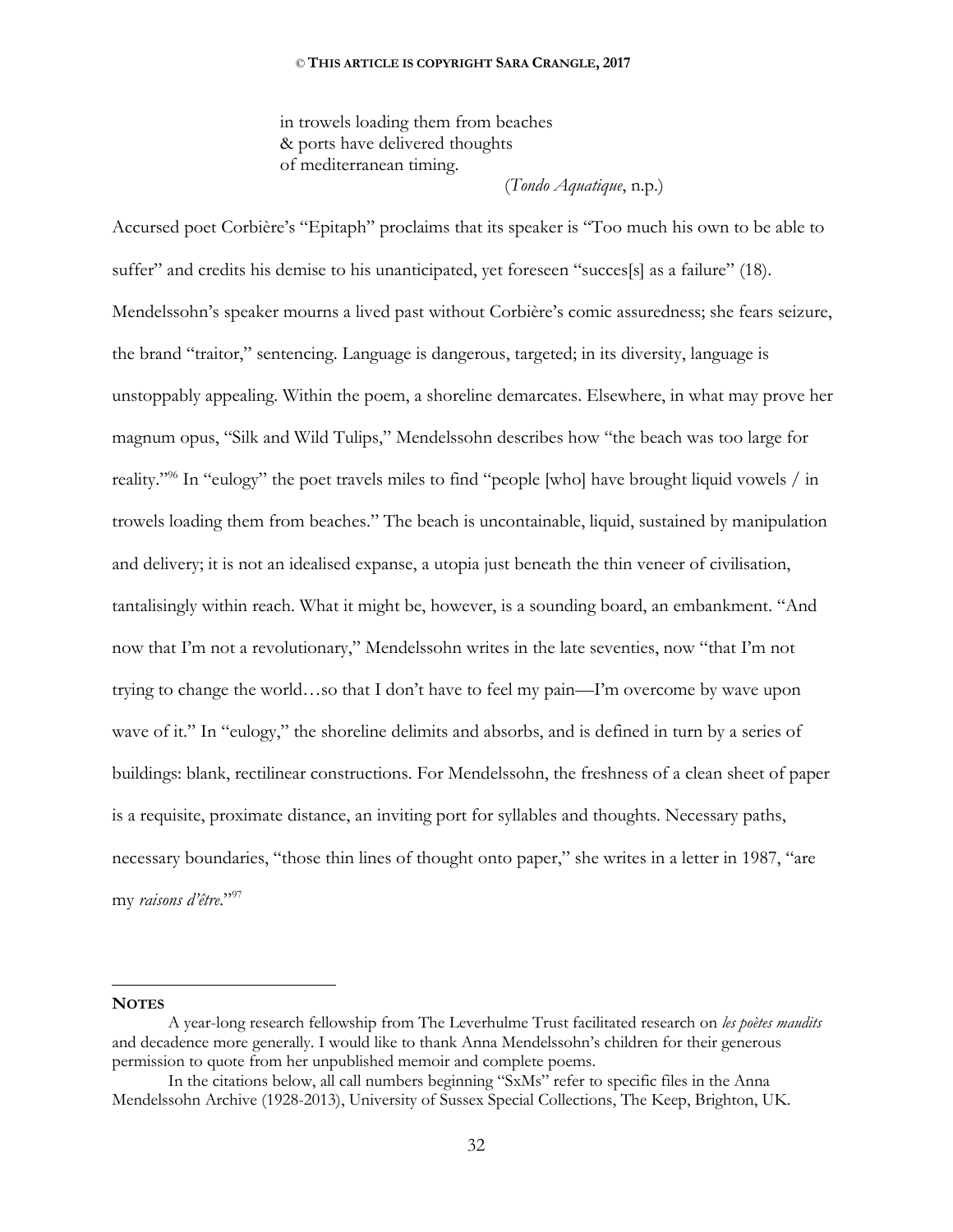$\overline{a}$ 

<sup>1</sup> This feminine, inherently divided self readily recalls the terms of Luce Irigaray's *This Sex Which is Not One* (Trans. Catherine Porter and Carolyn Burke. Ithaca, NY: Cornell University Press, 1985). The overlap may one of direct influence: in another work, this same poet offers a series of comically despairing apostrophes to feminists and theorists that includes Irigaray's peer Cixous, as well as Derrida, Woolf, and Stein (*Implacable Art*. Cambridge: Folio Press, 2002, 19).

<sup>2</sup> Gianni Vattimo, "Dialectics, Difference, Weak Thought," in *Weak Thought*, ed. Gianni Vattimo and Pier Aldo Rovatti (Albany: SUNY Press, 2012), 39-52, 50.

<sup>3</sup> These lines contain questions that are cut off by the flow of the sonnet, form subduing content, and emphasising the otherness to which the speaker must acquiesce. Consider lines three and four: "her interpretations / suited her best should I have no where to lean my face." "Should I have" is a concern begging debate; it is couched between the declarative assertion "suited her best" and "no." "She" has gotten what she wants, but the divide between "no" and "where" emphasises that the answer to "should I have?" is an emphatic negation. This "no" prompts the next query: "where to lean my face"?

Similarly, if punctuated interrogatively, the "had I words" of line ten might speak to a more loquacious past, or a halcyon vision of just such a past. The open-endedness of the line is corroborated by the uncertainty it articulates: "had I words I could confidently write." Again, the unseen and unknown "you" aims at silencing, even as the questions persist.

<sup>4</sup> Paul Verlaine, *The Cursed Poets*, trans. Chase Madar (Los Angeles: Green Integer, 2003), 79.

*Et nunc et semper et in secula* or "is now and ever shall be" is usually part of a longer Christian prayer, namely: "Glory be to the father, the Son and the Holy Spirit. As it was in the beginning, is now, and ever shall be World without end. Amen."

<sup>5</sup> Via part three of *Thus Spake Zarathustra*, Joan Stambaugh traces out these categories in *The Other Nietzsche* (Albany: SUNY Press, 1994), 25.

<sup>6</sup> Daniel W. Conway stresses the need to distinguish Nietzsche's decline from the specificity of his *décadence*, arguing that the philosopher defined the latter as "a degenerative psychological condition"; see his *Nietzsche's Dangerous Game: Philosophy in the Twilight of the Idols* (Cambridge: Cambridge University Press, 1997). For Conway, this condition "characteristically manifests itself as a growing disparity between the cognitive and volitional resources at one's disposal; a yawning chasm that divorces intention from accomplishment; the widening gulf that separates what one wants from what one needs; and, most succinctly, an irreversible weakness of will" (14-15).

<sup>7</sup> "I am a child of my age as much as Wagner" Nietzsche writes in his preface to *The Case of Wagner: A Musician's Problem*, adding, "i.e., I am a decadent." Though acknowledging that "the philosopher in me struggled against" this realisation, he also states: "My greatest preoccupation hitherto has been the problem of *décadence*" (Trans. Anthony M. Ludovici, 3rd Ed. [Edinburgh: T. N. Foulis, 1911], xxx).

<sup>8</sup> Andrzej Zawadski considers Levinas the first to use the metaphor of weakness as a critique of philosophical transcendence; see his *Literature and Weak Thought* (Frankfurt: PL Academic Research, 2013), 22.

<sup>9</sup> Richard A. Cohen, "Introduction: Humanism and Anti-Humanism—Levinas, Cassirer, and Heidegger," in *Humanism of the Other*, trans. Nidra Poller (Urbana: University of Illinois Press, 2006), vii-xliv.

<sup>10</sup> According to Jon R. Snyder, the uprising is similarly pivotal, if not foundational, for Gianni Vattimo; see his "Translator's Introduction" in *The End of Modernity: Nihilism and Hermeneutics in Post-Modern Culture*. (Cambridge: Polity Press, 1988), vi-lviii, ix.

<sup>11</sup> See particularly, Levinas, *Humanism of the Other*, 17-18. I discuss Levinas's vexatious relationship with art, one of dependency upon literary metaphor whilst eschewing the value ofthe same, in *Prosaic Desires: Modernist Knowing, Laughter, Boredom, and Anticipation* (Edinburgh: EdinburghUniversity Press, 2010), 16-19. An excellent source on this topic is Gerald L. Bruns, "The Concepts of Art and Poetry in Emmanuel Levinas's Writings," in *The Cambridge Companion to Levinas*, ed. Simon Critchley and Robert Bernasconi (Cambridge: Cambridge University Press, 2002), 206-34.

<sup>12</sup> Levinas, *Humanism of the Other*, 67. Charles Baudelaire, "The Painter of Modern Life," in *The Painter of Modern Life and Other Essays*, trans. and ed. Jonathan Mayne (London: Phaidon Press, 1995), 8.

<sup>13</sup> Arthur Rimbaud's "**Je** *est un* **autre**" was penned in a letter dated 13 May 1871 (Arthur Rimbaud, *Arthur Rimbaud: Complete Works*, trans. Paul Schmidt (NY: Harper Perennial Modern Classics, 2008), 113.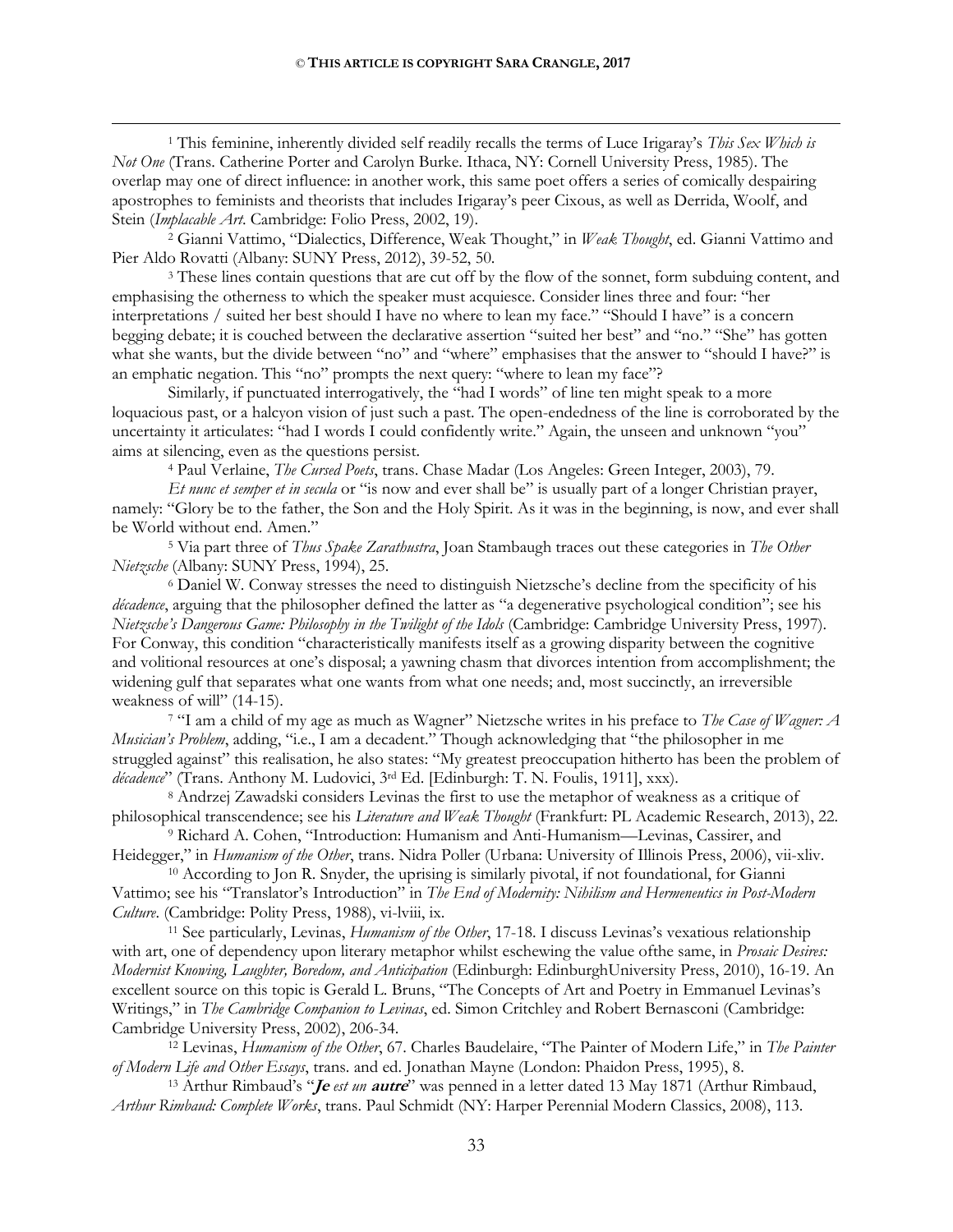$\overline{a}$ 

<sup>14</sup> *Black Skin, White Masks*, trans. Richard Philcox (NY: Grove Press, 2008) was originally a doctoral dissertation submitted under the title, "Essay on the Disalienation of the Black."

<sup>15</sup> For one strong example of this resistance to Levinas's radical passivity, see Robert J. C. Young, "Postcolonial Remains," *New Literary History* 43 (2012): 19-42, 36-39. With colonial history in view, Young argues that the resolute, irresolvable "foreignness" of Levinas's other insidiously augments a history of racial otherness.

Cathy Park Hong offers a wonderful attack on the privileged mythology of post-identity in contemporary vanguard literature in "Delusions of Whiteness in the Avant-Garde," *Lana Turner: A Journal of Poetry and Opinion* 7 (2014).

<sup>16</sup> As examples, witness Denise Riley's impressive interrogation of identity and categories in *The Words of Selves: Identification, Solidarity, Irony* (Stanford: Stanford University Press, 2000) and *'Am I That Name?': Feminism and the Category of 'Women' in History* (Minneapolis: University of Minnesota Press, 1998). In the latter, Riley echoes Levinas's terms, ruminating upon how best to answer the question: "'At this instant, am I woman as distinct from a human being?'" (6). Her historically-oriented discussion of the vexatious yet ultimately necessary category that is "woman" is nuanced and comical, as when she asks: "Can anyone fully inhabit a gender without a degree of horror?" And answers: to do so is an "impossibilit[y]...far from the aims of feminism" (6).

<sup>17</sup> A typical, reactionary Nietzschean diagnosis of the risks of weakness, which is textually sandwiched between arguments against *décadence*, reads as follows:

'Equality', a certain actual rendering similar of which the theory of 'equal rights' is only the expression, belongs essentially to decline: the chasm between man and man, class and class, the multiplicity of types, the will to be oneself, to stand out—hat which I call *pathos of distance* characterizes every *strong* age. The tension, the range between the extremes is today growing less and less—the extremes themselves are finally obliterated to the point of similarity…. (*Twilight of the Idols*  91)

<sup>18</sup> While there is anecdotal agreement and poetic evidence that the ideologies of May '68 influenced Mendelssohn, there is no certain proof that she was in Paris during the uprising. Tom Clark's *Edward Dorn: A World of Difference* (Berkeley: North Atlantic Books, 2002) quotes Jennifer Dunbar Dorn discussing "a small contingent of Essex academics" travelling across the English Channel in the spring of 1968. A member of their party allegedly sent a manifesto-style telegram to the *Times*, stating that the journey was undertaken as a show of support for the Parisian uprisings. Dunbar Dorn specifically identifies "Anna Mendelsohn" (the spellings of her name are incredibly variegated) as among their number (39). At this time, the American poet Ed Dorn was lecturing at the University of Essex. In 1987, Mendelssohn and Dorn appeared together in the first issue of an ephemeral vanguard journal, *The News* (1987).

In a letter dated 4 May 1987, Mendelssohn describes travelling by car to Paris with Ed Dorn and three or four others (SxMs109/3/C). Like Dunbar Dorn, she makes no reference to an arrival, an omission that may be rectified as more of Mendelssohn's archive isexplored. At present, this omission is replicated in two under-researched texts that describe the mass exodus of British students to Paris in May '68. Mendelssohn's associates are named as protesters, and Mendelssohn is once loosely identified as among the contingent by the appropriately pseudonymed "Tom Vague." See Tom Vague, *Anarchy in the UK: The Angry Brigade* (London: AK Press, 1997), 20; and Gordon Carr, *The Angry Brigade: A History of Britain's First Urban Guerilla Group* (Oakland, CA: PM Press, 2010), 19. Another confusing source: in 1972, a televised documentary on The Angry Brigade states that Mendelssohn was in Paris in 1968; though she is interviewed, she is not asked, and does not volunteer any information about that event (see footnote 57).

At the end of this essay, I'll point to a fifth source that maintains this ambiguity. But in the meantime, a sixth: an email exchange with Mendelssohn's close friend Lynne Harries (May 16/17 2016) confirms that Mendelssohn never spoke of direct involvement in May '68. But then again, nor did she outright deny being there.

<sup>19</sup> Mendelssohn was born on June 17, 1948. She began her degree at Essex in 1967.

<sup>20</sup> Though the tide is slowly turning, little is written on this era of student protest in England. Works such as Johnathan Green's *All Dressed Up: The Sixties and the Counterculture* (London: Pimlico, 1999) go some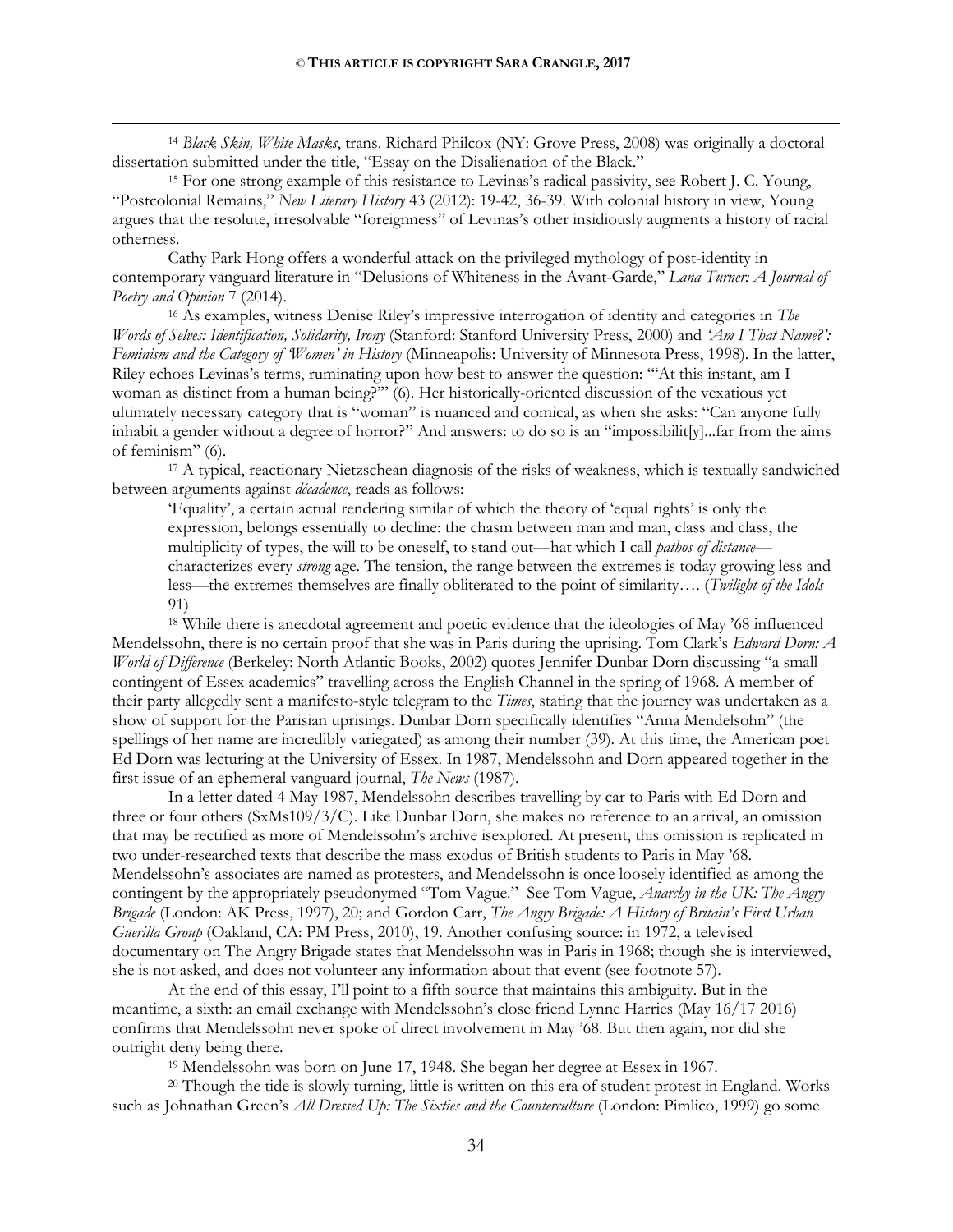way toward bridging this gap. That said, a typical assessment of this period in England arises in *The British New Left* (Edinburgh: Edinburgh University Press, 1993) where Lin Chun describes how, with the exception of Scottish R. D. Laing, intellectual and political influences of this period were all "imports," including Mao, Fanon, Althusser, and Che Guevara. Noting that the London School of Economics and universities at Essex, Hornsey, Hull and Birmingham were key sites of late-sixties student protest, Chin nevertheless sums up rather dispiritedly: "British society was the only major industrialised society which did not generate a competitive militant student movement, nor a vigorous and coherent theory for such a movement" (93; 87- 88).

An extant Essex alumni website offers a detailed account of university protests from 1967-1969, including references to coverage in the national papers (http://www.essex68.org.uk/).

<sup>21</sup> Mendelssohn refers to these events in her notebooks and correspondence; "the fourteenth flight" in *Viola Tricolor* (Cambridge, UK: Equipage, 1993, unpaginated) is dedicated to Godard.

<sup>22</sup> These journals include *Strike!*, *Frendz*, and possibly Tariq Ali's *Black Dwarf*.

<sup>23</sup> There are almost two dozen portions of this memoir, roughly dateable from the late seventies to the early nineties; I have edited a portion entitled *What a Performance* (1987) that is forthcoming with the "Little-Known Documents" section of the *PMLA* The entirety is episodic, and discrete sections are identifiable by stationary, type fonts, inks, and/or pagination, as well as a degree of narrative continuity and closure. "I thought I had all the answers" is untitled, typed, and contains very minor edits in Mendelssohn's hand. In the passages provided, smaller spelling errors and typos are silently corrected (SxMs109/1/B/1/5).

<sup>24</sup> In each instance in this typescript, "each other" is rendered as "eachother".

<sup>25</sup> In the original, this sentence reads: "I'd slowly progressed from world politics to local politics to city (London) politics to local politics".

<sup>26</sup> Ian Bone discusses this trip to Wales, or more specifically, Oxwich Beach, Gower, Swansea, in his *Bash the Rich: True Life Confessions of an Anarchist in the UK* (Bath: Tangent Books, 2006), 45.

<sup>27</sup> SxMs 109/1/B/1/5.

 $\overline{a}$ 

<sup>28</sup> There are numerous references to Emmanuel Levinas in Mendelssohn's papers. For instance, a quote from his *Collected Philosophical Writings* is jotted down on a scrap of paper in SxMs109/5/B/2/58.

 $29$  SxMs  $109/1/C/4$ .

<sup>30</sup> See files SxMs 109/1/C/1-3 (1958 to 1968).

<sup>31</sup> In the nineties, Mendelssohn published three collections with Rod Mengham's Equipage Press: *Viola Tricolor* (1993), *Bernache Nonnette* (1995), and *Tondo Aquatique* (1997). A fourth, *The Day the Music Died*  (1993) was a very limited edition. In 2009, her final chapbook, *Py.*, appeared with Oystercatcher Press.

<sup>32</sup> Mendelssohn's first anthology entry was for Wendy Mulford's *The Virago Book of Love Poetry*, a collection encompassing female poets from Sappho to Alice Walker (London: Virago Press, 1990). Denise Riley included Mendelssohn's poetry in *Poets on Writing: Britain, 1970-1991* (New York: Palgrave-Macmillan, 1992); in 1996, Mendelssohn and Riley appeared in Maggie O'Sullivan's *Out of Everywhere: Linguistically Innovative Poetry by Women in North America and the UK* (Hastings: Reality Street Editions, 2nd ed. 2006). Mendelssohn is included in Iain Sinclair's *Conductors of Chaos: Poetry Anthology* alongside J. H. Prynne, Drew Milne, and Caroline Bergvall (Picador; 1996). Finally, in 2004, Mendelssohn contributed to Rod Mengham and John Kinsella's *Vanishing Points: New Modernist Poems* (London: Salt Publishing); Lynn Hejinian, Peter Riley, Marjorie Welish, and Stephen Rodefer are among the poets in this volume.

<sup>33</sup> It is likely that she met or knew of some of these individuals whilst at Essex.

<sup>34</sup> The attacks for which the Stoke Newington 8 were ultimately held accountable occurred between 1970 and 1971, and are outlined in Gordon Carr's *The Angry Brigade* (54-57). People laying claim to the name "The Angry Brigade" continued detonating bombs as late as 1984. For the communiqués and another timeline of Brigade activities, see *The Angry Brigade: Documents and Chronology, 1967-1984*, ed. Jean Weir (London: Elephant Editions, 1985). In court, Mendelssohn admitted to contributing to communiqué 12.

<sup>35</sup> Mendelssohn was initially charged with credit card and cheque fraud on 21 August 1971. By November 1971, the charges were augmented to conspiring to cause explosions to endanger life or property. Mendelssohn stood trial with James Greenfield, John Barker, Hilary Creek, Christopher Bott, Stuart Christie,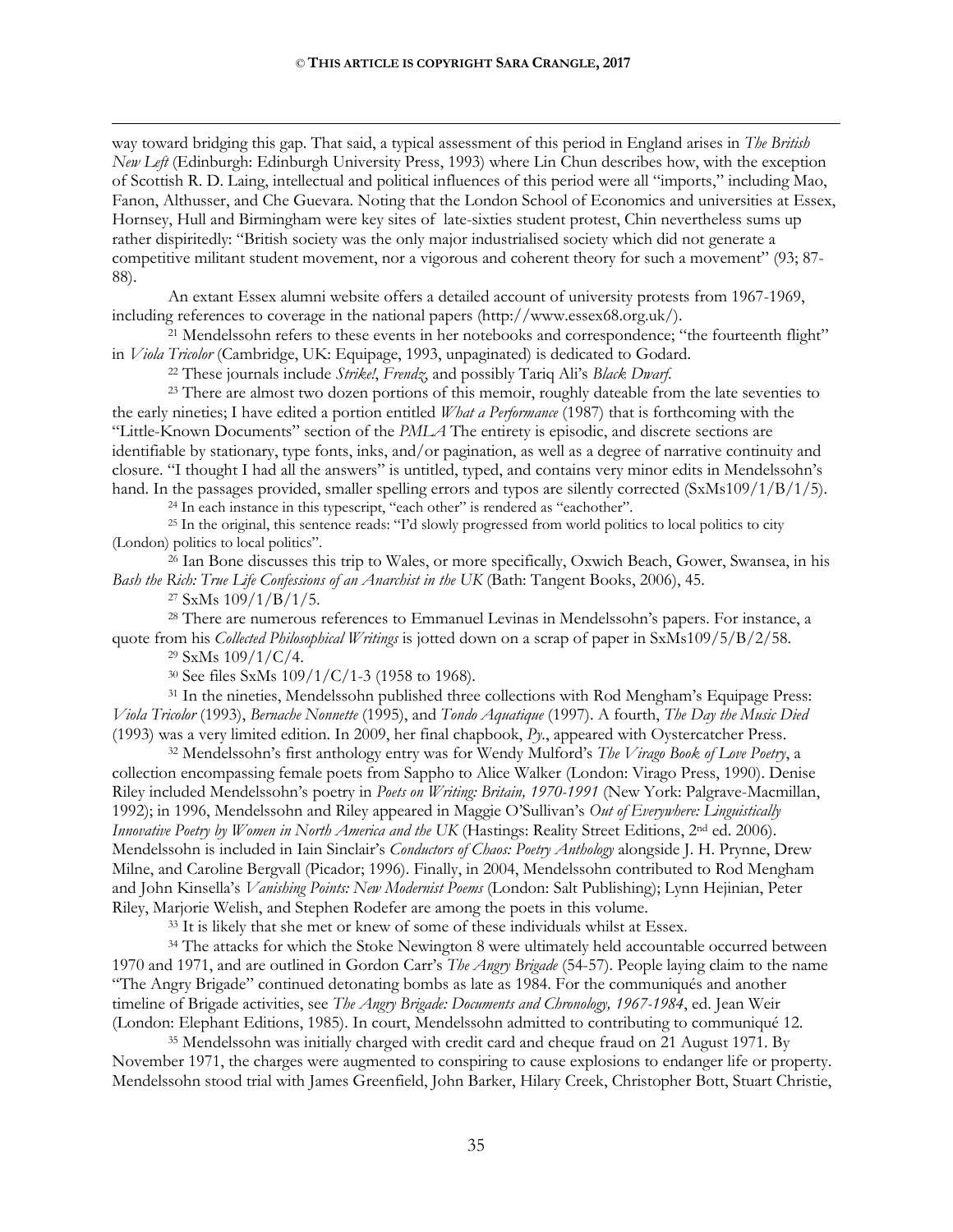$\overline{a}$ 

Angela Weir, and Kate McLean. Mendelssohn, Greenfield, Barker, and Creek were sentenced; Bott, Christie, Weir, and Maclean were found not guilty.

<sup>36</sup> Mendelssohn's first legal name change took place on 10 March 1983, where she went from Anne Mendleson to Sylvia Grace Louise Lake. On 18 March 1997, she reverted, again legally, to Anne Mendleson, noting on the document that the English usage of her name was "Anna" (SxMs 109/1/9/1).

From 1998, her work is published under the name Anna Mendelssohn, and with respect for the final public preferences of this intensely private individual, it is under the name Anna Mendelssohn that her archive is identified.

<sup>37</sup> Lynne Harries, "The Northern Debutante: A Memoir of Anna Mendelssohn." MA dissertation, unpublished, University of East Anglia, submitted 2013, 16 (SxMs109/1/A/1).

<sup>38</sup> Mendelssohn's three children – Poppy, George, and Emerald – generously donated their mother's archive to Special Collections at the University of Sussex in 2010. Via negotiations with the British poet Peter Riley, I brought the archive to Sussex, and then spent some years writing funding grants for cataloguing. I was eventually fortunate enough to locate funds to hire an archivist, Simon Coleman, and to regularly work alongside him throughout his year-long contract. The archive was opened to the public in autumn 2015.

<sup>39</sup> Desbordes-Valmore, L'Isle-Adam, and "Pauvre Lelian" were added to the second edition; see Francis F. Burch, S. J., "Paul Verlaine's *Les Poètes Maudits*: The Dating of the Essays and the Origin of the Title," *Modern Language Notes* 76 (1961): 752-55, 753. Critical interpretations of Verlaine's seminal text are surprisingly few. "*Les Poètes maudits* is among the most frequently cited literary studies of its period" writes Burch, but his brief article, now over five decades old, remains one of the only critical sources in English wholly devoted to this anthology (753).

<sup>40</sup> Symons writes a series of short essays in praise of Villiers de L'Isle Adam, Rimbaud, and Mallarmé in his 1908 edition, adding Jules Laforgue and fiction writers—Huysmans, for instance—into his mix. Also like Verlaine, Symons's second edition (in 1919) extends his authorial list.

<sup>41</sup> I refer broadly here to the terms of Bataille's three-volume *The Accursed Share*: *An Essay on General Economy*, trans. Robert Hurley (NY: Zone Books, 1988 and 1993).

<sup>42</sup> In full, Bataille's quote reads: "in our day, with the custom of sacrifice in full decline, the meaning of the word, to the extent that it remains a drive revealed by *inner experience*, is still as closely linked as possible to the notion of a *spirit of sacrifice*, of which the automutilation of madmen is only the most absurd and terrible example." See "Sacrificial Mutilation and the Severed Ear of Vincent Van Gogh," in *Visions of Excess: Selected Writings, 1927-1939*, trans. Allan Soekl (Minneapolis: University of Minnesota Press, 1985), 61-72, 67. The essay was originally published in 1930.

<sup>43</sup> "Guy Debord and the Problem of the Accursed," *Substance* 90 (28.3)(1999): 157-163. This piece was first published as the introduction to Debord's *Contre le Cinéma* (1964).

<sup>44</sup> The distinction here may well be historical, as Vigny writes self-consciously in the aftermath of the French Revolution, while Jorn writes in the social and ideological tumescence of the mid-sixties. The distinction is also blurry: the same year that Jorn writes his homage to Debord, the Situationist International (hereafter SI) publishes a "Questionnaire" defining its politics by negation and paradox: "The SI is neither a political movement nor a sociology of political mystification….the SI insists on a permanent revolution of everyday life." See "French Journals, #9," in *Situationist International Anthology*, ed. and trans. Ken Knabb (Berkeley: Bureau of Public Secrets, 2006), 174-188, 178-79. Though surrealism is considered a direct (and certainly more immediate) influence, the central SI aim is discernibly Dadaist: to eliminate the distinction between art and life. In its use of paradox and negation, the SI is arguably still older in its origins, plausibly decadent.

Formed in Northern Italy in 1957, the SI united the Movement for an Imaginist Bauhaus, which included Jorn, and Lettrist International, led by Debord. In 1962, the SI experienced a factional split, prompting the formation of a second SI, one that aimed to be more political. At this juncture, Debord rose to prominence, as attested by the now-canonical status of his charged *Society of the Spectacle* (1967). See also Peter Wollen, "The Situationist International," *New Left Review* 1 (1989): 1-18.

<sup>45</sup> Though the coinage of the term follows later, French fifteenth-century poet Francois Villon is often identified as the originator of the accursed poet existence: experimental poet, engaging in vice, dying in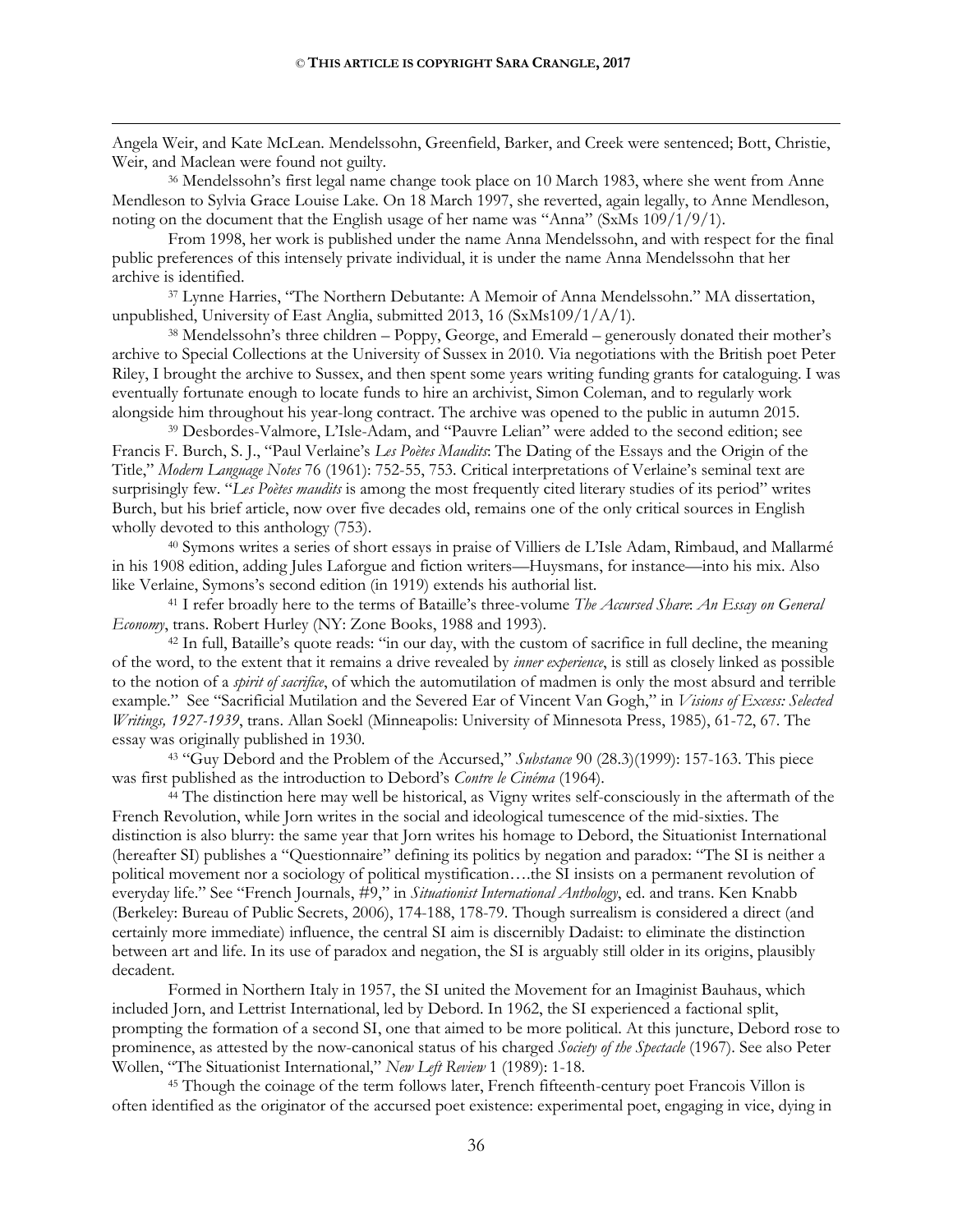ignominy, recognised posthumously. Villon was selectively translated by Dante Gabriel Rossetti and Pound, and by the contemporary American poet Stephen Rodefer, meaning that vestiges of the accursed poet identifiably span more than five centuries.

<sup>46</sup> Wilde turned type—"an Oscar Wilde"—is a key site of uncontrollable contrariness. Elsewhere, Nordau explains that "a weak mind…chatters according to the current of the association of ideas, wanders in his talk, and neither knows himself what he wishes to arrive at, nor is able to make it clear to us"; see Max Nordau, *Degeneration,* 2nd Ed., trans. unidentified (New York: D. Appleton and Company, 1895), 84.

<sup>47</sup> Having described the poet as the empire in its final decadence in "Langour," Verlaine forswore the movement by 1891. M. S. Silk, "Nietzsche, Decadence, and the Greeks," *New Literary History* 35 (2004): 587- 605, 591.

<sup>48</sup> See Burch (footnote 37) regarding Verlaine's production of the volume for money.

<sup>49</sup> Rita Felski, "The Counterdiscourse of the Feminine in Three Texts by Wilde, Huysmans, and Sacher-Masoch," *PMLA* 106 (1991): 1094-1105, 1094.

<sup>50</sup> See footnote four.

 $\overline{a}$ 

<sup>51</sup> Qtd. in Barbara Spackman, *Decadent Genealogies: The Rhetoric of Sickness from Baudelaire to D'Annunzio* (Ithaca and London: Cornell University Press, 1989), viii.

<sup>52</sup> Otto Weininger, *Sex and Character*, 6<sup>th</sup> Ed., trans. unidentified (New York: AMS Press Inc., 1975) (replica of 1906 edition).

<sup>53</sup> This quote is drawn from Möbius's *The Mental Inferiority of Women: On the Mental and Physiological Deficiency of Woman* (1900), which proved an enormously popular publication; qtd. in Cinzania Sartini Blum, *The Other Modernism: F.T. Marinetti's Futurist Fiction of Power* (Berkeley: University of California Press, 1996), 119.

<sup>54</sup> Valentine de Saint-Point, "Manifesto of the Futurist Woman (Response to F.T. Marinetti)," 1912, rpt. in *Futurism: An Anthology*, ed. Lawrence Rainey et al. (New Haven: Yale University Press, 2009), 109-12.

<sup>55</sup> Susan Rubin Suleiman's *Subversive Intent: Gender, Politics, and the Avant-Garde* (Cambridge, MA: Harvard University Press, 1990), remains an outstanding guide to this conundrum. Kathleen Fraser's collection, *Translating the Unspeakable: Poetry and the Innovative Necessity* (Tuscaloosa, AL: University of Alabama Press, 1992), incorporates autobiography and essays to articulate the cultural positioning of the female experimental writer. Additionally, Elizabeth Frost's *The Feminist Avant-Garde in American Poetry* (Iowa City: University of Iowa Press, 2003) considers the divide that continues between feminism and women's aesthetic vanguard. For instance, the latter eschews the personal or confessional style that prompted the second-wave feminist recovery of more mainstream female writers.

<sup>56</sup> Esther Leslie, *Bouleversed Baudelairizing: On Poetics and Terror* (London: Veer Books, 2011). Leslie claims that through the 1990s, an invitation to the annual Cambridge Conference of Contemporary Poetry (CCCP) was considered a mark of approval by the brotherhood in question. Though Leslie states otherwise, archival records show that Mendelssohn did participate in the 1991 CCCP, and that she was also included in the programme of the 1997 event (SxMs109/5/C/2 & 7); Mendelssohn's correspondence with Rod Mengham suggests that she debated attending and reading in 1998 also, but eventually declined  $(SxMs109/3/A/1/34)$ .

<sup>57</sup> Christina Rossetti and Marie Spartali are the obvious contenders for inclusion in the Pre-Raphaelite Brotherhood, and Griselda Pollock writes brilliantly on Elizabeth Siddall's artistry in *Vision and Difference: Feminism, Femininity and the Histories of Art* (London: Routledge, 1988).

<sup>58</sup> Amanda Third, *Gender and the Political: Deconstructing the Female Terrorist* (New York: Palgrave-Macmillan, 2014).

<sup>59</sup> Morgan quotes from a source that is in turn, referring to a thirty-minute documentary that included an interview with Anna Mendelssohn and fellow activist (later, inmate) Hilary Creek. Conducted in Wales in 1972, the documentary was directed and televised by "World in Action" (1963-1998), a renowned BBC current affairs programme. In her interview, Mendelssohn's discussion is purely political, and makes no mention of any romantic affiliations whatsoever (www.christiebooks.com).

<sup>60</sup> SxMs109/3/B.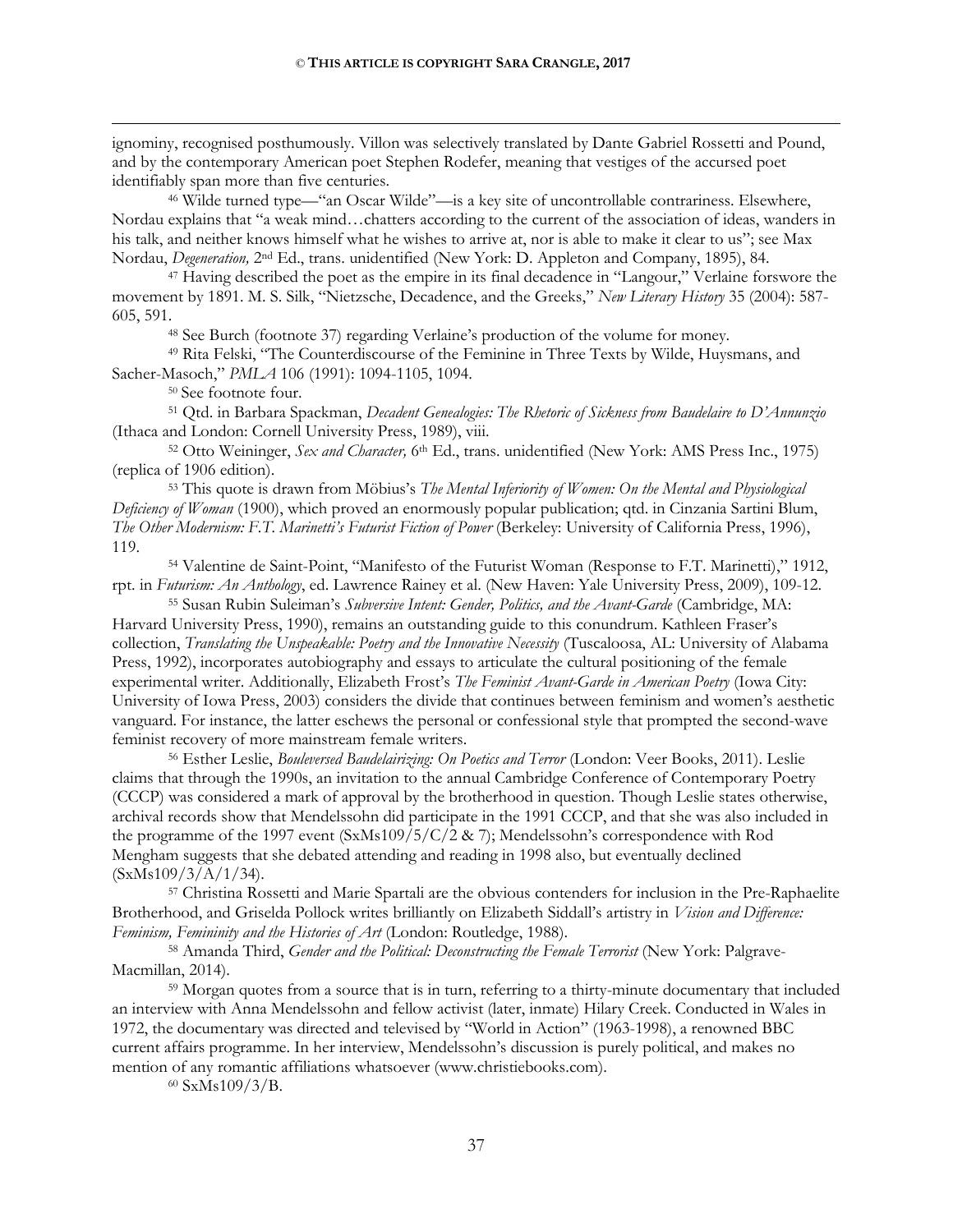<sup>61</sup> This specific quote is drawn from the final page of a five-page typescript of Mendelssohn's memoir, likely written in the mid- to late eighties, and possibly titled, "what a poem." (SxMs109/1/B/1/37).

 $62$  This prose work is a fair copy manuscript, lightly edited, and paginated in Mendelssohn's hand. She gives it a title page, writing the title centrally and "by Grace Lake" in the bottom right-hand corner. She identifies herself as entering her fortieth year in the text (SxMs 109/1/B/1/41). This work is one of many instances where Mendelssohn contemplates herself as martyred or cursed. For instance, in a letter to her sister and brother-in-law, she states: "I always felt hated" adding: "I always thought that one blessed rather than cursed, or if one did Curse it should be an ephemeral curse not one that speared its victim to produce it as a conquered demon or devil or anti-Christ or exemplar of Heresy" (SxMs109/1/E/1/6).

<sup>63</sup> "[M]ore formed" could be "more formal"; "organise things" could be "Organise things".

<sup>64</sup> Perhaps obviously, this expression is Verlaine's.

 $\overline{a}$ 

<sup>65</sup> In this instance, these three categories are met, respectively, by: 1) self-promoting old male communists, 2) female activists (preferably artists: Ethel Rosenberg was a singer and actress), and finally, 3) leftists on behalf of whose innocence the public rallied as it did not for Mendelssohn (decades-long protest and interrogation exonerated Rosenberg of her crime).

<sup>66</sup> This is a trope Mendelssohn refers to her in poetry, as in ""I don't want to be a lady novelist / In a summer dress" (*Implacable Art* 60). In her "womanifiasco numero una"—a manifesto she devised with her children in 1985—Mendelssohn offers another humorous rendition of the same, demanding to know when she, like the men she knows, will be entitled to a woman in a pinny or apron, who will wait on her hand and foot (Grace Lake, "MAMA: womanifiasco numera una," independently produced, dated "Cambridge 1985," a copy of it is held at the British Library).

<sup>67</sup> *The Oxford English Dictionary* indicates that the term precedes Nordau and Lombroso; usages from 1895 stress "'restless repetition of one and the same strain of thought'" and fixation upon one's "'own mental and moral ailments'". \*Note to Paul: 67 is a rewritten footnote\*

<sup>68</sup> Consider the following, from Mendelssohn to her cousin Barry Benser: "The poet is always trying to heal what politics would tear asunder—the human spirit." Another letter to Barry illustrates her untenably feminist, yet anti-political position, via Mendelssohn's interest in the surrealist Gisele Prassinos:

She was a young poet like I was, and if there is any motive behind what I want to do it is only that I want it to be known, some day, that some girls are young poets and that society is not always, perhaps rarely, kind to us. I despair when everything is handed over to politics. Perhaps it is – perhaps that is the final Reality, but I dont want to subscribe to that final reality. (15.4.97; SxMs109/1/E/1/7).

<sup>69</sup> *La poétesse maudite* is not Mendelssohn's terminology. In Mendelssohn's poetry, "poetess" is used to signal feminine victimisation, as in "On Vanity" of *Tondo Aquatique*, which begins: "When a poetess is raped she loses her interior life. / In an attempt to understand the intensity of the pain / She seeks for her perpetrator in other forms" (unpaginated). A letter to poet Peter Riley illustrates how seriously Mendelssohn took the term, and the gendered difficulties of writing: "How much of a woman one is as a writress, a poetess (not a poet – it is strange how difficult it seems, or has seemed to be to communicate the difference that is not necessarily any less literary and/or intelligent) has not been helped by anyone deflecting me from poetry"  $(15.1$ .[no year], SxMs  $109/3/A/1/52$ ). Elsewhere, Mendelssohn describes the pragmatism of being a feminist, particularly in sixties Britain; again, her terms border on the persecutory, as she suggests that women's poetry was "absent in the late 1960's, absent and illegal" (1.9.2008, SxMs 109/3/A/1/68).

<sup>70</sup> To this question, Mendelssohn adds: "How controlled I am, no-one normal could stand this being driven to distraction by sheer prejudice" (1.9.2008; SxMs 109/3/A/1/68).

<sup>71</sup> Other tactics included sit-ins, occupations, debates, and lecture disruption. The campaign began after the March 1968 protest against the Viet Nam war in London, which involved over 10,000 protestors (news.bbc.co.uk/onthisday/hi/dates/stories/march/17/newsid\_2818000/2818967.stm). It was hoped that this protest would spark a series of events in England comparable to what took place two months later in France (Carr, *The Angry Brigade*, 32-33). Many Essex students were at this march; alumnus Chris Ratcliff recalls Mendelssohn as present among their number (email dated 17.05.2016).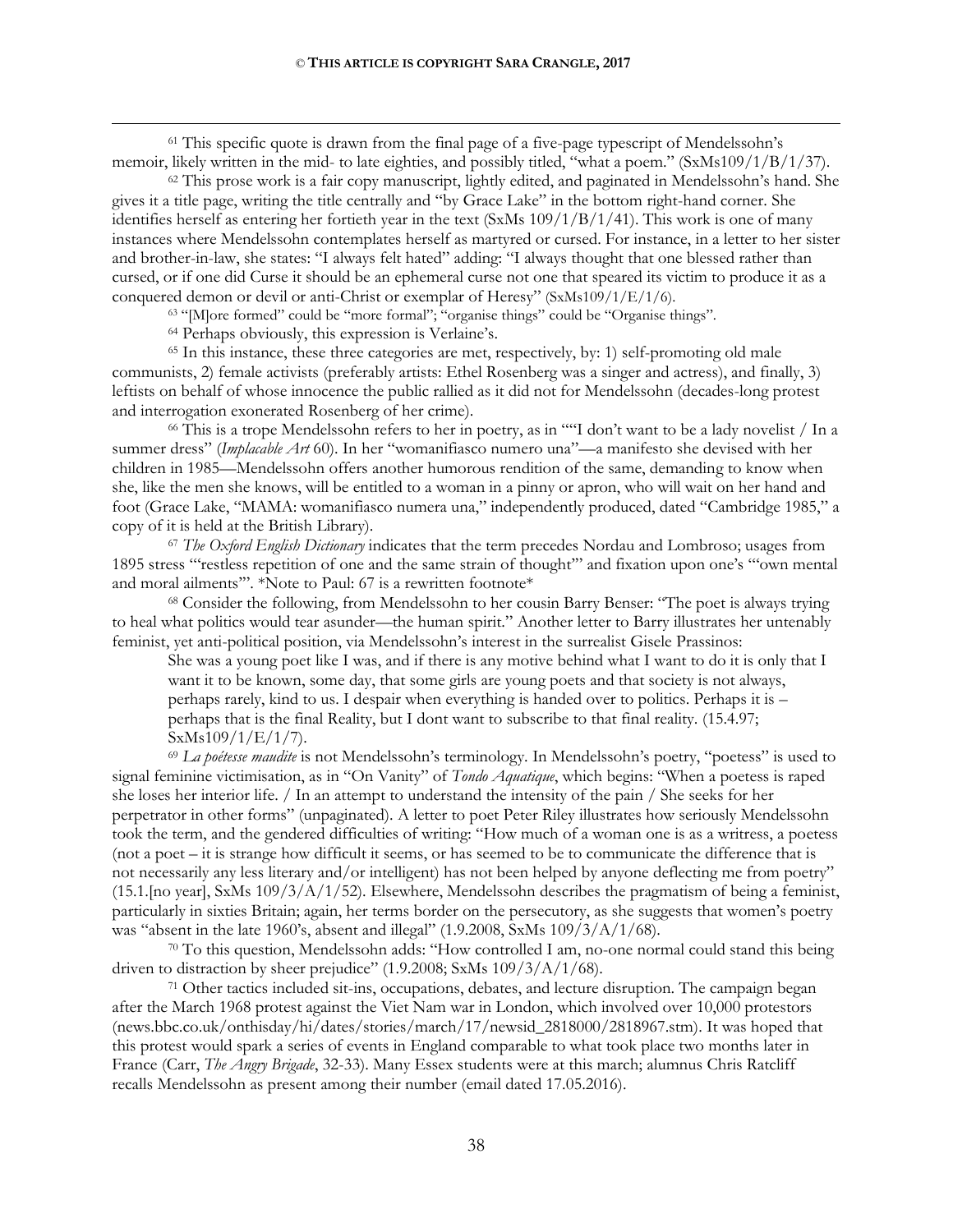<sup>72</sup> In England, a 2/2 is earned for marks between 50 and 60%. Given that the British do not use the full range of marks (it is very unusual for students in the Arts and Humanities to earn anything above an 80), a 2/2 amounts to a low pass.

<sup>73</sup> SxMs109/3/A/1/18.

 $\overline{a}$ 

<sup>74</sup> A single Mendelssohn notebook (again, there are nearly 800) will include notes on Forster, Boccaccio, Cromwell; another on Auden, Tillie Olson Benjamin Brittan, the letters of Peter Plymley, Waugh, Longfellow, and extracts from *The Sunday Times*.

<sup>75</sup> Mendelssohn did not complete her degree in comparative studies at Essex, leaving the university just months before her final exams. She began another degree in fine art in at the University of Sheffield Hallam in the early eighties; no evidence exists that she completed that degree before she started at Cambridge in 1984. She makes frequent mention of attempting to apply for degrees in London and Oxford whilst in prison; evidence exists that she embarked upon a Foundation Year Art programme at what is now called the University of Anglia Ruskin in or about 1978 or 1979.

<sup>76</sup> 20.8.90; SxMs109/3/A/1/51.

<sup>77</sup> Lynne Harries, "The Northern Debutante," 17-18.

<sup>78</sup> Friedrich Nietzsche, *Ecce Homo: How One Becomes What One Is*, trans. R. J. Hollingdale (London: Penguin Books, 1992).

<sup>79</sup> Nietzsche's writings indicate an incorrigible arrogance even as he signed his late letters, "The Crucified" (Silk, 600). These polarities have contributed to his legacy as "the isolate and embattled individual" (R. J. Hollingdale, "The Hero as Outsider," in *The Cambridge Companion to Nietzsche*, ed. Bernd Magnus and Kathleen M. Higgins [Cambridge: Cambridge University Press, 1996], 71-89, 87).

<sup>80</sup> Natalie Adamson and Toby Norris, "Introduction," in *Academics, Pompiers, Official Artists and the Arrière-Garde: Defining Modern and Transitional in France*, ed. N. A. Adamson and T. Norris (Cambridge: Cambridge Scholars Publishing, 2009), 1-25.

<sup>81</sup> According to Matei Calinescu, the Italian term *decadentismo* emerged in the twentieth century, and refers to the cultural transition from nineteenth-century romanticism into, and including, modernism. See Calinescu's *Five Faces of Modernity: Modernism, Avant-Garde, Decadence, Kitsch, Postmodernism* (Durham, NC: Duke University Press, 1987), 168, 178, 212-13, 218-19.

82 Consider the stunningly po-faced: "Any...claim to possess the only possible reality contradicts the nihilistic principle of the infinite interpretability of the world, and must be refuted" (Jon R. Snyder, xxv).

<sup>83</sup> This is a sentiment espoused by Vattimo: "The ruling concepts of metaphysics...turn out to be means of discipline and reassurance that are no longer necessary in the context of our present-day organisation and capability of technology" ("Dialectics, Difference, Weak Thought," 43). And in the same volume, Franco Crespi asks: "is the *weak* position to remain fatally the thinking of the elite and therefore still a form of Enlightenment?" ("Absence of Foundation and Social Project," 253-68, 255). Crespi answers affirmatively (if implicitly), arguing that weak theory is possible because of "the improvement in material structural conditions of present-day developed societies" (257). Whilst laying claim to a deeply ethical premise, by its own terms, weak theory does not pertain to at least two thirds of the global population.

On a much lesser scale, Eve Kosofsky Sedgwick is similarly problematic. Her otherwise outstanding diagnosis of the hermeneutics of suspicion, "Paranoid Reading and Reparative Reading," poses the following question: "How television-starved would someone have to be to find it shocking that ideologies contradict themselves, that simulacra don't have originals, or that gender representations are artificial?" See *Touching Feeling: Affect, Pedagogy, Performativity* (Durham, NC: Duke University Press, 2003), 141. An answer might be: how insularly radical are the circles in which you move that you do not regularly encounter peers or strangers who insist on the need to dress girl children in pink, or casually dismiss a male child's aggression as "boys will be boys"? While I take Sedgwick's point that solutions are needed more than self-perpetuating interrogations, part of the urgency she describes is tied to the fact that these offhand violences continue to define our every day.

<sup>84</sup> For an excellent source on this subject, see Anne-Lise François, *Open Secrets: The Literature of Uncounted Experience* (Stanford: Stanford University Press, 2008). Here François points out that contemporary theorists rely upon "supremely feminine virtues" among them, "not knowing (modesty) and not doing